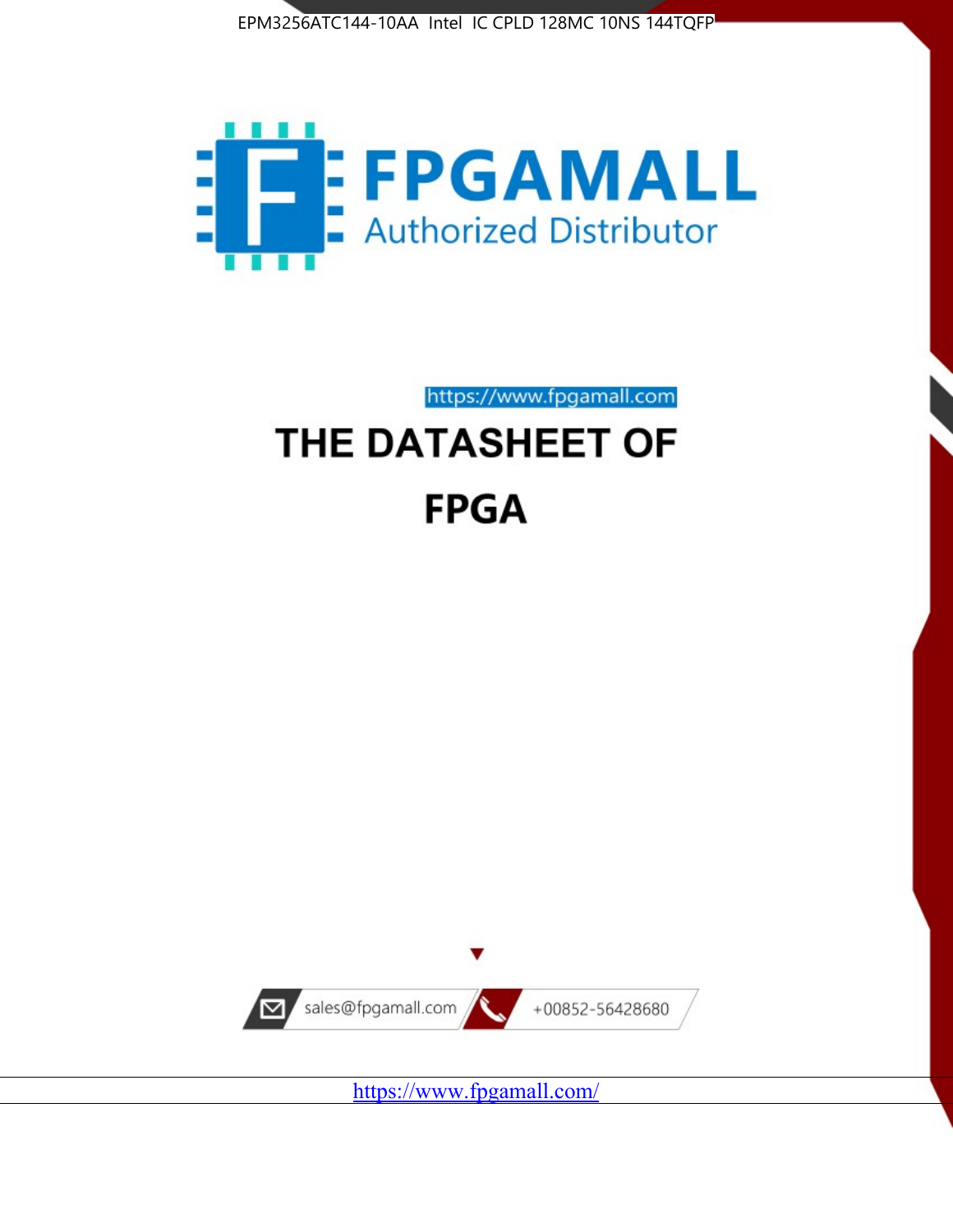### EPM3256ATC144-10AA Intel IC CPLD 128MC 10NS 144TQFP



### **MAX 3000A**

**Programmable Logic Device Family**

### **June 2003, ver. 3.4 Data Sheet**

- **Features...** High–performance, low–cost CMOS EEPROM–based programmable logic devices (PLDs) built on a MAX® architecture (see Table 1)
	- 3.3-V in-system programmability (ISP) through the built–in IEEE Std. 1149.1 Joint Test Action Group (JTAG) interface with advanced pin-locking capability
		- ISP circuitry compliant with IEEE Std. 1532
	- Built–in boundary-scan test (BST) circuitry compliant with IEEE Std. 1149.1-1990
	- **Enhanced ISP features:** 
		- Enhanced ISP algorithm for faster programming
		- ISP\_Done bit to ensure complete programming
		- Pull-up resistor on I/O pins during in–system programming
	- High-density PLDs ranging from 600 to 10,000 usable gates
	- 4.5–ns pin–to–pin logic delays with counter frequencies of up to 227.3 MHz
	- $\blacksquare$  MultiVolt<sup>TM</sup> I/O interface enabling the device core to run at 3.3 V, while I/O pins are compatible with 5.0–V, 3.3–V, and 2.5–V logic levels
	- Pin counts ranging from 44 to 256 in a variety of thin quad flat pack (TQFP), plastic quad flat pack (PQFP), plastic J–lead chip carrier (PLCC), and FineLine BGATM packages
	- Hot–socketing support
	- Programmable interconnect array (PIA) continuous routing structure for fast, predictable performance
	- Industrial temperature range

| Table 1. MAX 3000A Device Features |                 |                 |                 |                 |                 |  |  |
|------------------------------------|-----------------|-----------------|-----------------|-----------------|-----------------|--|--|
| Feature                            | <b>EPM3032A</b> | <b>EPM3064A</b> | <b>EPM3128A</b> | <b>EPM3256A</b> | <b>EPM3512A</b> |  |  |
| Usable gates                       | 600             | 1,250           | 2,500           | 5,000           | 10,000          |  |  |
| Macrocells                         | 32              | 64              | 128             | 256             | 512             |  |  |
| Logic array blocks                 | 2               | 4               | 8               | 16              | 32              |  |  |
| Maximum user I/O                   | 34              | 66              | 98              | 161             | 208             |  |  |
| pins                               |                 |                 |                 |                 |                 |  |  |
| $t_{PD}$ (ns)                      | 4.5             | 4.5             | 5.0             | 7.5             | 7.5             |  |  |
| $t_{\text{SU}}$ (ns)               | 2.9             | 2.8             | 3.3             | 5.2             | 5.6             |  |  |
| $t_{CO1}$ (ns)                     | 3.0             | 3.1             | 3.4             | 4.8             | 4.7             |  |  |
| $f_{CNT}$ (MHz)                    | 227.3           | 222.2           | 192.3           | 126.6           | 116.3           |  |  |

### **Altera Corporation 1**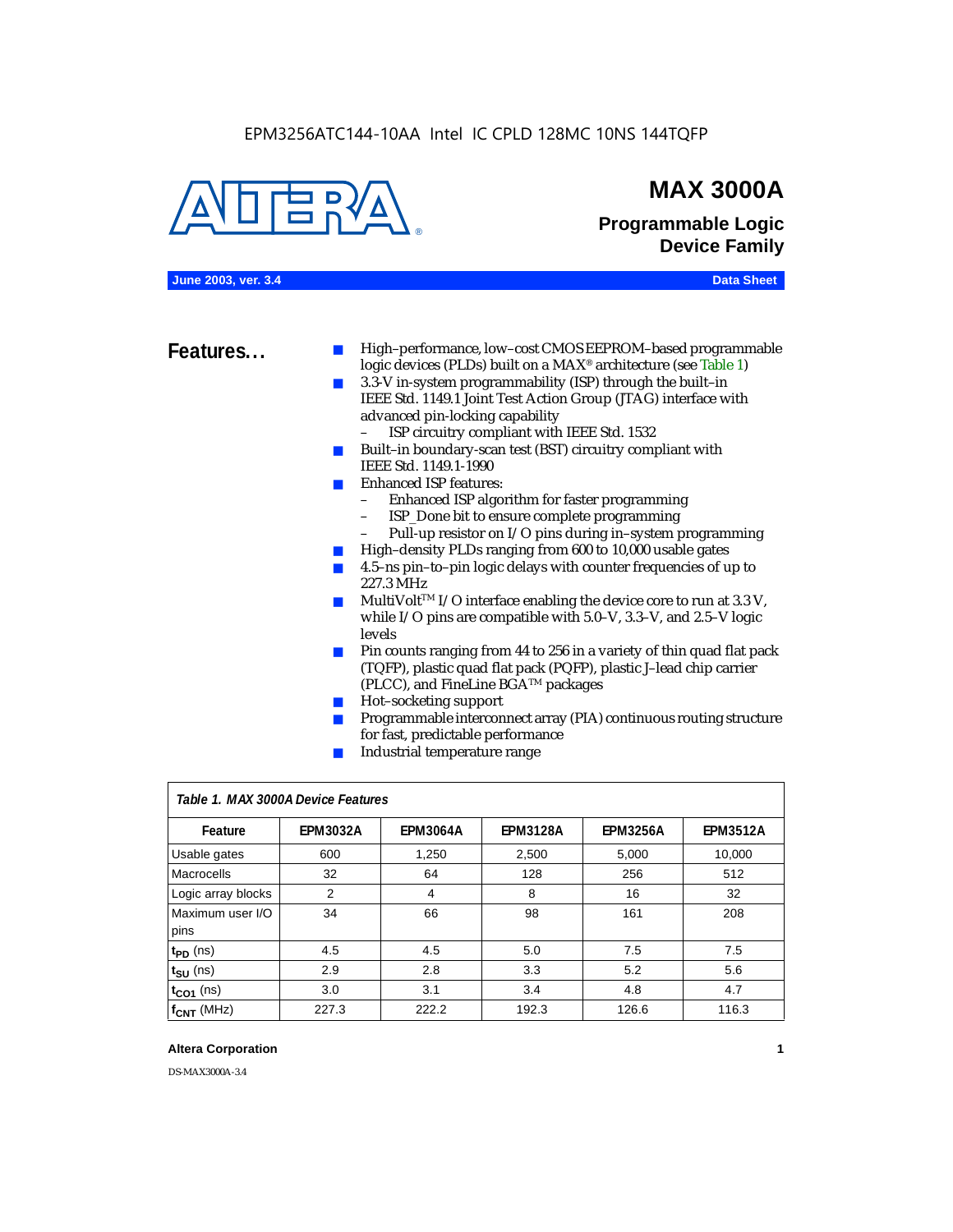**...and More** 

### **Features**

- 
- PCI compatible<br>■ Bus-friendly are Bus-friendly architecture including programmable slew-rate control
- Open–drain output option
- Programmable macrocell flipflops with individual clear, preset, clock, and clock enable controls
- Programmable power–saving mode for a power reduction of over 50% in each macrocell
- Configurable expander product-term distribution, allowing up to 32 product terms per macrocell
- Programmable security bit for protection of proprietary designs
- Enhanced architectural features, including:
	- 6 or 10 pin– or logic–driven output enable signals
	- Two global clock signals with optional inversion
	- Enhanced interconnect resources for improved routability
	- Programmable output slew–rate control
- Software design support and automatic place-and-route provided by Altera's development systems for Windows–based PCs and Sun SPARCstations, and HP 9000 Series 700/800 workstations
- Additional design entry and simulation support provided by EDIF 2 0 0 and 3 0 0 netlist files, library of parameterized modules (LPM), Verilog HDL, VHDL, and other interfaces to popular EDA tools from third–party manufacturers such as Cadence, Exemplar Logic, Mentor Graphics, OrCAD, Synopsys, Synplicity, and VeriBest
- Programming support with the Altera master programming unit (MPU), MasterBlaster™ communications cable, ByteBlasterMV™ parallel port download cable, BitBlaster™ serial download cable as well as programming hardware from third–party manufacturers and any in–circuit tester that supports Jam™ Standard Test and Programming Language (STAPL) Files (**.jam**), Jam STAPL Byte-Code Files (**.jbc**), or Serial Vector Format Files (**.svf**)

| General<br><b>Description</b> | MAX 3000A devices are low-cost, high-performance devices based on the<br>Altera MAX architecture. Fabricated with advanced CMOS technology,<br>the EEPROM-based MAX 3000A devices operate with a 3.3-V supply<br>voltage and provide 600 to 10,000 usable gates, ISP, pin-to-pin delays as<br>fast as 4.5 ns, and counter speeds of up to 227.3 MHz. MAX 3000A devices<br>in the $-4$ , $-5$ , $-6$ , $-7$ , and $-10$ speed grades are compatible with the timing<br>requirements of the PCI Special Interest Group (PCI SIG) PCI Local Bus |
|-------------------------------|----------------------------------------------------------------------------------------------------------------------------------------------------------------------------------------------------------------------------------------------------------------------------------------------------------------------------------------------------------------------------------------------------------------------------------------------------------------------------------------------------------------------------------------------|
|                               | <b>Specification, Revision 2.2. See Table 2.</b>                                                                                                                                                                                                                                                                                                                                                                                                                                                                                             |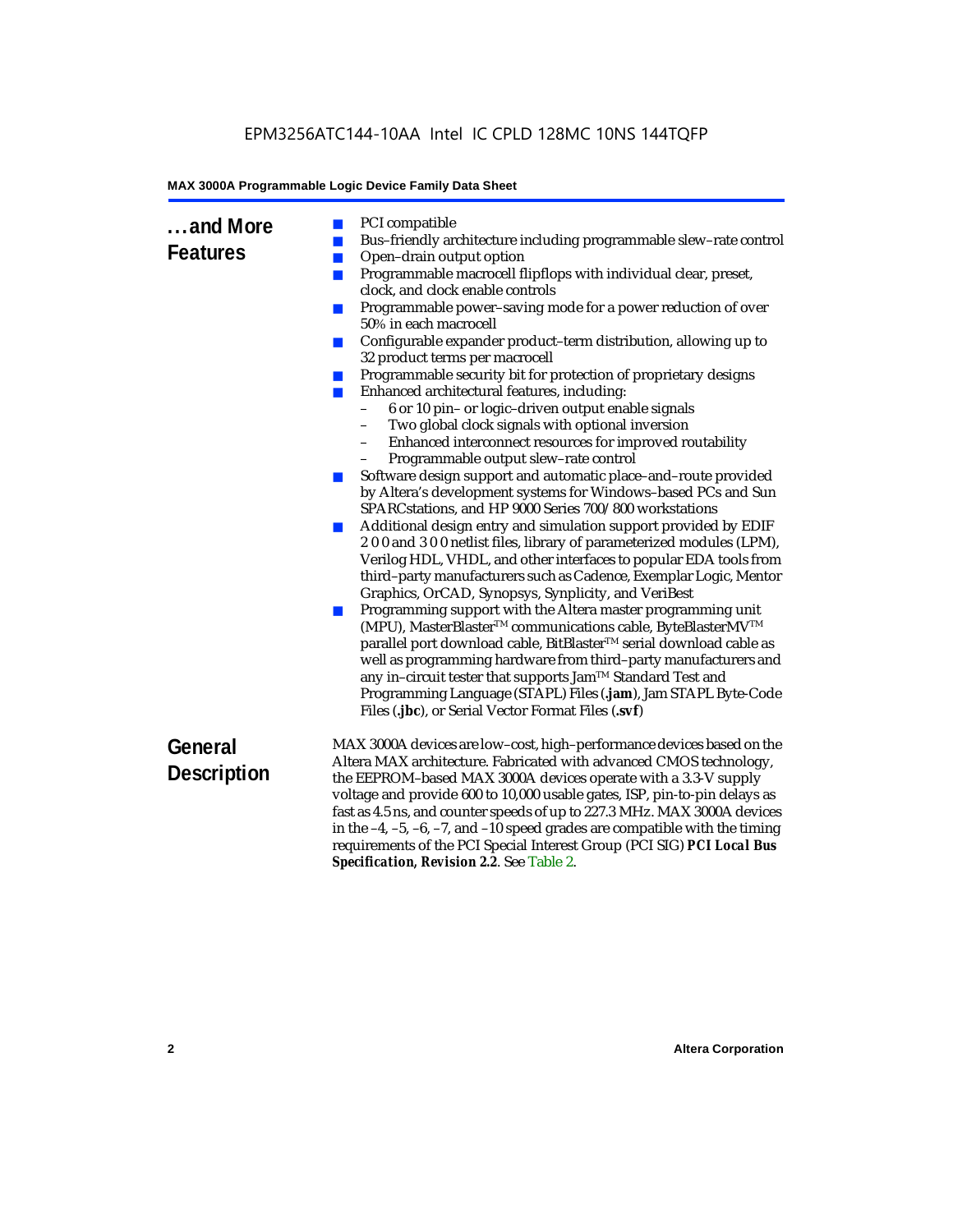|  | MAX 3000A Programmable Logic Device Family Data Sheet |  |  |  |  |
|--|-------------------------------------------------------|--|--|--|--|
|--|-------------------------------------------------------|--|--|--|--|

| Table 2. MAX 3000A Speed Grades |                    |    |    |    |       |  |
|---------------------------------|--------------------|----|----|----|-------|--|
| <b>Device</b>                   | <b>Speed Grade</b> |    |    |    |       |  |
|                                 | $-4$               | -5 | -6 | -7 | $-10$ |  |
| <b>EPM3032A</b>                 |                    |    |    |    |       |  |
| EPM3064A                        |                    |    |    |    |       |  |
| <b>EPM3128A</b>                 |                    |    |    |    |       |  |
| <b>EPM3256A</b>                 |                    |    |    |    |       |  |
| EPM3512A                        |                    |    |    |    |       |  |

The MAX 3000A architecture supports 100% transistor-to-transistor logic (TTL) emulation and high–density small-scale integration (SSI), medium-scale integration (MSI), and large-scale integration (LSI) logic functions. The MAX 3000A architecture easily integrates multiple devices ranging from PALs, GALs, and 22V10s to MACH and pLSI devices. MAX 3000A devices are available in a wide range of packages, including PLCC, PQFP, and TQFP packages. See Table 3.

| Table 3. MAX 3000A Maximum User I/O Pins |                       |                |                        | Note (1)               |                        |                                   |
|------------------------------------------|-----------------------|----------------|------------------------|------------------------|------------------------|-----------------------------------|
| <b>Device</b>                            | 44-Pin<br><b>PLCC</b> | 44-Pin<br>TOFP | 100-Pin<br><b>TOFP</b> | 144–Pin<br><b>TOFP</b> | 208-Pin<br><b>POFP</b> | 256-Pin<br>FineLine<br><b>BGA</b> |
| EPM3032A                                 | 34                    | 34             |                        |                        |                        |                                   |
| EPM3064A                                 | 34                    | 34             | 66                     |                        |                        |                                   |
| EPM3128A                                 |                       |                | 80                     | 96                     |                        | 98                                |
| EPM3256A                                 |                       |                |                        | 116                    | 158                    | 161                               |
| <b>EPM3512A</b>                          |                       |                |                        |                        | 172                    | 208                               |

#### *Note:*

(1) When the IEEE Std. 1149.1 (JTAG) interface is used for in–system programming or boundary–scan testing, four I/O pins become JTAG pins.

MAX 3000A devices use CMOS EEPROM cells to implement logic functions. The user–configurable MAX 3000A architecture accommodates a variety of independent combinatorial and sequential logic functions. The devices can be reprogrammed for quick and efficient iterations during design development and debugging cycles, and can be programmed and erased up to 100 times.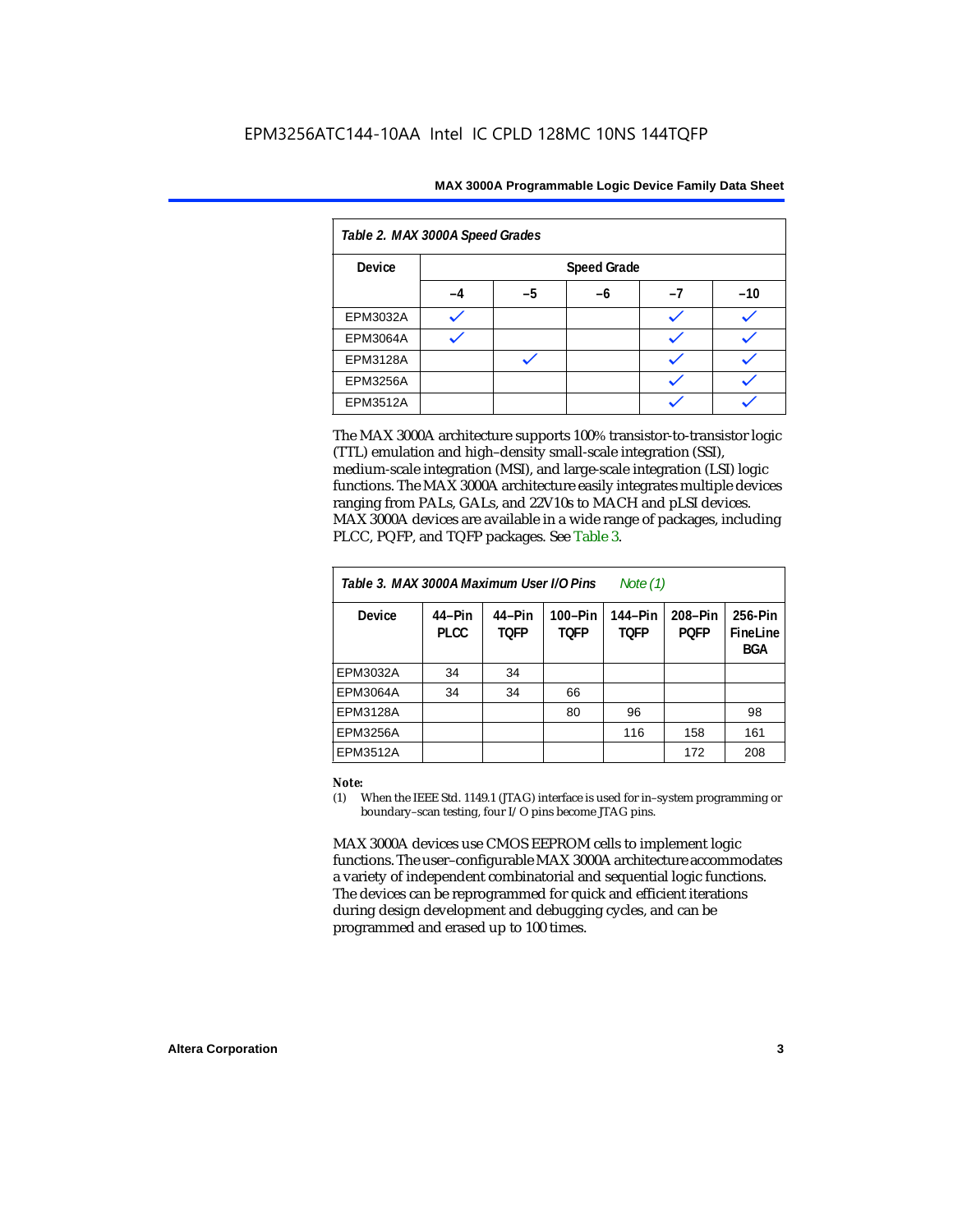MAX 3000A devices contain 32 to 512 macrocells, combined into groups of 16 macrocells called logic array blocks (LABs). Each macrocell has a programmable–AND/fixed–OR array and a configurable register with independently programmable clock, clock enable, clear, and preset functions. To build complex logic functions, each macrocell can be supplemented with shareable expander and high–speed parallel expander product terms to provide up to 32 product terms per macrocell.

MAX 3000A devices provide programmable speed/power optimization. Speed–critical portions of a design can run at high speed/full power, while the remaining portions run at reduced speed/low power. This speed/power optimization feature enables the designer to configure one or more macrocells to operate at 50% or lower power while adding only a nominal timing delay. MAX 3000A devices also provide an option that reduces the slew rate of the output buffers, minimizing noise transients when non–speed–critical signals are switching. The output drivers of all MAX 3000A devices can be set for 2.5 V or 3.3 V, and all input pins are 2.5–V, 3.3–V, and 5.0-V tolerant, allowing MAX 3000A devices to be used in mixed–voltage systems.

MAX 3000A devices are supported by Altera development systems, which are integrated packages that offer schematic, text—including VHDL, Verilog HDL, and the Altera Hardware Description Language (AHDL)—and waveform design entry, compilation and logic synthesis, simulation and timing analysis, and device programming. The software provides EDIF 2 0 0 and 3 0 0, LPM, VHDL, Verilog HDL, and other interfaces for additional design entry and simulation support from other industry–standard PC– and UNIX–workstation–based EDA tools. The software runs on Windows–based PCs, as well as Sun SPARCstation, and HP 9000 Series 700/800 workstations.



For more information on development tools, see the *MAX+PLUS II [Programmable Logic Development System & Software Data Sheet](http://www.altera.com/literature/ds/dsmii.pdf)* and the *[Quartus Programmable Logic Development System & Software Data Sheet](http://www.altera.com/literature/ds/quartus.pdf)*.

The MAX 3000A architecture includes the following elements:

- Logic array blocks (LABs)
- Macrocells
- Expander product terms (shareable and parallel)
- Programmable interconnect array (PIA)
- I/O control blocks

The MAX 3000A architecture includes four dedicated inputs that can be used as general–purpose inputs or as high–speed, global control signals (clock, clear, and two output enable signals) for each macrocell and I/O pin. Figure 1 shows the architecture of MAX 3000A devices.

### **Functional Description**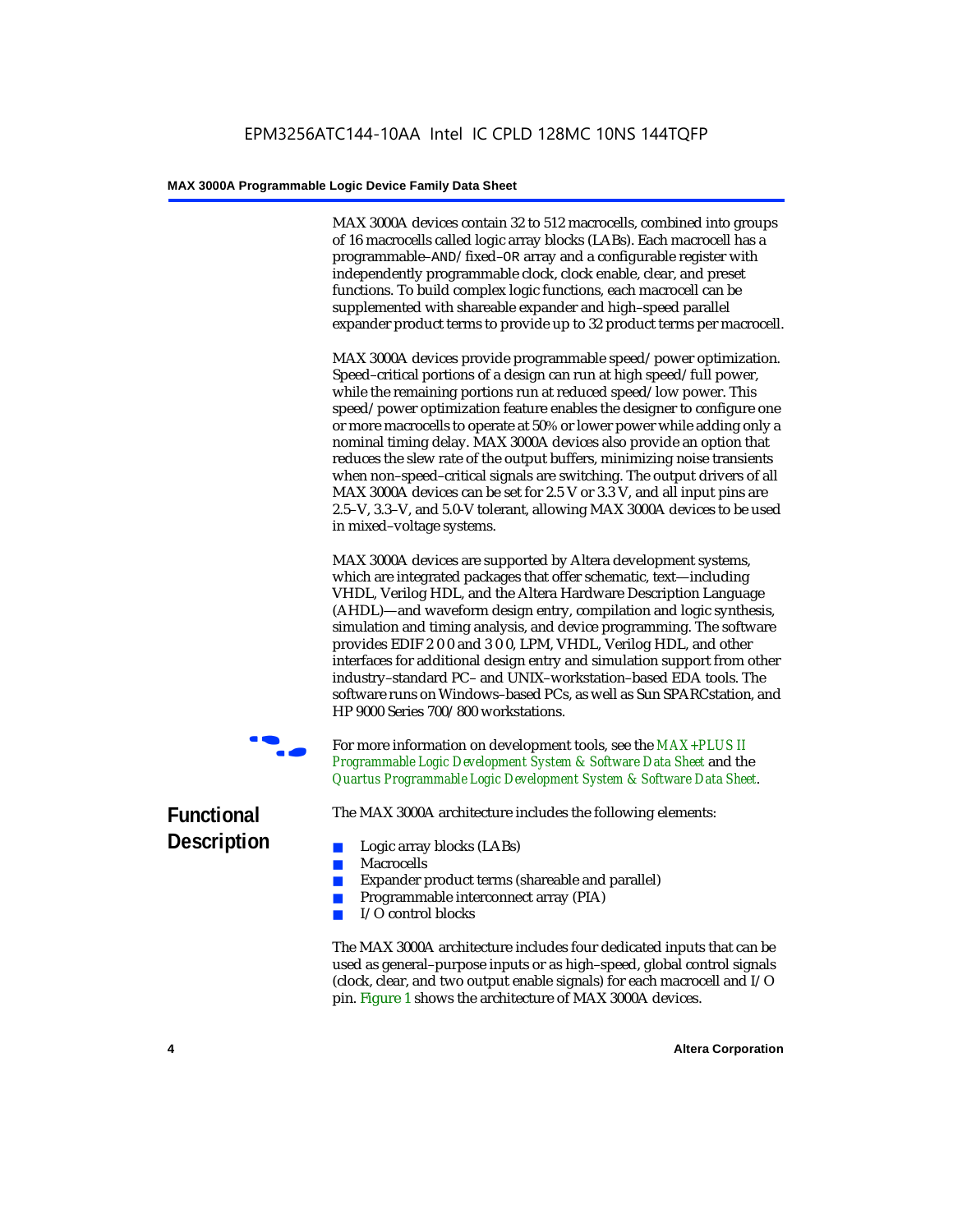

#### *Figure 1. MAX 3000A Device Block Diagram*

#### *Note:*

(1) EPM3032A, EPM3064A, EPM3128A, and EPM3256A devices have six output enables. EPM3512A devices have 10 output enables.

### **Logic Array Blocks**

The MAX 3000A device architecture is based on the linking of high–performance LABs. LABs consist of 16–macrocell arrays, as shown in Figure 1. Multiple LABs are linked together via the PIA, a global bus that is fed by all dedicated input pins, I/O pins, and macrocells.

Each LAB is fed by the following signals:

- 36 signals from the PIA that are used for general logic inputs
- Global controls that are used for secondary register functions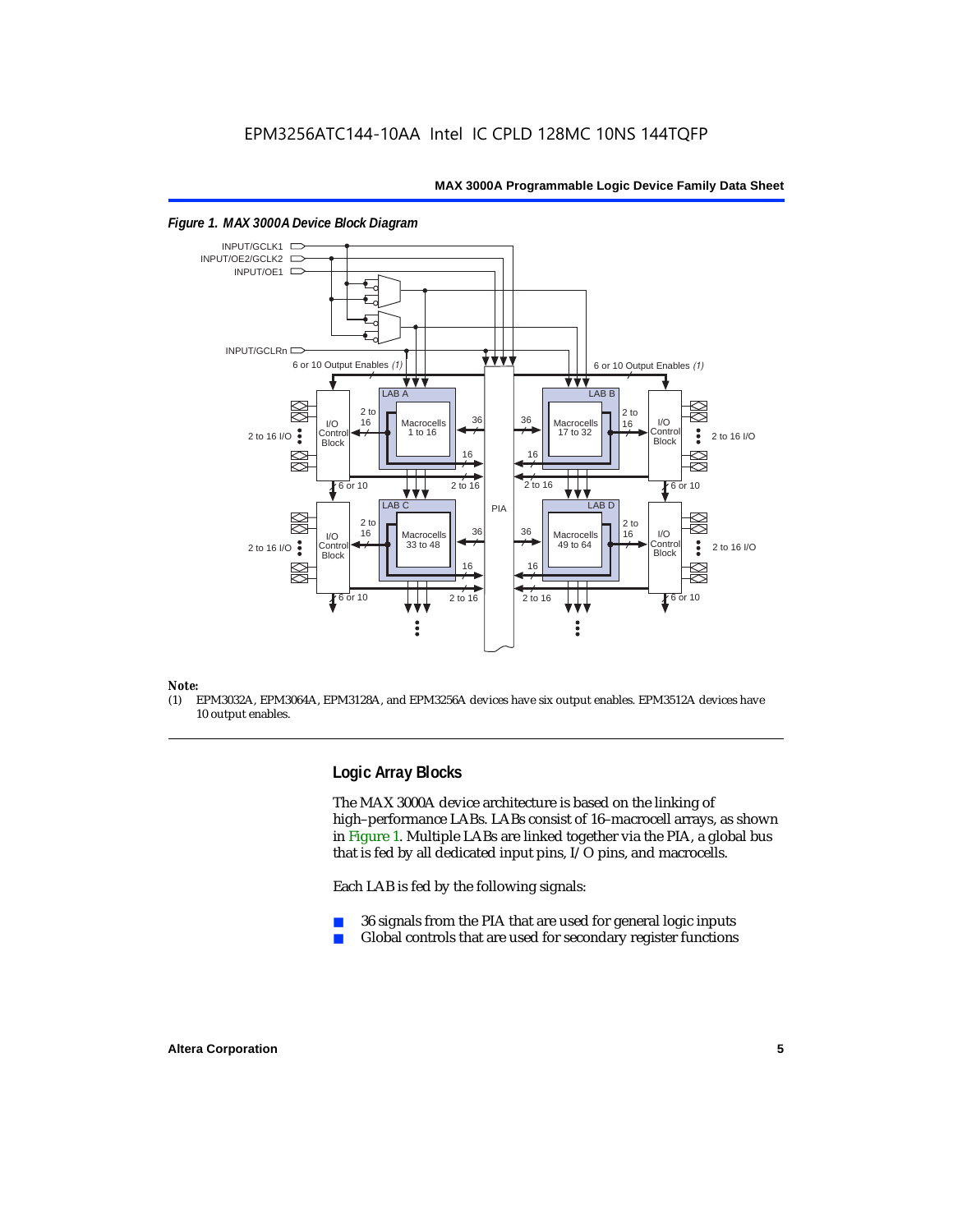### **Macrocells**

MAX 3000A macrocells can be individually configured for either sequential or combinatorial logic operation. Macrocells consist of three functional blocks: logic array, product–term select matrix, and programmable register. Figure 2 shows a MAX 3000A macrocell.



Combinatorial logic is implemented in the logic array, which provides five product terms per macrocell. The product–term select matrix allocates these product terms for use as either primary logic inputs (to the OR and XOR gates) to implement combinatorial functions, or as secondary inputs to the macrocell's register preset, clock, and clock enable control functions.

Two kinds of expander product terms ("expanders") are available to supplement macrocell logic resources:

- Shareable expanders, which are inverted product terms that are fed back into the logic array
- Parallel expanders, which are product terms borrowed from adjacent macrocells

The Altera development system automatically optimizes product–term allocation according to the logic requirements of the design.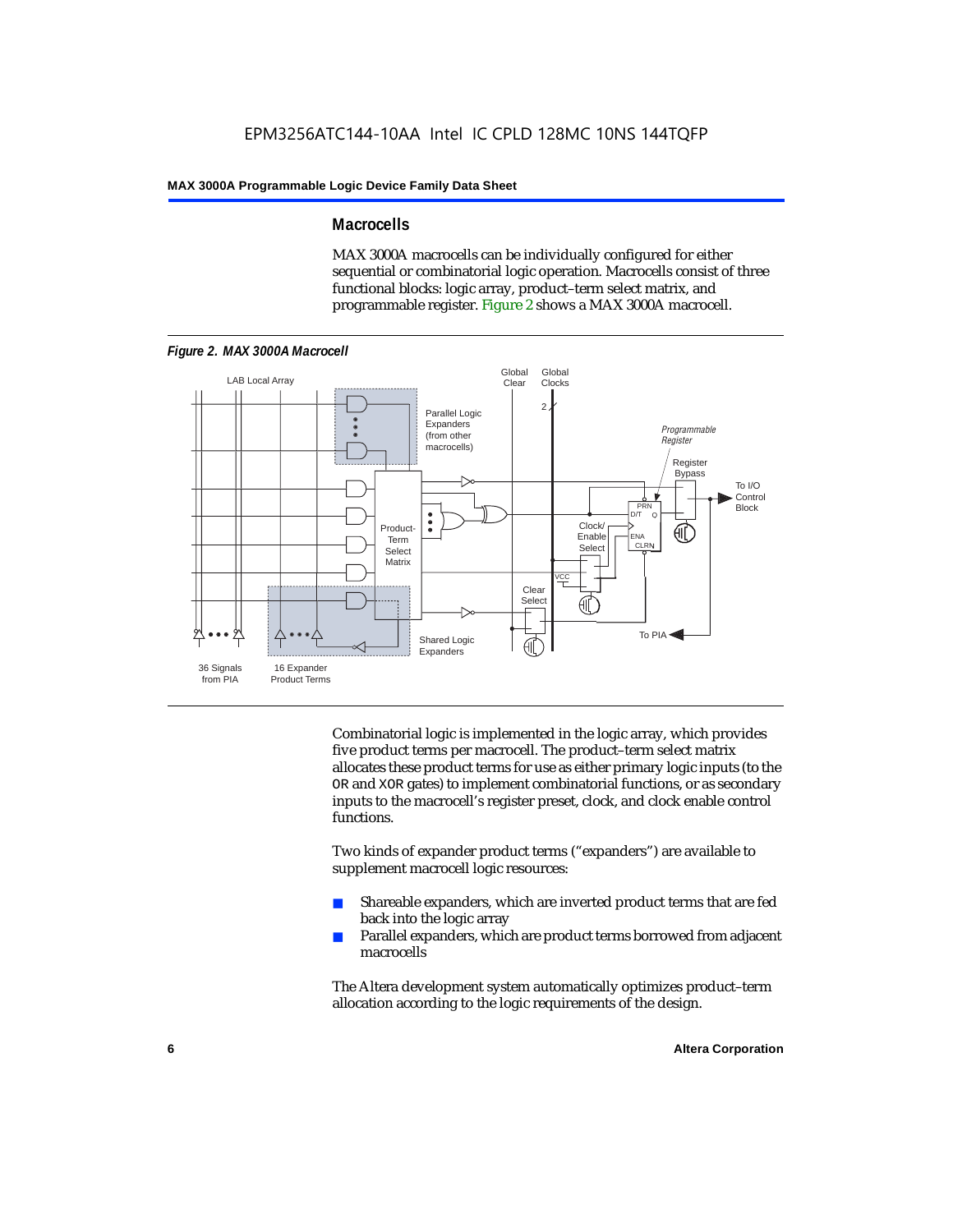For registered functions, each macrocell flipflop can be individually programmed to implement D, T, JK, or SR operation with programmable clock control. The flipflop can be bypassed for combinatorial operation. During design entry, the designer specifies the desired flipflop type; the Altera development system software then selects the most efficient flipflop operation for each registered function to optimize resource utilization.

Each programmable register can be clocked in three different modes:

- Global clock signal mode, which achieves the fastest clock–to–output performance.
- Global clock signal enabled by an active–high clock enable. A clock enable is generated by a product term. This mode provides an enable on each flipflop while still achieving the fast clock–to–output performance of the global clock.
- Array clock implemented with a product term. In this mode, the flipflop can be clocked by signals from buried macrocells or I/O pins.

Two global clock signals are available in MAX 3000A devices. As shown in Figure 1, these global clock signals can be the true or the complement of either of the two global clock pins, GCLK1 or GCLK2.

Each register also supports asynchronous preset and clear functions. As shown in Figure 2, the product–term select matrix allocates product terms to control these operations. Although the product–term–driven preset and clear from the register are active high, active–low control can be obtained by inverting the signal within the logic array. In addition, each register clear function can be individually driven by the active–low dedicated global clear pin (GCLRn).

### **Expander Product Terms**

Although most logic functions can be implemented with the five product terms available in each macrocell, highly complex logic functions require additional product terms. Another macrocell can be used to supply the required logic resources. However, the MAX 3000A architecture also offers both shareable and parallel expander product terms ("expanders") that provide additional product terms directly to any macrocell in the same LAB. These expanders help ensure that logic is synthesized with the fewest possible logic resources to obtain the fastest possible speed.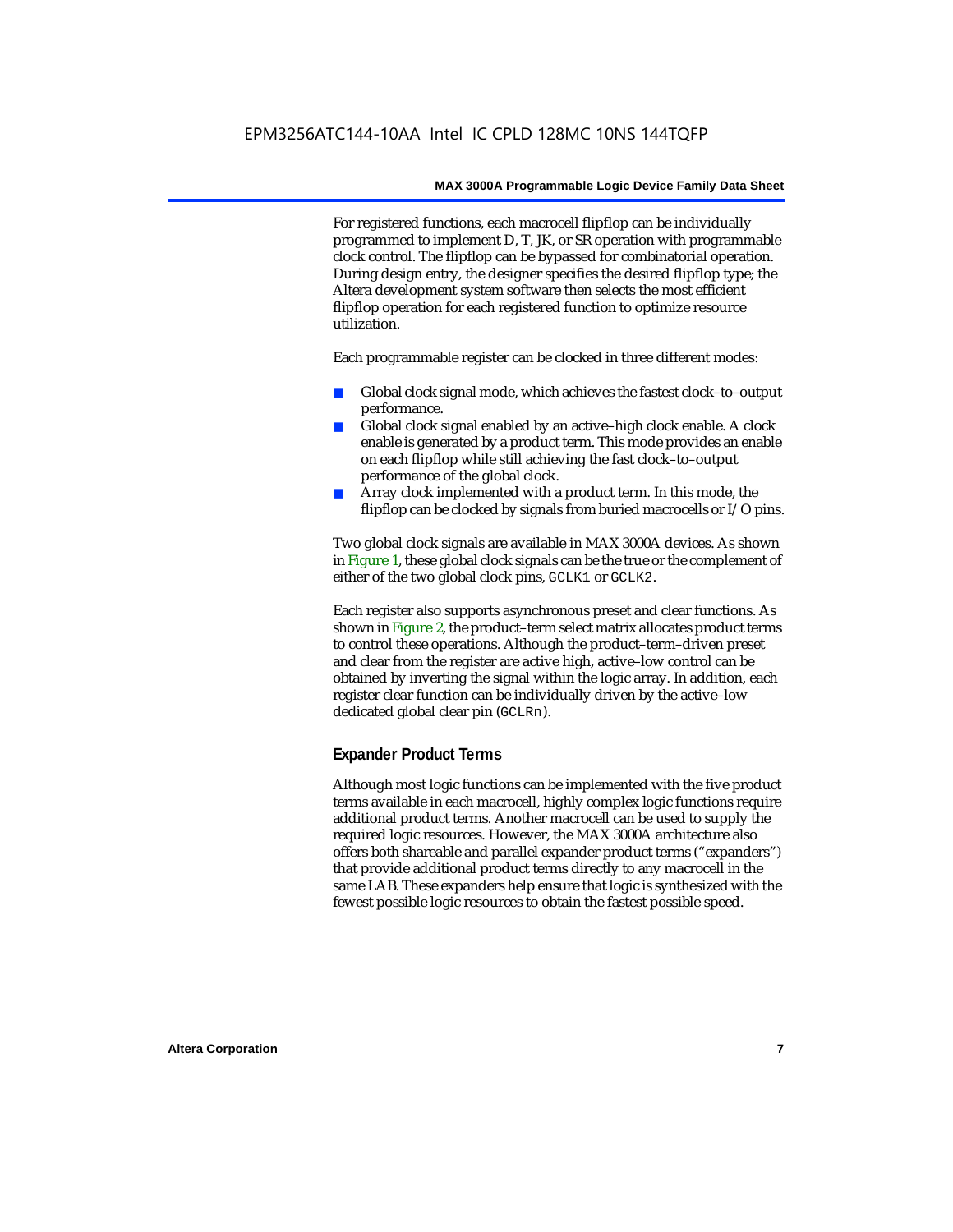### *Shareable Expanders*

Each LAB has 16 shareable expanders that can be viewed as a pool of uncommitted single product terms (one from each macrocell) with inverted outputs that feed back into the logic array. Each shareable expander can be used and shared by any or all macrocells in the LAB to build complex logic functions. Shareable expanders incur a small delay (*tSEXP*). Figure 3 shows how shareable expanders can feed multiple macrocells.





*Shareable expanders can be shared by any or all macrocells in an LAB.*

### *Parallel Expanders*

Parallel expanders are unused product terms that can be allocated to a neighboring macrocell to implement fast, complex logic functions. Parallel expanders allow up to 20 product terms to directly feed the macrocell OR logic, with five product terms provided by the macrocell and 15 parallel expanders provided by neighboring macrocells in the LAB.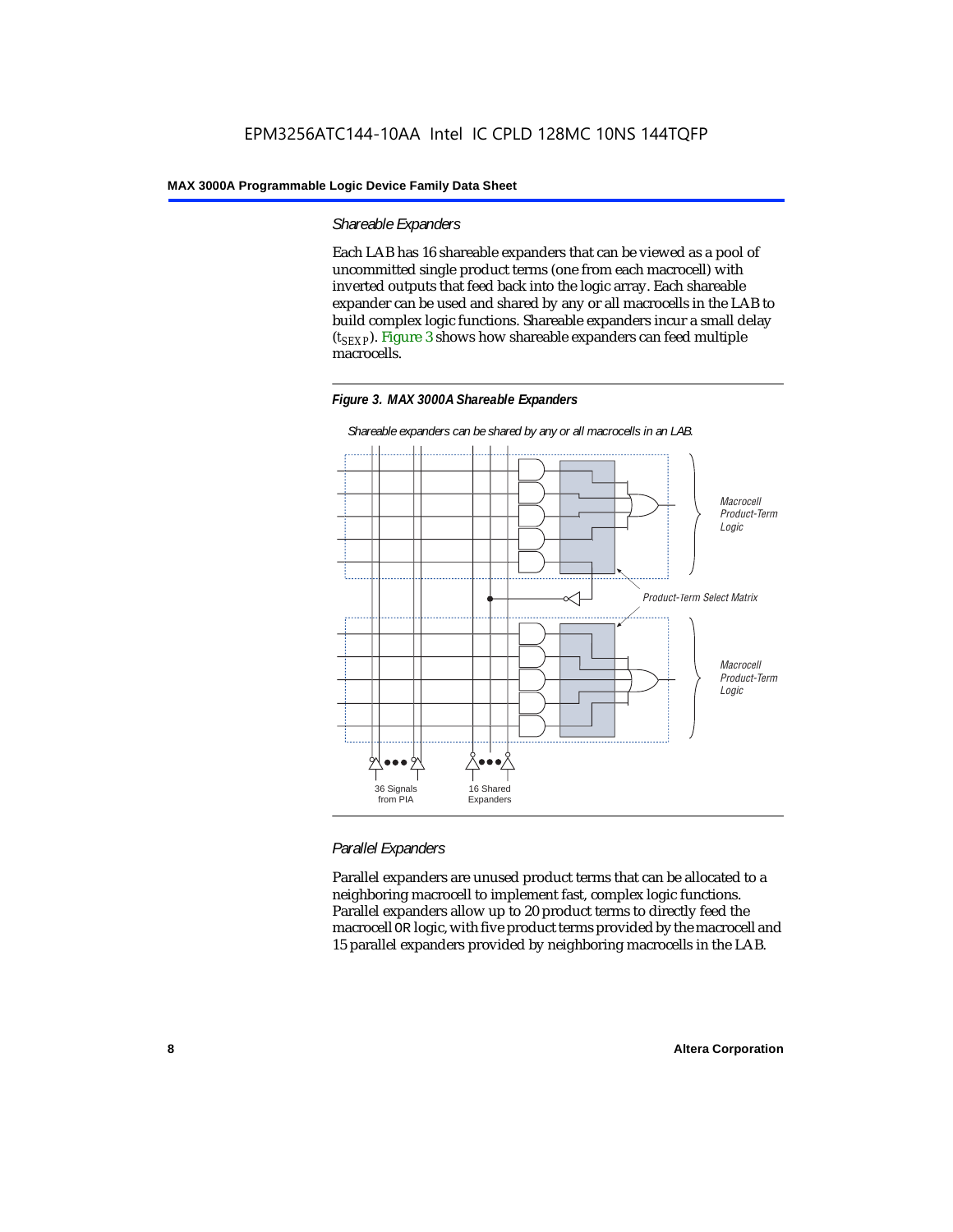The Altera development system compiler can automatically allocate up to three sets of up to five parallel expanders to the macrocells that require additional product terms. Each set of five parallel expanders incurs a small, incremental timing delay (*t<sub>PEXP</sub>*). For example, if a macrocell requires 14 product terms, the compiler uses the five dedicated product terms within the macrocell and allocates two sets of parallel expanders; the first set includes five product terms, and the second set includes four product terms, increasing the total delay by  $2 \times t_{PEXP}$ .

Two groups of eight macrocells within each LAB (e.g., macrocells 1 through 8 and 9 through 16) form two chains to lend or borrow parallel expanders. A macrocell borrows parallel expanders from lower– numbered macrocells. For example, macrocell 8 can borrow parallel expanders from macrocell 7, from macrocells 7 and 6, or from macrocells 7, 6, and 5. Within each group of eight, the lowest–numbered macrocell can only lend parallel expanders and the highest–numbered macrocell can only borrow them. Figure 4 shows how parallel expanders can be borrowed from a neighboring macrocell.

### *Figure 4. MAX 3000A Parallel Expanders*



*Unused product terms in a macrocell can be allocated to a neighboring macrocell.*

**Altera Corporation 9**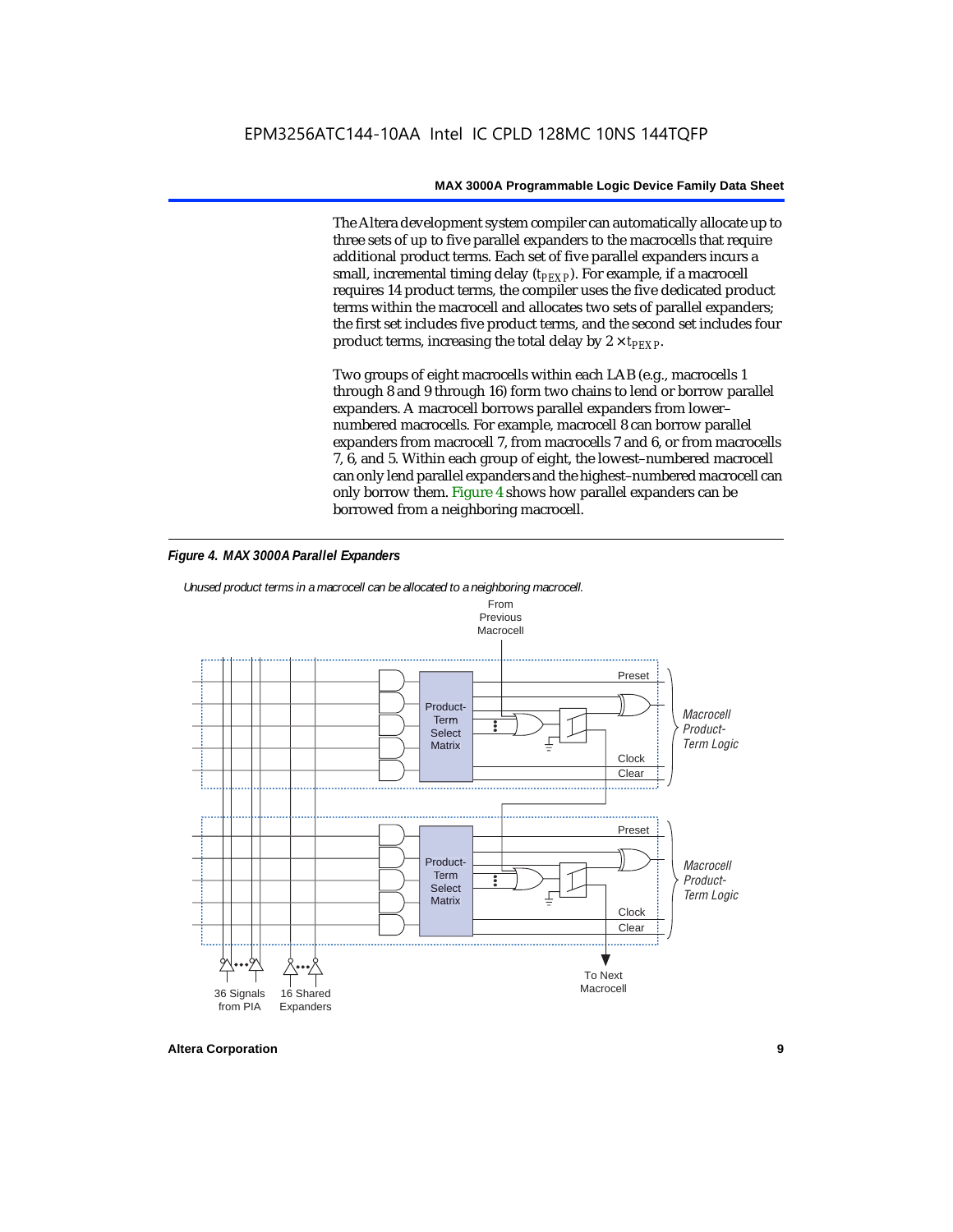### **Programmable Interconnect Array**

Logic is routed between LABs on the PIA. This global bus is a programmable path that connects any signal source to any destination on the device. All MAX 3000A dedicated inputs, I/O pins, and macrocell outputs feed the PIA, which makes the signals available throughout the entire device. Only the signals required by each LAB are actually routed from the PIA into the LAB. Figure 5 shows how the PIA signals are routed into the LAB. An EEPROM cell controls one input to a two-input AND gate, which selects a PIA signal to drive into the LAB.





While the routing delays of channel–based routing schemes in masked or FPGAs are cumulative, variable, and path–dependent, the MAX 3000A PIA has a predictable delay. The PIA makes a design's timing performance easy to predict.

### **I/O Control Blocks**

The I/O control block allows each I/O pin to be individually configured for input, output, or bidirectional operation. All I/O pins have a tri–state buffer that is individually controlled by one of the global output enable signals or directly connected to ground or  $V_{CC}$ . Figure 6 shows the I/O control block for MAX 3000A devices. The I/O control block has 6 or 10 global output enable signals that are driven by the true or complement of two output enable signals, a subset of the I/O pins, or a subset of the I/O macrocells.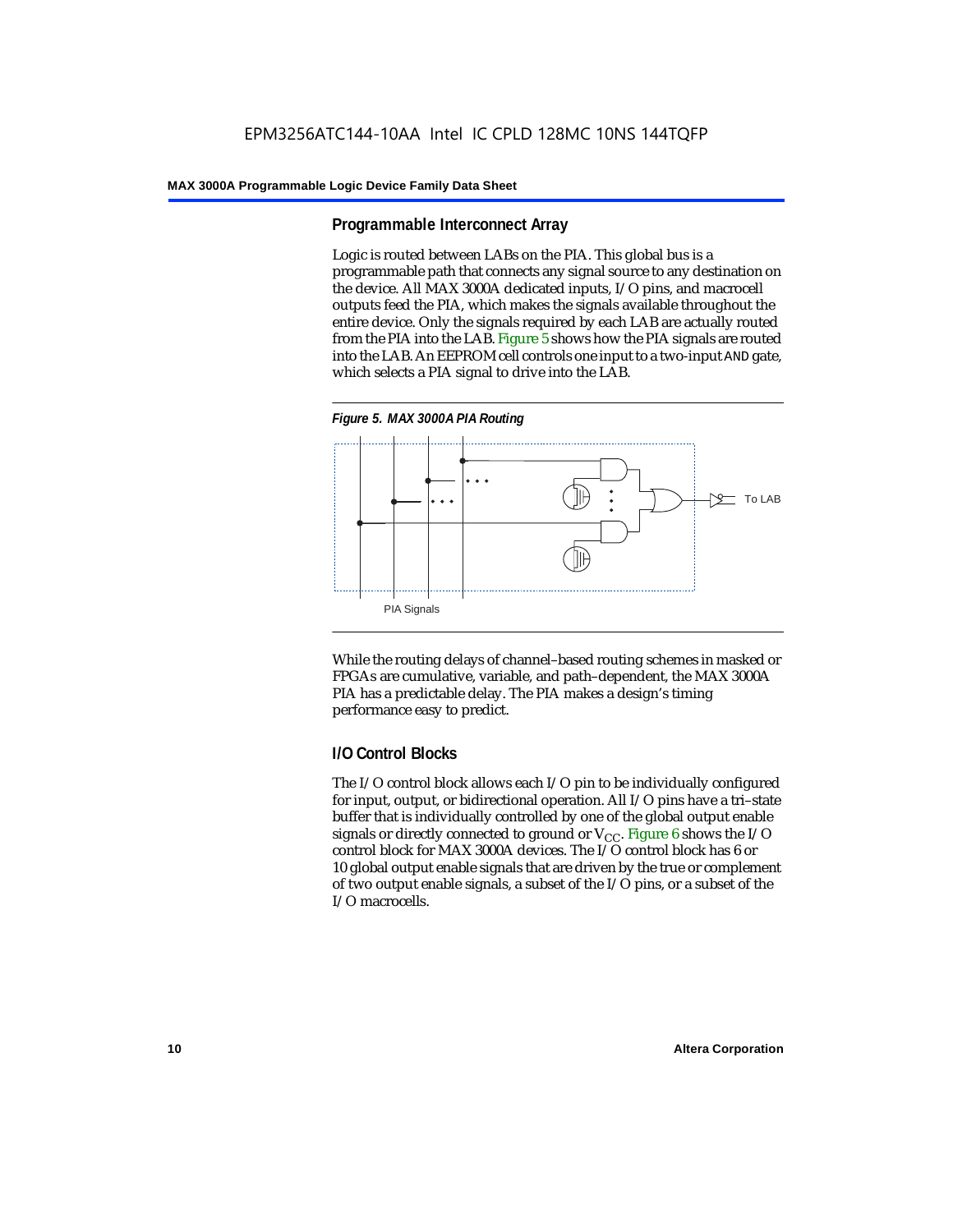



### *Note:*<br>(1) **H**

(1) EPM3032A, EPM3064A, EPM3128A, and EPM3256A devices have six output enables. EPM3512A devices have 10 output enables.

> When the tri–state buffer control is connected to ground, the output is tri-stated (high impedance), and the I/O pin can be used as a dedicated input. When the tri–state buffer control is connected to  $V_{CC}$ , the output is enabled.

The MAX 3000A architecture provides dual I/O feedback, in which macrocell and pin feedbacks are independent. When an I/O pin is configured as an input, the associated macrocell can be used for buried logic.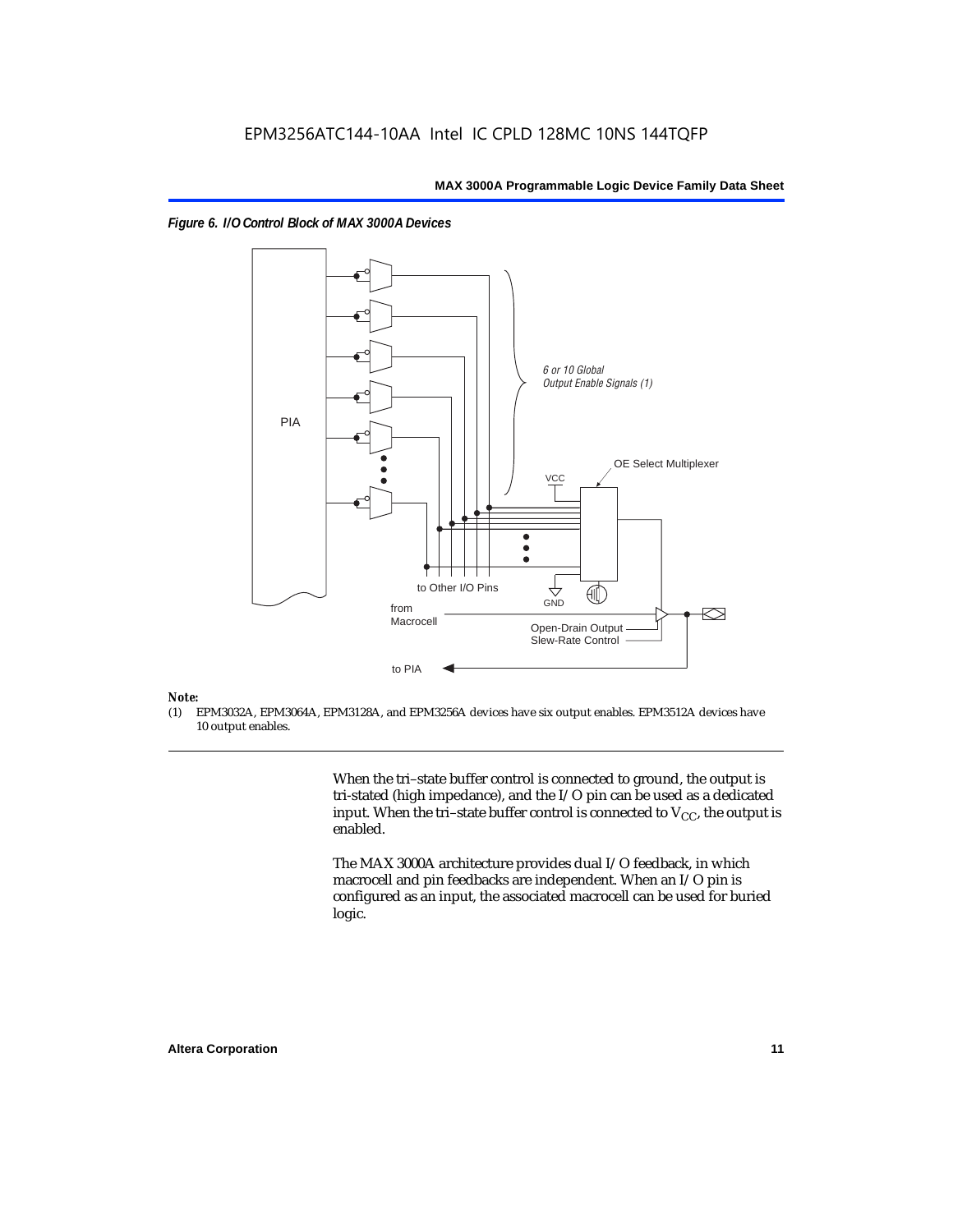### **In–System Programmability**

MAX 3000A devices can be programmed in–system via an industry– standard four–pin IEEE Std. 1149.1-1990 (JTAG) interface. In-system programmability (ISP) offers quick, efficient iterations during design development and debugging cycles. The MAX 3000A architecture internally generates the high programming voltages required to program its EEPROM cells, allowing in–system programming with only a single 3.3–V power supply. During in–system programming, the I/O pins are tri–stated and weakly pulled–up to eliminate board conflicts. The pull–up value is nominally 50 kΩ.

MAX 3000A devices have an enhanced ISP algorithm for faster programming. These devices also offer an ISP\_Done bit that ensures safe operation when in–system programming is interrupted. This ISP\_Done bit, which is the last bit programmed, prevents all I/O pins from driving until the bit is programmed.

ISP simplifies the manufacturing flow by allowing devices to be mounted on a printed circuit board (PCB) with standard pick–and–place equipment before they are programmed. MAX 3000A devices can be programmed by downloading the information via in–circuit testers, embedded processors, the MasterBlaster communications cable, the ByteBlasterMV parallel port download cable, and the BitBlaster serial download cable. Programming the devices after they are placed on the board eliminates lead damage on high–pin–count packages (e.g., QFP packages) due to device handling. MAX 3000A devices can be reprogrammed after a system has already shipped to the field. For example, product upgrades can be performed in the field via software or modem.

The Jam STAPL programming and test language can be used to program MAX 3000A devices with in–circuit testers, PCs, or embedded processors.

**For more information on using the Jam STAPL programming and test**<br>For more information on using the Jam STAPL programming and test language, see *[Application Note 88 \(Using the Jam Language for ISP & ICR via](http://www.altera.com/literature/an/an088.pdf)  [an Embedded Processor\)](http://www.altera.com/literature/an/an088.pdf)*, *[Application Note 122 \(Using Jam STAPL for ISP &](http://www.altera.com/literature/an/an122.pdf)  [ICR via an Embedded Processor\)](http://www.altera.com/literature/an/an122.pdf)* and *[AN 111 \(Embedded Programming Using](http://www.altera.com/literature/an/an111.pdf)  [the 8051 and Jam Byte-Code\)](http://www.altera.com/literature/an/an111.pdf)*.

> The ISP circuitry in MAX 3000A devices is compliant with the IEEE Std. 1532 specification. The IEEE Std. 1532 is a standard developed to allow concurrent ISP between multiple PLD vendors.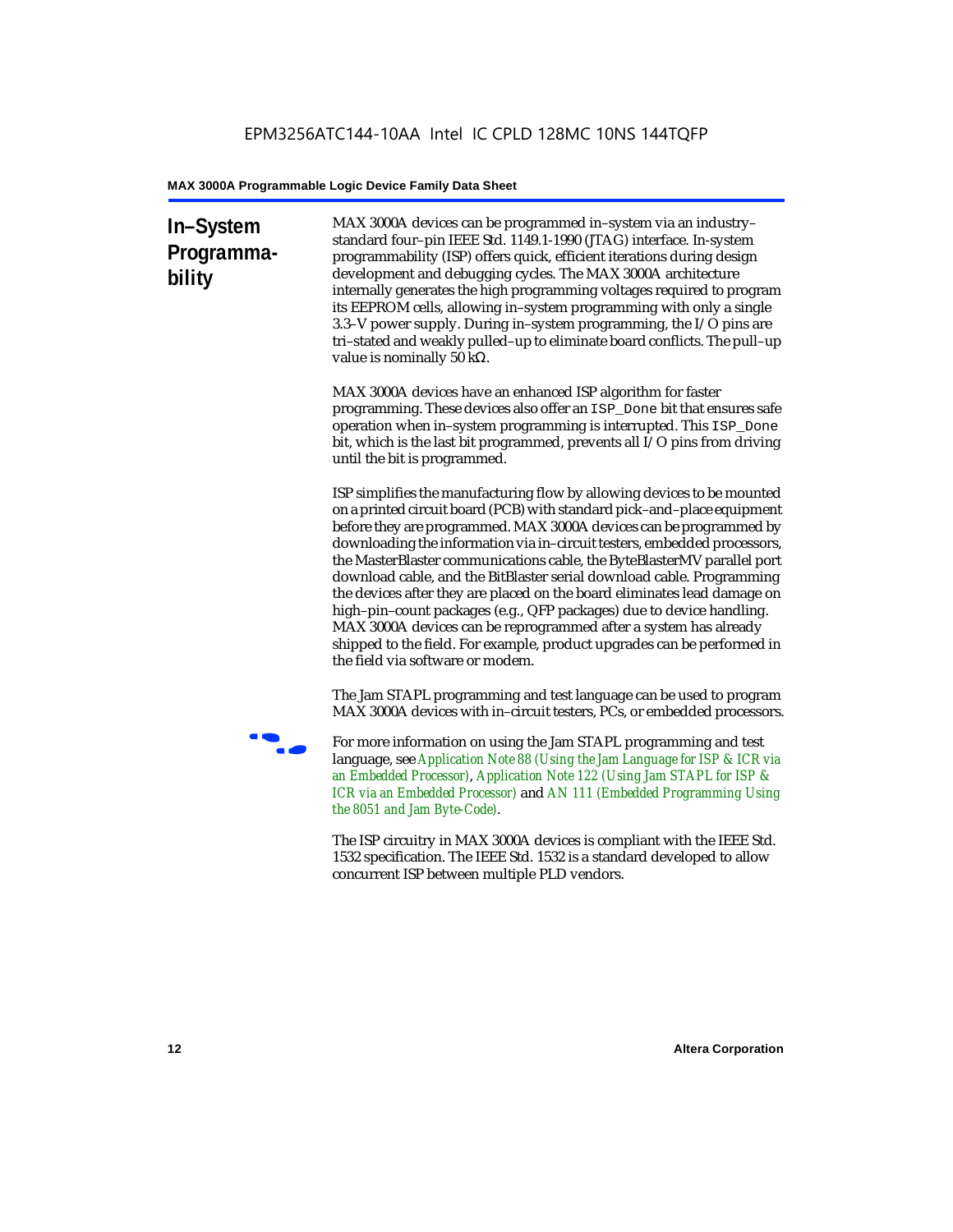### **Programming Sequence**

During in-system programming, instructions, addresses, and data are shifted into the MAX 3000A device through the TDI input pin. Data is shifted out through the TDO output pin and compared against the expected data.

Programming a pattern into the device requires the following six ISP stages. A stand-alone verification of a programmed pattern involves only stages 1, 2, 5, and 6.

- 1. *Enter ISP*. The enter ISP stage ensures that the I/O pins transition smoothly from user mode to ISP mode. The enter ISP stage requires 1 ms.
- 2. *Check ID*. Before any program or verify process, the silicon ID is checked. The time required to read this silicon ID is relatively small compared to the overall programming time.
- 3. *Bulk Erase*. Erasing the device in-system involves shifting in the instructions to erase the device and applying one erase pulse of 100 ms.
- 4. *Program*. Programming the device in-system involves shifting in the address and data and then applying the programming pulse to program the EEPROM cells. This process is repeated for each EEPROM address.
- 5. *Verify*. Verifying an Altera device in-system involves shifting in addresses, applying the read pulse to verify the EEPROM cells, and shifting out the data for comparison. This process is repeated for each EEPROM address.
- 6. *Exit ISP*. An exit ISP stage ensures that the I/O pins transition smoothly from ISP mode to user mode. The exit ISP stage requires 1 ms.

### **Programming Times**

The time required to implement each of the six programming stages can be broken into the following two elements:

- A pulse time to erase, program, or read the EEPROM cells.
- A shifting time based on the test clock (TCK) frequency and the number of TCK cycles to shift instructions, address, and data into the device.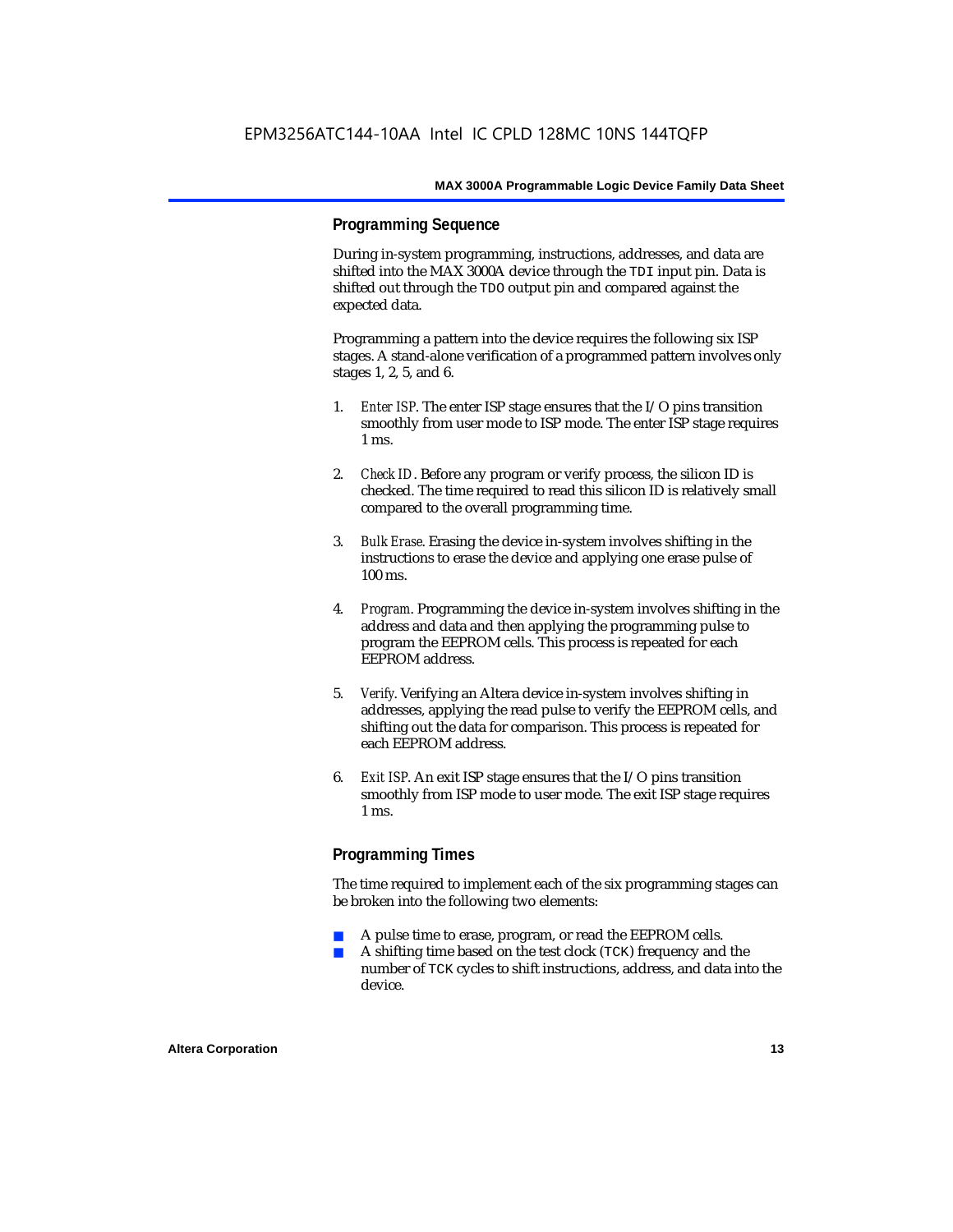By combining the pulse and shift times for each of the programming stages, the program or verify time can be derived as a function of the TCK frequency, the number of devices, and specific target device(s). Because different ISP-capable devices have a different number of EEPROM cells, both the total fixed and total variable times are unique for a single device.

*Programming a Single MAX 3000A Device*

The time required to program a single MAX 3000A device in-system can be calculated from the following formula:

|                   | ${}^{t}$ PROG <sup>=</sup> ${}^{t}$ PPULSE <sup>+</sup> $\frac{}{f_{TCK}}$ | $Cycle_{PTCK}$                                                                                     |
|-------------------|----------------------------------------------------------------------------|----------------------------------------------------------------------------------------------------|
| where: $t_{PROG}$ | <i>t<sub>PPULSE</sub></i>                                                  | $=$ Programming time<br>= Sum of the fixed times to erase, program, and<br>verify the EEPROM cells |
|                   | $Cycle_{PTCK}$<br>$f_{TCK}$                                                | $=$ Number of TCK cycles to program a device<br>$=$ TCK frequency                                  |

The ISP times for a stand-alone verification of a single MAX 3000A device can be calculated from the following formula:

|                  | $t_{VER} = t_{VPULSE} + \frac{t_{TCK}}{t_{TCK}}$ | $Cycle_{VTCK}$                                                                                                                     |
|------------------|--------------------------------------------------|------------------------------------------------------------------------------------------------------------------------------------|
| where: $t_{VER}$ | $t_{VPULSE}$                                     | $=$ Verify time<br>= Sum of the fixed times to verify the EEPROM cells<br>$Cycle_{VTCK}$ = Number of TCK cycles to verify a device |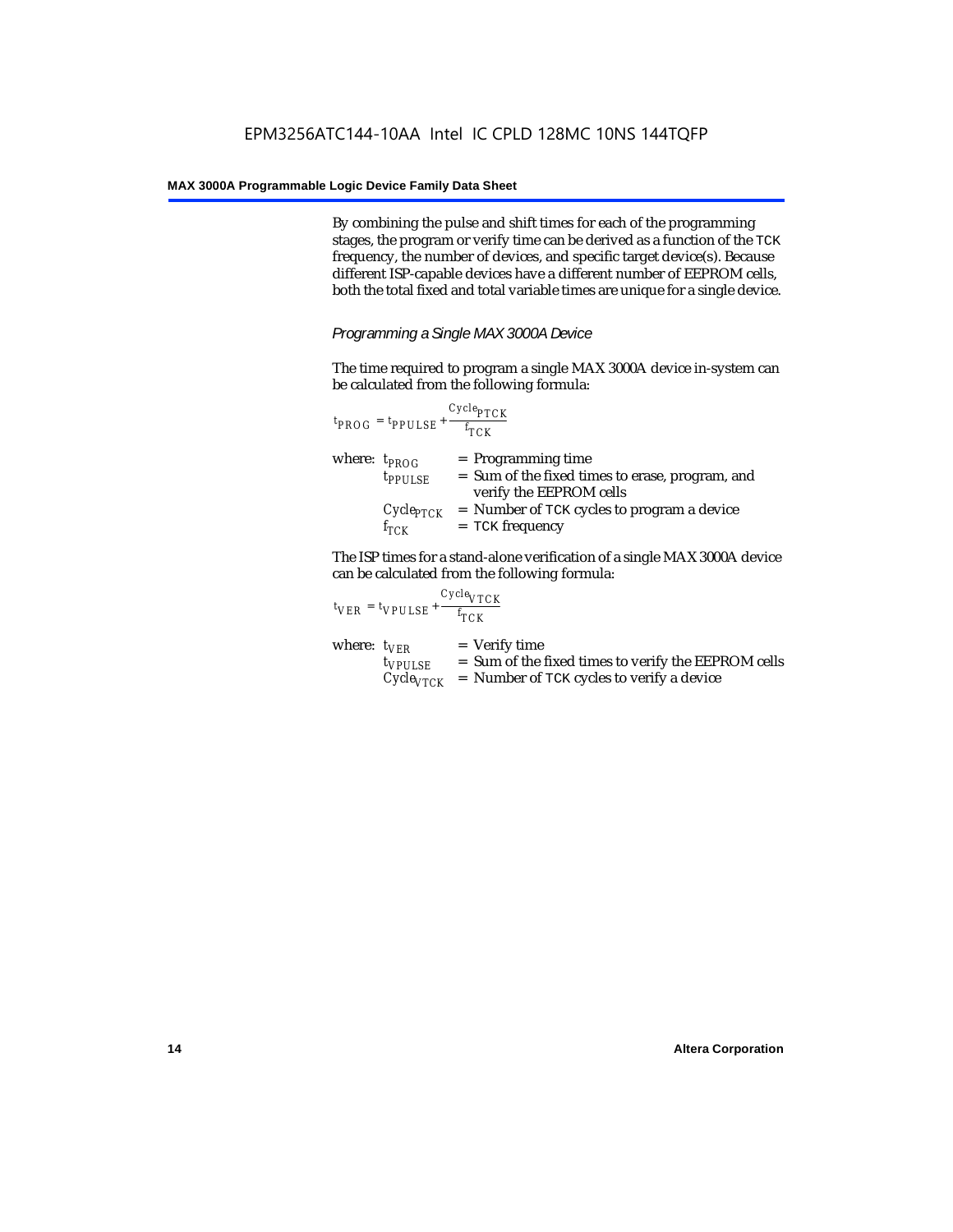The programming times described in Tables 4 through 6 are associated with the worst-case method using the enhanced ISP algorithm.

| Table 4. MAX 3000A t <sub>PULSE</sub> & Cycle <sub>TCK</sub> Values |                    |                       |                   |                                 |  |  |  |
|---------------------------------------------------------------------|--------------------|-----------------------|-------------------|---------------------------------|--|--|--|
| <b>Device</b>                                                       |                    | Programming           |                   | <b>Stand-Alone Verification</b> |  |  |  |
|                                                                     | $t_{PPIII SF}$ (S) | Cycle <sub>PTCK</sub> | $t_{VPIII,SE}(s)$ | СусIе <sub>VТСК</sub>           |  |  |  |
| EPM3032A                                                            | 2.00               | 55,000                | 0.002             | 18,000                          |  |  |  |
| EPM3064A                                                            | 2.00               | 105,000               | 0.002             | 35,000                          |  |  |  |
| EPM3128A                                                            | 2.00               | 205,000               | 0.002             | 68,000                          |  |  |  |
| <b>EPM3256A</b>                                                     | 2.00               | 447,000               | 0.002             | 149,000                         |  |  |  |
| EPM3512A                                                            | 2.00               | 890,000               | 0.002             | 297,000                         |  |  |  |

Tables 5 and 6 show the in-system programming and stand alone verification times for several common test clock frequencies.

| Table 5. MAX 3000A In-System Programming Times for Different Test Clock Frequencies |               |       |       |       |         |         |         |              |   |
|-------------------------------------------------------------------------------------|---------------|-------|-------|-------|---------|---------|---------|--------------|---|
| <b>Device</b>                                                                       | $f_{TCK}$     |       |       |       |         |         |         | <b>Units</b> |   |
|                                                                                     | <b>10 MHz</b> | 5 MHz | 2 MHz | 1 MHz | 500 kHz | 200 kHz | 100 kHz | 50 kHz       |   |
| EPM3032A                                                                            | 2.01          | 2.01  | 2.03  | 2.06  | 2.11    | 2.28    | 2.55    | 3.10         | s |
| <b>EPM3064A</b>                                                                     | 2.01          | 2.02  | 2.05  | 2.11  | 2.21    | 2.53    | 3.05    | 4.10         | s |
| EPM3128A                                                                            | 2.02          | 2.04  | 2.10  | 2.21  | 2.41    | 3.03    | 4.05    | 6.10         | s |
| <b>EPM3256A</b>                                                                     | 2.05          | 2.09  | 2.23  | 2.45  | 2.90    | 4.24    | 6.47    | 10.94        | s |
| <b>EPM3512A</b>                                                                     | 2.09          | 2.18  | 2.45  | 2.89  | 3.78    | 6.45    | 10.90   | 19.80        | s |

| Table 6. MAX 3000A Stand-Alone Verification Times for Different Test Clock Frequencies |           |       |       |       |         |         |         |              |   |
|----------------------------------------------------------------------------------------|-----------|-------|-------|-------|---------|---------|---------|--------------|---|
| <b>Device</b>                                                                          | $f_{TCK}$ |       |       |       |         |         |         | <b>Units</b> |   |
|                                                                                        | 10 MHz    | 5 MHz | 2 MHz | 1 MHz | 500 kHz | 200 kHz | 100 kHz | 50 kHz       |   |
| EPM3032A                                                                               | 0.00      | 0.01  | 0.01  | 0.02  | 0.04    | 0.09    | 0.18    | 0.36         | s |
| <b>EPM3064A</b>                                                                        | 0.01      | 0.01  | 0.02  | 0.04  | 0.07    | 0.18    | 0.35    | 0.70         | s |
| <b>EPM3128A</b>                                                                        | 0.01      | 0.02  | 0.04  | 0.07  | 0.14    | 0.34    | 0.68    | 1.36         | s |
| <b>EPM3256A</b>                                                                        | 0.02      | 0.03  | 0.08  | 0.15  | 0.30    | 0.75    | 1.49    | 2.98         | s |
| <b>EPM3512A</b>                                                                        | 0.03      | 0.06  | 0.15  | 0.30  | 0.60    | 1.49    | 2.97    | 5.94         | s |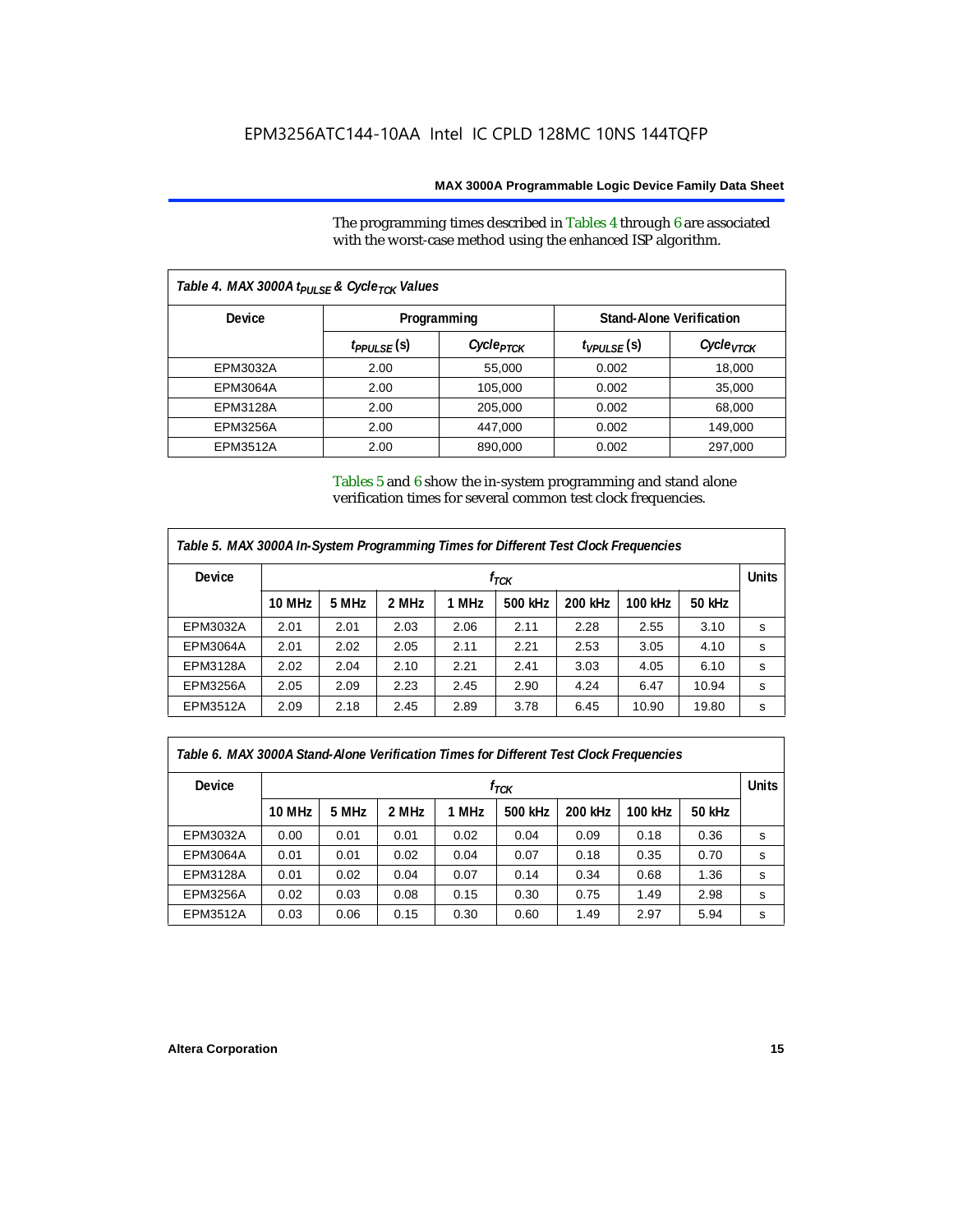contact between the adapter and the device.

### **MAX 3000A Programmable Logic Device Family Data Sheet**

**Programming with External Hardware**



f For more information, see the *[Altera Programming Hardware Data Sheet](http://www.altera.com/literature/ds/dspghd.pdf)*.

MAX 3000A devices can be programmed on Windows–based PCs with an Altera Logic Programmer card, MPU, and the appropriate device adapter. The MPU performs continuity checking to ensure adequate electrical

The Altera software can use text– or waveform–format test vectors created with the Altera Text Editor or Waveform Editor to test the programmed device. For added design verification, designers can perform functional testing to compare the functional device behavior with the results of simulation.

Data I/O, BP Microsystems, and other programming hardware manufacturers also provide programming support for Altera devices.



f For more information, see *Programming Hardware Manufacturers*.

### **IEEE Std. 1149.1 (JTAG) Boundary–Scan Support**

MAX 3000A devices include the JTAG BST circuitry defined by IEEE Std. 1149.1–1990. Table 7 describes the JTAG instructions supported by MAX 3000A devices. The pin-out tables found on the Altera web site (**http://www.altera.com**) or the *Altera Digital Library* show the location of the JTAG control pins for each device. If the JTAG interface is not required, the JTAG pins are available as user I/O pins.

| Table 7. MAX 3000A JTAG Instructions |                                                                                                                                                                                                                                                       |  |  |  |
|--------------------------------------|-------------------------------------------------------------------------------------------------------------------------------------------------------------------------------------------------------------------------------------------------------|--|--|--|
| <b>JTAG Instruction</b>              | <b>Description</b>                                                                                                                                                                                                                                    |  |  |  |
| SAMPLE/PRELOAD                       | Allows a snapshot of signals at the device pins to be captured and examined during<br>normal device operation, and permits an initial data pattern output at the device pins                                                                          |  |  |  |
| <b>EXTEST</b>                        | Allows the external circuitry and board–level interconnections to be tested by forcing a<br>test pattern at the output pins and capturing test results at the input pins                                                                              |  |  |  |
| <b>BYPASS</b>                        | Places the 1-bit bypass register between the TDI and TDO pins, which allows the BST<br>data to pass synchronously through a selected device to adjacent devices during normal<br>device operation                                                     |  |  |  |
| <b>IDCODE</b>                        | Selects the IDCODE register and places it between the TDI and TDO pins, allowing the<br><b>IDCODE</b> to be serially shifted out of TDO                                                                                                               |  |  |  |
| <b>USERCODE</b>                      | Selects the 32-bit USERCODE register and places it between the TDI and TDO pins,<br>allowing the USERCODE value to be shifted out of TDO                                                                                                              |  |  |  |
| <b>ISP Instructions</b>              | These instructions are used when programming MAX 3000A devices via the JTAG ports<br>with the MasterBlaster, ByteBlasterMV, or BitBlaster cable, or when using a Jam STAPL<br>file, JBC file, or SVF file via an embedded processor or test equipment |  |  |  |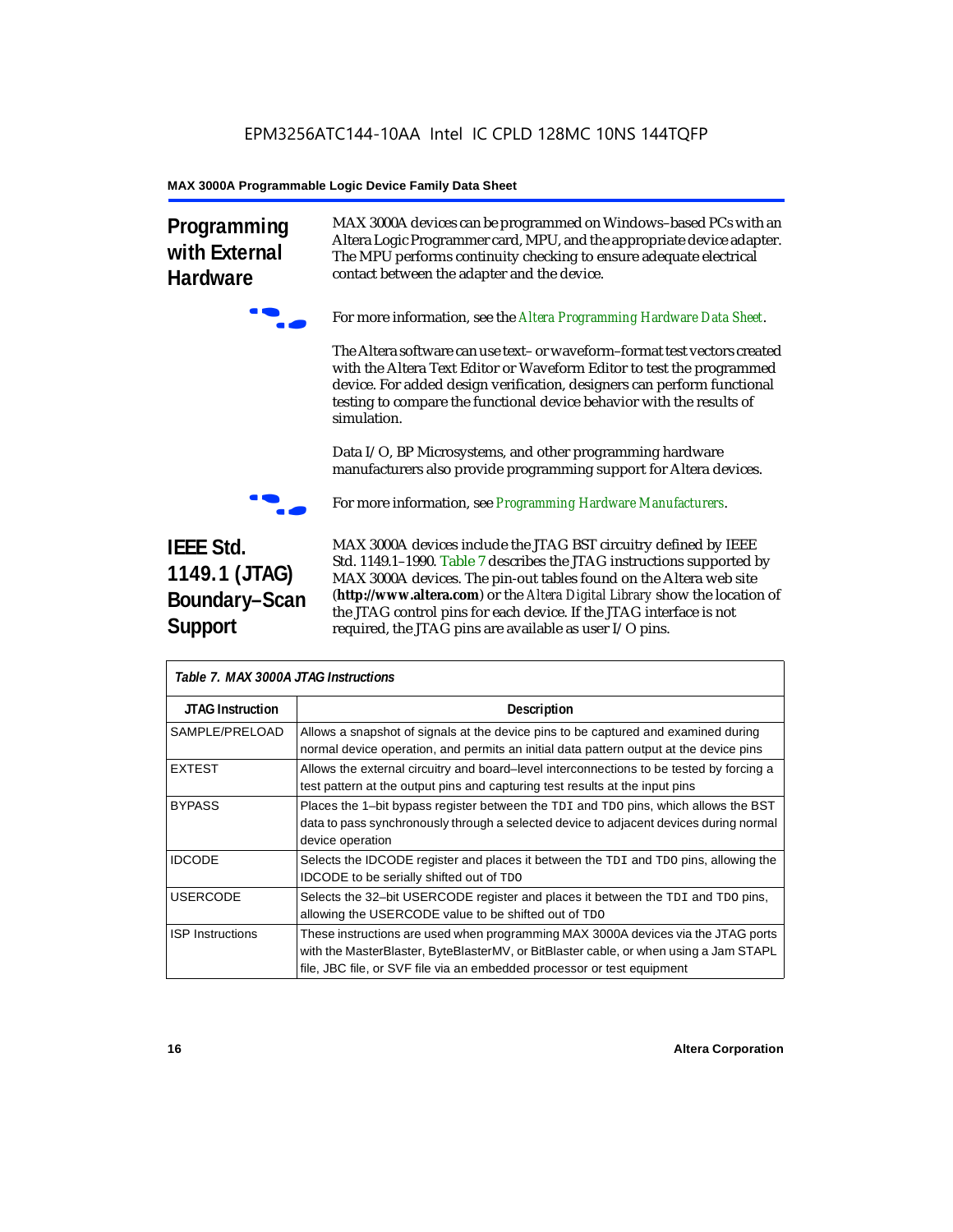The instruction register length of MAX 3000A devices is 10 bits. The IDCODE and USERCODE register length is 32 bits. Tables 8 and 9 show the boundary–scan register length and device IDCODE information for MAX 3000A devices.

| Table 8. MAX 3000A Boundary–Scan Register Length |                               |  |  |  |  |
|--------------------------------------------------|-------------------------------|--|--|--|--|
| Device                                           | Boundary-Scan Register Length |  |  |  |  |
| EPM3032A                                         | 96                            |  |  |  |  |
| EPM3064A                                         | 192                           |  |  |  |  |
| EPM3128A                                         | 288                           |  |  |  |  |
| <b>EPM3256A</b>                                  | 480                           |  |  |  |  |
| EPM3512A                                         | 624                           |  |  |  |  |

| Table 9. 32–Bit MAX 3000A Device IDCODE Value<br>Note $(1)$ |                            |                              |                                      |                  |  |  |  |  |  |  |
|-------------------------------------------------------------|----------------------------|------------------------------|--------------------------------------|------------------|--|--|--|--|--|--|
| <b>Device</b>                                               |                            | IDCODE (32 bits)             |                                      |                  |  |  |  |  |  |  |
|                                                             | <b>Version</b><br>(4 Bits) | Part Number (16 Bits)        | Manufacturer's<br>Identity (11 Bits) | 1 (1 Bit)<br>(2) |  |  |  |  |  |  |
| EPM3032A                                                    | 0001                       | 0111 0000 0011 0010          | 00001101110                          | $\mathbf{1}$     |  |  |  |  |  |  |
| EPM3064A                                                    | 0001                       | 0000 0110 0100<br>0111       | 00001101110                          | $\mathbf{1}$     |  |  |  |  |  |  |
| EPM3128A                                                    | 0001                       | 0010<br>0001<br>1000<br>0111 | 00001101110                          | 1                |  |  |  |  |  |  |
| EPM3256A                                                    | 0001                       | 0010 0101 0110<br>0111       | 00001101110                          | $\mathbf{1}$     |  |  |  |  |  |  |
| EPM3512A                                                    | 0001                       | 0101<br>0001 0010<br>0111    | 00001101110                          | $\mathbf{1}$     |  |  |  |  |  |  |

#### *Notes:*

(1) The most significant bit (MSB) is on the left.

(2) The least significant bit (LSB) for all JTAG IDCODEs is 1.



**FREE 1149.1 (JTAG) Boundary–Scan Testing in Altera and See Application Note 39 (IEEE 1149.1 (JTAG) Boundary–Scan Testing in Altera** *[Devices\)](http://www.altera.com/literature/an/an039.pdf)* for more information on JTAG BST.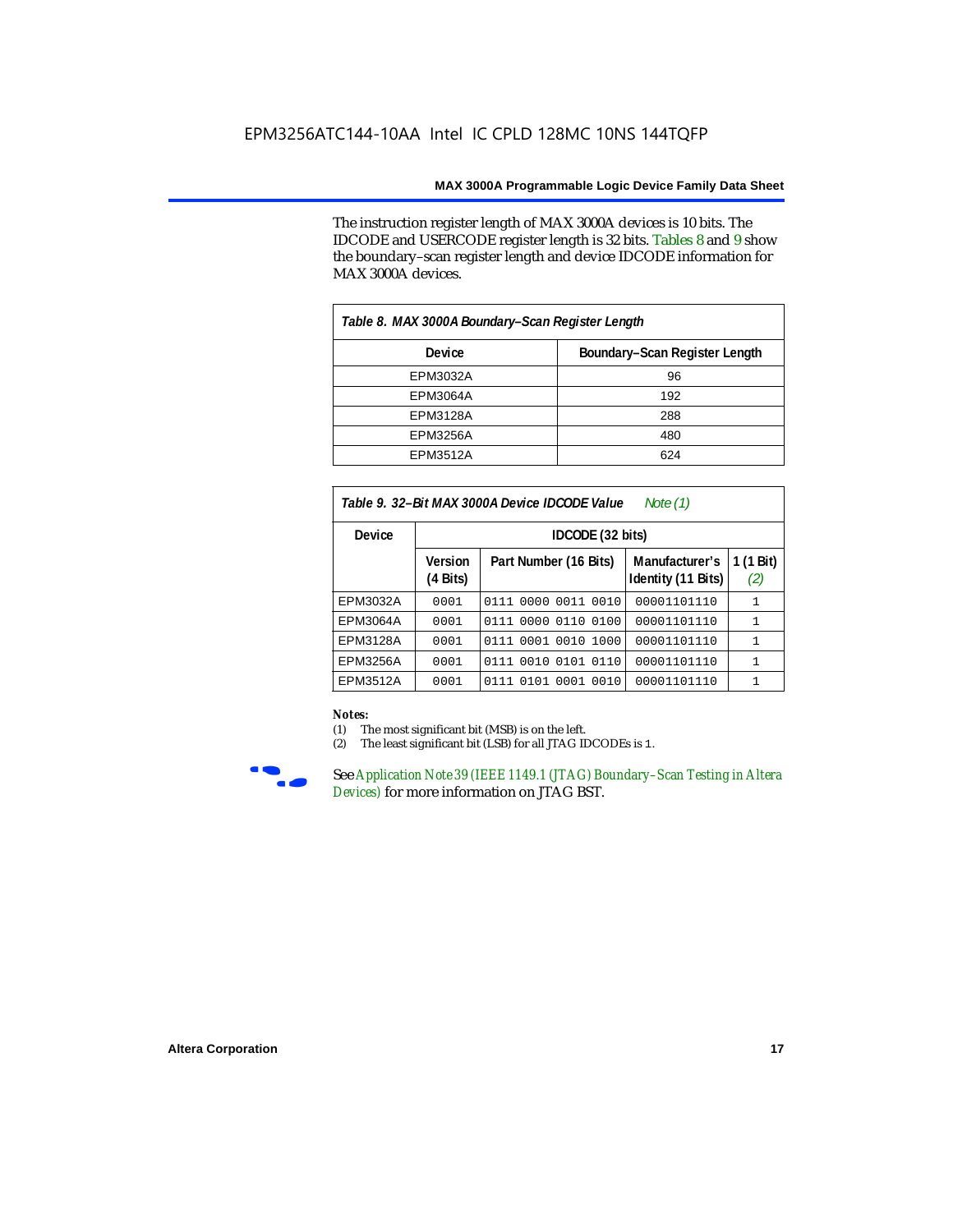Figure 7 shows the timing information for the JTAG signals.



*Figure 7. MAX 3000A JTAG Waveforms*

Table 10 shows the JTAG timing parameters and values for MAX 3000A devices.

| Table 10. JTAG Timing Parameters & Values for MAX 3000A Devices |                                                |     |     |      |  |  |  |
|-----------------------------------------------------------------|------------------------------------------------|-----|-----|------|--|--|--|
| Symbol                                                          | Parameter                                      | Min | Max | Unit |  |  |  |
| t <sub>JCP</sub>                                                | <b>TCK clock period</b>                        | 100 |     | ns   |  |  |  |
| tjch                                                            | TCK clock high time                            | 50  |     | ns   |  |  |  |
| tjcL                                                            | <b>TCK clock low time</b>                      | 50  |     | ns   |  |  |  |
| tjpsu                                                           | JTAG port setup time                           | 20  |     | ns   |  |  |  |
| t <sub>JPH</sub>                                                | JTAG port hold time                            | 45  |     | ns   |  |  |  |
| <sup>t</sup> JPCO                                               | JTAG port clock to output                      |     | 25  | ns   |  |  |  |
| <sup>t</sup> JPZX                                               | JTAG port high impedance to valid output       |     | 25  | ns   |  |  |  |
| t <sub>JPXZ</sub>                                               | JTAG port valid output to high impedance       |     | 25  | ns   |  |  |  |
| tjssu                                                           | Capture register setup time                    | 20  |     | ns   |  |  |  |
| $t_{\sf JSH}$                                                   | Capture register hold time                     | 45  |     | ns   |  |  |  |
| tjsco                                                           | Update register clock to output                |     | 25  | ns   |  |  |  |
| t <sub>JSZX</sub>                                               | Update register high impedance to valid output |     | 25  | ns   |  |  |  |
| t <sub>JSXZ</sub>                                               | Update register valid output to high impedance |     | 25  | ns   |  |  |  |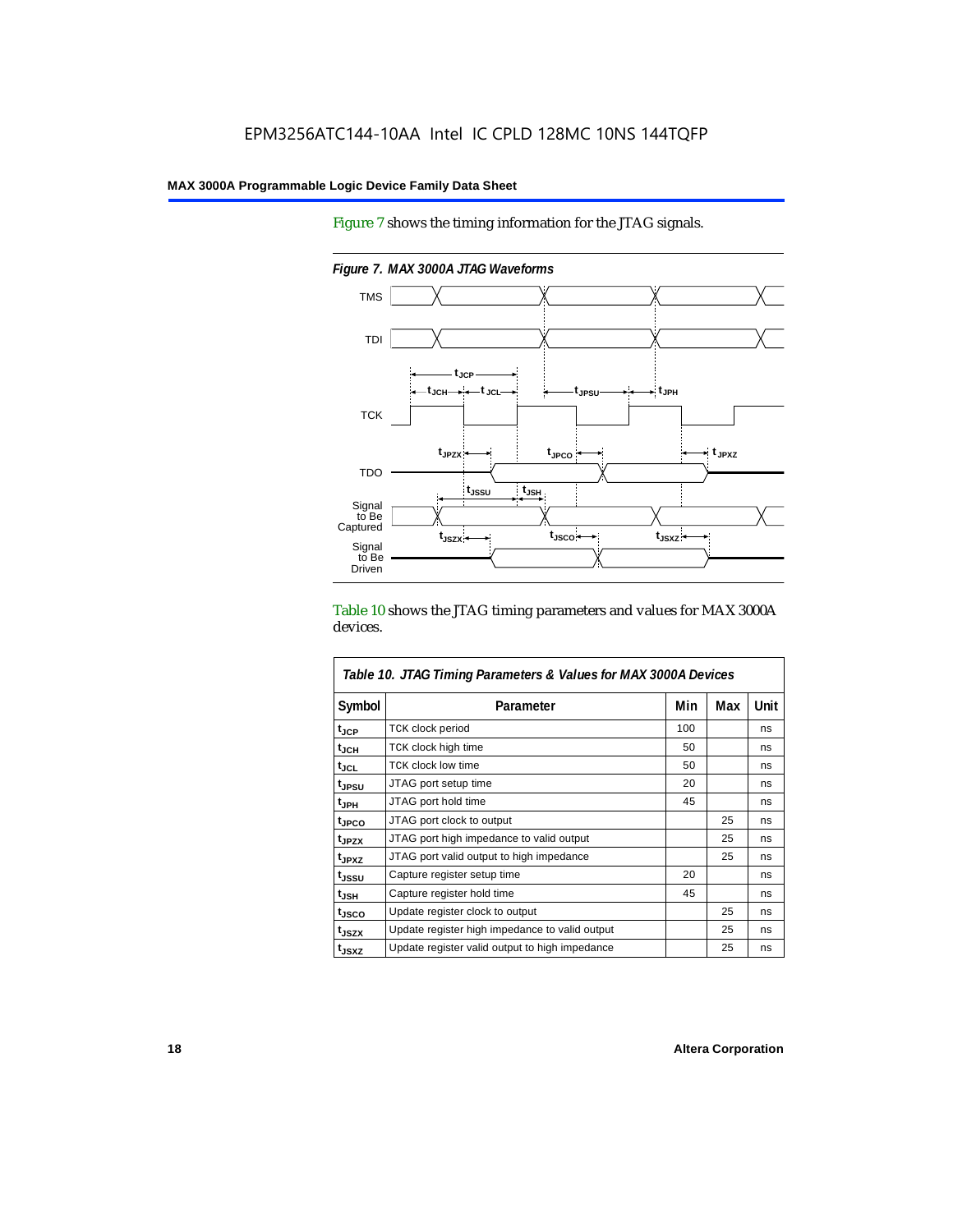| Programmable<br><b>Speed/Power</b><br>Control | MAX 3000A devices offer a power-saving mode that supports low-power<br>operation across user-defined signal paths or the entire device. This<br>feature allows total power dissipation to be reduced by 50% or more<br>because most logic applications require only a small fraction of all gates to<br>operate at maximum frequency.                                                                                                                                                                                                                                                                      |
|-----------------------------------------------|------------------------------------------------------------------------------------------------------------------------------------------------------------------------------------------------------------------------------------------------------------------------------------------------------------------------------------------------------------------------------------------------------------------------------------------------------------------------------------------------------------------------------------------------------------------------------------------------------------|
|                                               | The designer can program each individual macrocell in a MAX 3000A<br>device for either high-speed or low-power operation. As a result,<br>speed-critical paths in the design can run at high speed, while the<br>remaining paths can operate at reduced power. Macrocells that run at low<br>power incur a nominal timing delay adder $(t_{LPA})$ for the $t_{LAD}$ , $t_{LAC}$ , $t_{IC}$ ,<br>$t_{ACL}$ , $t_{EN}$ , $t_{CPPW}$ and $t_{SEXP}$ parameters.                                                                                                                                               |
| Output<br>Configuration                       | MAX 3000A device outputs can be programmed to meet a variety of<br>system-level requirements.                                                                                                                                                                                                                                                                                                                                                                                                                                                                                                              |
|                                               | MultiVolt I/O Interface                                                                                                                                                                                                                                                                                                                                                                                                                                                                                                                                                                                    |
|                                               | The MAX 3000A device architecture supports the MultiVolt I/O interface<br>feature, which allows MAX 3000A devices to connect to systems with<br>differing supply voltages. MAX 3000A devices in all packages can be set<br>for 2.5-V, 3.3-V, or 5.0-V I/O pin operation. These devices have one set of<br>$V_{CC}$ pins for internal operation and input buffers (VCCINT), and another<br>set for I/O output drivers (VCCIO).                                                                                                                                                                              |
|                                               | The VCCIO pins can be connected to either a 3.3-V or 2.5-V power supply,<br>depending on the output requirements. When the VCCIO pins are<br>connected to a 2.5-V power supply, the output levels are compatible with<br>2.5-V systems. When the VCCIO pins are connected to a 3.3-V power<br>supply, the output high is at 3.3 V and is therefore compatible with 3.3-V<br>or 5.0-V systems. Devices operating with $V_{\rm CCD}$ levels lower than 3.0 V<br>incur a nominally greater timing delay of $t_{OD2}$ instead of $t_{OD1}$ . Inputs can<br>always be driven by 2.5-V, 3.3-V, or 5.0-V signals. |
|                                               | Table 11 summarizes the MAX 3000A MultiVolt I/O support.                                                                                                                                                                                                                                                                                                                                                                                                                                                                                                                                                   |
|                                               | Table 11. MAX 3000A MultiVolt I/O Support                                                                                                                                                                                                                                                                                                                                                                                                                                                                                                                                                                  |

|                           | . |                  |     |     |     |                   |     |  |  |  |  |
|---------------------------|---|------------------|-----|-----|-----|-------------------|-----|--|--|--|--|
| V <sub>CCIO</sub> Voltage |   | Input Signal (V) |     |     |     | Output Signal (V) |     |  |  |  |  |
|                           |   | 2.5              | 3.3 | 5.0 | 2.5 | 3.3               | 5.0 |  |  |  |  |
| 2.5                       |   |                  |     |     |     |                   |     |  |  |  |  |
| 3.3                       |   |                  |     |     |     |                   |     |  |  |  |  |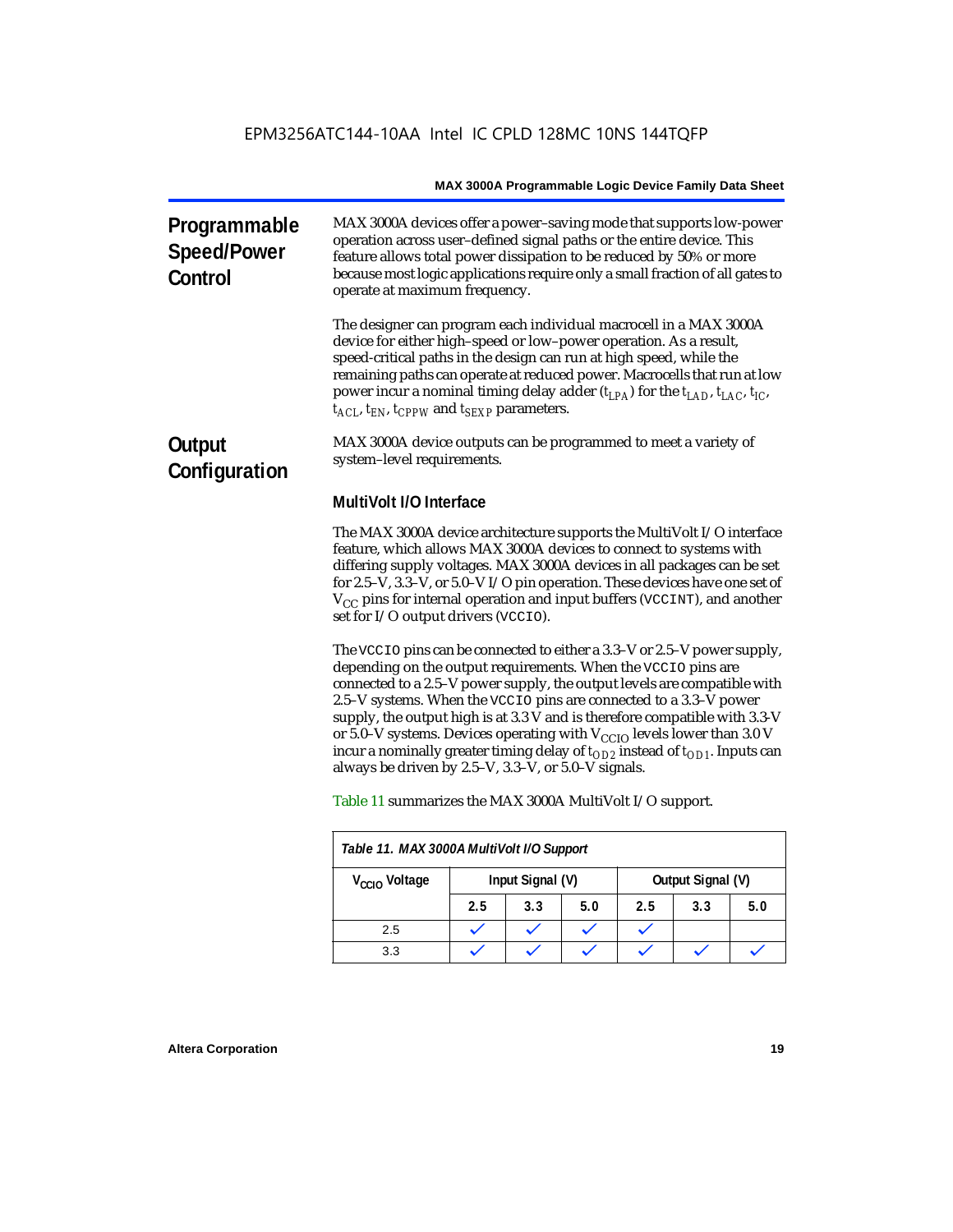#### *Note:*

(1) When  $V_{CCIO}$  is 3.3 V, a MAX 3000A device can drive a 2.5–V device that has 3.3–V tolerant inputs.

### **Open–Drain Output Option**

MAX 3000A devices provide an optional open–drain (equivalent to open-collector) output for each I/O pin. This open–drain output enables the device to provide system–level control signals (e.g., interrupt and write enable signals) that can be asserted by any of several devices. It can also provide an additional wired–OR plane.

Open-drain output pins on MAX 3000A devices (with a pull-up resistor to the 5.0-V supply) can drive 5.0-V CMOS input pins that require a high  $V_{\text{H}+}$ . When the open-drain pin is active, it will drive low. When the pin is inactive, the resistor will pull up the trace to 5.0 V, thereby meeting CMOS requirements. The open-drain pin will only drive low or tri-state; it will never drive high. The rise time is dependent on the value of the pull-up resistor and load impedance. The  $I_{\text{OL}}$  current specification should be considered when selecting a pull-up resistor

### **Slew–Rate Control**

The output buffer for each MAX 3000A I/O pin has an adjustable output slew rate that can be configured for low–noise or high–speed performance. A faster slew rate provides high–speed transitions for high-performance systems. However, these fast transitions may introduce noise transients into the system. A slow slew rate reduces system noise, but adds a nominal delay of 4 to 5 ns. When the configuration cell is turned off, the slew rate is set for low–noise performance. Each I/O pin has an individual EEPROM bit that controls the slew rate, allowing designers to specify the slew rate on a pin–by–pin basis. The slew rate control affects both the rising and falling edges of the output signal.

### **Design Security** All MAX 3000A devices contain a programmable security bit that controls access to the data programmed into the device. When this bit is programmed, a design implemented in the device cannot be copied or retrieved. This feature provides a high level of design security because programmed data within EEPROM cells is invisible. The security bit that controls this function, as well as all other programmed data, is reset only when the device is reprogrammed.

### **Generic Testing** MAX 3000A devices are fully tested. Complete testing of each programmable EEPROM bit and all internal logic elements ensures 100% programming yield. AC test measurements are taken under conditions equivalent to those shown in Figure 8. Test patterns can be used and then erased during early stages of the production flow.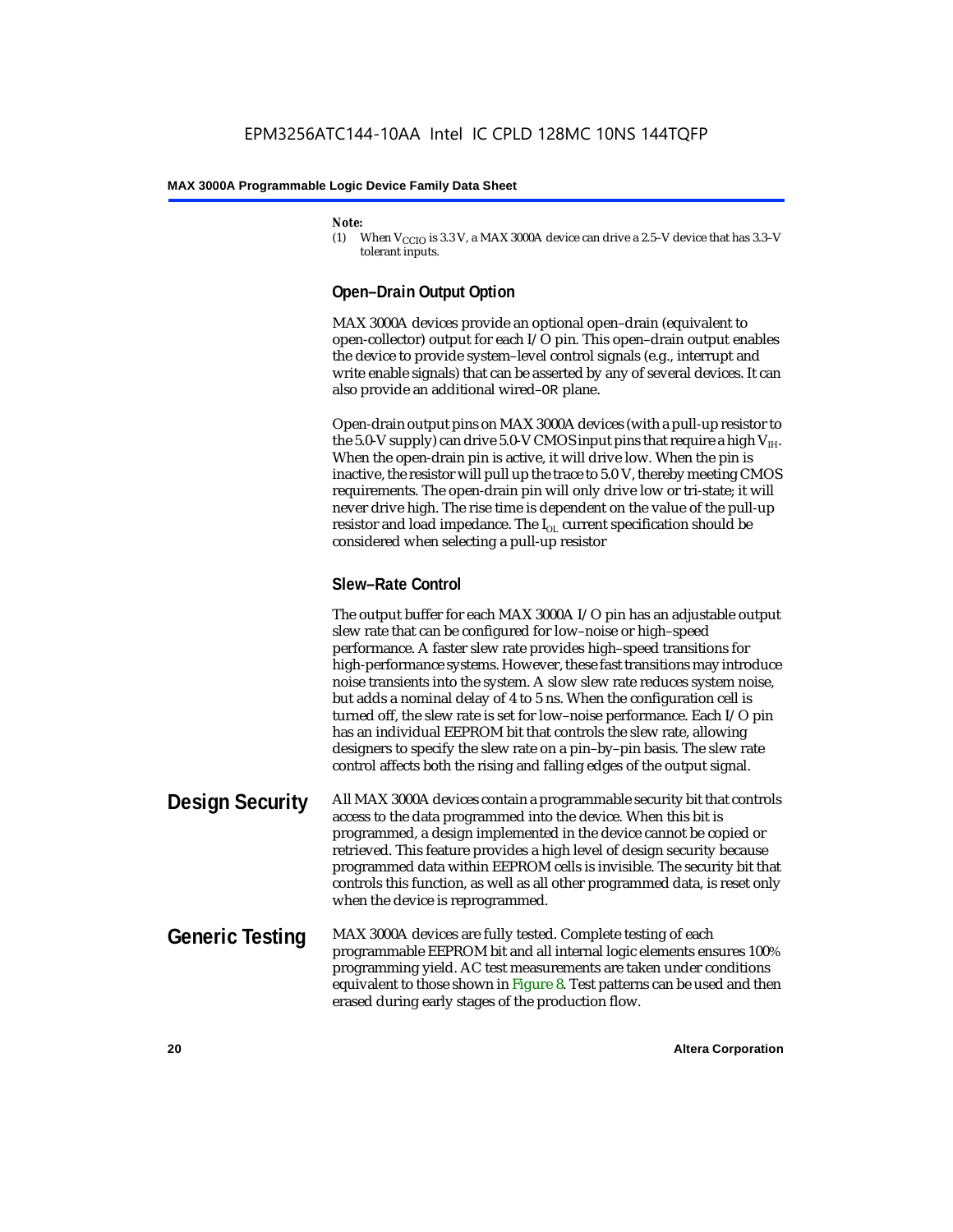#### *Figure 8. MAX 3000A AC Test Conditions*

*Power supply transients can affect AC measurements. Simultaneous transitions of multiple outputs should be avoided for accurate measurement. Threshold tests must not be performed under AC conditions. Large–amplitude, fast–* Device **Output** *ground–current transients normally occur as the device outputs discharge the load*   $\Box$ *capacitances. When these transients flow through the parasitic inductance between the device ground pin and the test system ground, significant reductions in observable noise immunity can result. Numbers in brackets are for 2.5–V outputs. Numbers without brackets are for 3.3–V devices or outputs.*



### **Operating Conditions**

Tables 12 through 15 provide information on absolute maximum ratings, recommended operating conditions, DC operating conditions, and capacitance for MAX 3000A devices.

|                             | Table 12. MAX 3000A Device Absolute Maximum Ratings<br>Note $(1)$ |                                    |        |      |     |  |  |  |  |  |  |
|-----------------------------|-------------------------------------------------------------------|------------------------------------|--------|------|-----|--|--|--|--|--|--|
| Symbol                      | Parameter                                                         | Min                                | Max    | Unit |     |  |  |  |  |  |  |
| $V_{\rm CC}$                | Supply voltage                                                    | With respect to ground (2)         | $-0.5$ | 4.6  | V   |  |  |  |  |  |  |
| $V_{1}$                     | DC input voltage                                                  |                                    | $-2.0$ | 5.75 | V   |  |  |  |  |  |  |
| $I_{OUT}$                   | DC output current, per pin                                        |                                    | $-25$  | 25   | mA  |  |  |  |  |  |  |
| $\mathsf{T}_{\textsf{STG}}$ | Storage temperature                                               | No bias                            | $-65$  | 150  | ۰с  |  |  |  |  |  |  |
| $T_A$                       | Ambient temperature                                               | Under bias                         | $-65$  | 135  | ° C |  |  |  |  |  |  |
| $T_{\rm J}$                 | Junction temperature                                              | PQFP and TQFP packages, under bias |        | 135  | ۰c  |  |  |  |  |  |  |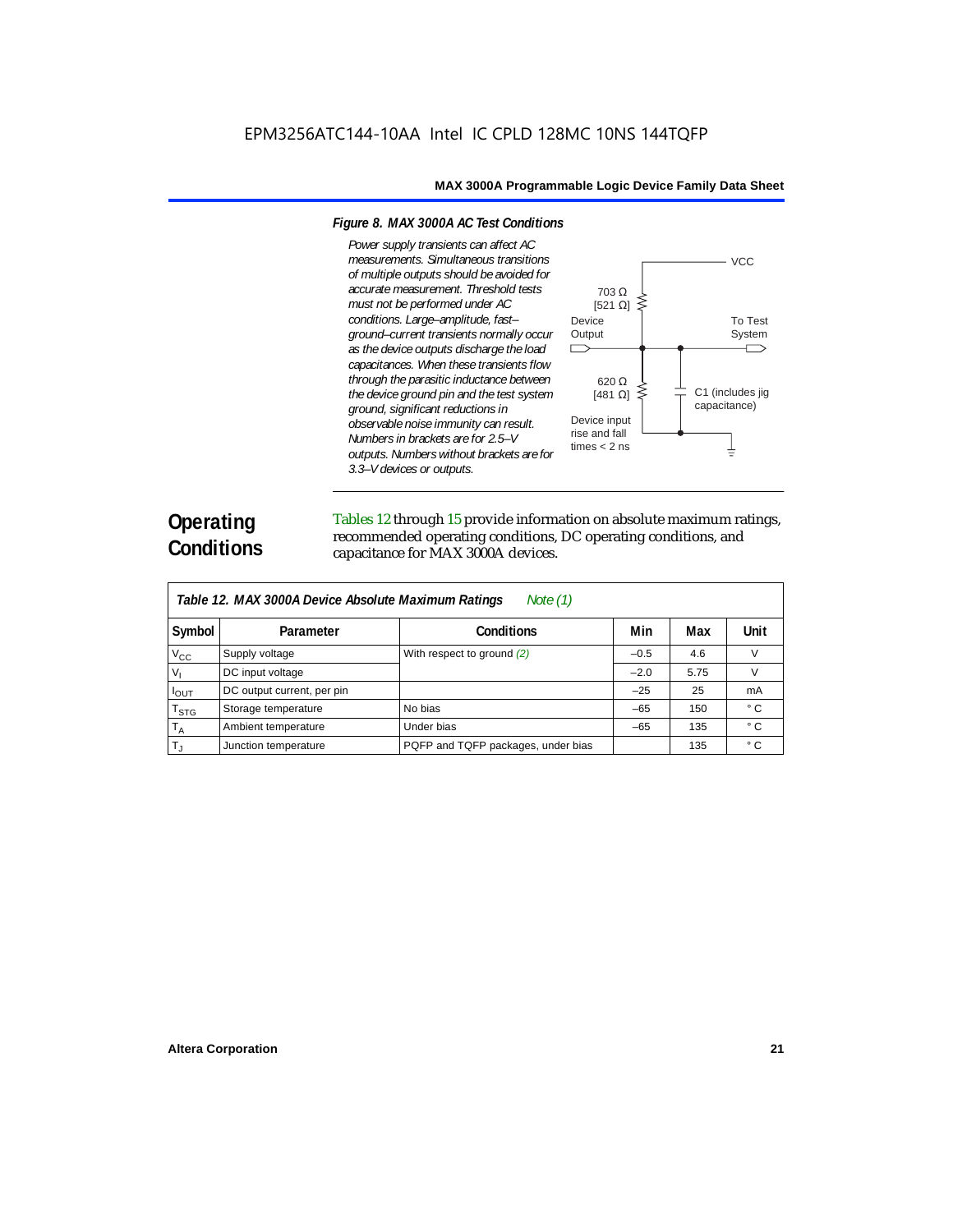|                    | Table 13. MAX 3000A Device Recommended Operating Conditions |                       |          |                   |              |
|--------------------|-------------------------------------------------------------|-----------------------|----------|-------------------|--------------|
| Symbol             | Parameter                                                   | <b>Conditions</b>     | Min      | Max               | Unit         |
| $V_{\text{CCINT}}$ | Supply voltage for internal logic and<br>input buffers      | (10)                  | 3.0      | 3.6               | V            |
| V <sub>ccio</sub>  | Supply voltage for output drivers,<br>3.3-V operation       |                       | 3.0      | 3.6               | $\vee$       |
|                    | Supply voltage for output drivers,<br>2.5-V operation       |                       | 2.3      | 2.7               | $\vee$       |
| $V_{\text{CCISP}}$ | Supply voltage during ISP                                   |                       | 3.0      | 3.6               | $\vee$       |
| $V_{\parallel}$    | Input voltage                                               | (3)                   | $-0.5$   | 5.75              | $\vee$       |
| $V_{\rm O}$        | Output voltage                                              |                       | $\Omega$ | $V_{\text{CCIQ}}$ | $\vee$       |
| $T_A$              | Ambient temperature                                         | Commercial range      | $\Omega$ | 70                | ° C          |
|                    |                                                             | Industrial range      | $-40$    | 85                | ° C          |
| $T_{\rm J}$        | Junction temperature                                        | Commercial range      | $\Omega$ | 90                | $^{\circ}$ C |
|                    |                                                             | Industrial range (11) | $-40$    | 105               | $^{\circ}$ C |
| $t_{R}$            | Input rise time                                             |                       |          | 40                | ns           |
| $t_{\text{F}}$     | Input fall time                                             |                       |          | 40                | ns           |

|                           | Table 14. MAX 3000A Device DC Operating Conditions                                    | Note $(4)$                                         |                  |      |            |
|---------------------------|---------------------------------------------------------------------------------------|----------------------------------------------------|------------------|------|------------|
| Symbol                    | Parameter                                                                             | <b>Conditions</b>                                  | Min              | Max  | Unit       |
| $V_{\text{IH}}$           | High-level input voltage                                                              |                                                    | 1.7              | 5.75 | $\vee$     |
| $V_{IL}$                  | Low-level input voltage                                                               |                                                    | $-0.5$           | 0.8  | V          |
| $V_{OH}$                  | 3.3-V high-level TTL output<br>voltage                                                | $I_{OH} = -8$ mA DC, $V_{CCIO} = 3.00$ V (5)       | 2.4              |      | $\vee$     |
|                           | 3.3-V high-level CMOS output<br>voltage                                               | $I_{OH} = -0.1$ mA DC, $V_{CClO} = 3.00$ V (5)     | $V_{CClO}$ – 0.2 |      | $\vee$     |
|                           | 2.5-V high-level output voltage                                                       | $I_{OH} = -100 \mu A DC$ , $V_{CCIO} = 2.30 V (5)$ | 2.1              |      | $\vee$     |
|                           |                                                                                       | $I_{OH} = -1$ mA DC, $V_{CClO} = 2.30$ V (5)       | 2.0              |      | $\vee$     |
|                           |                                                                                       | $I_{OH} = -2$ mA DC, $V_{CCIO} = 2.30$ V (5)       | 1.7              |      | V          |
| $V_{OL}$                  | 3.3–V low–level TTL output voltage $I_{OL}$ = 8 mA DC, $V_{CCIO}$ = 3.00 V (6)        |                                                    |                  | 0.4  | $\vee$     |
|                           | 3.3-V low-level CMOS output<br>voltage                                                | $I_{OL}$ = 0.1 mA DC, $V_{CClO}$ = 3.00 V (6)      |                  | 0.2  | $\vee$     |
|                           | 2.5-V low-level output voltage                                                        | $I_{OL}$ = 100 µA DC, $V_{CCIO}$ = 2.30 V (6)      |                  | 0.2  | $\vee$     |
|                           |                                                                                       | $I_{OL}$ = 1 mA DC, $V_{CCIO}$ = 2.30 V (6)        |                  | 0.4  | $\vee$     |
|                           |                                                                                       | $I_{OL}$ = 2 mA DC, $V_{CCIO}$ = 2.30 V (6)        |                  | 0.7  | $\vee$     |
| $\mathbf{I}_{\mathbf{I}}$ | Input leakage current                                                                 | $V_1 = -0.5$ to 5.5 V (7)                          | $-10$            | 10   | μA         |
| $I_{OZ}$                  | Tri-state output off-state current                                                    | $V_1 = -0.5$ to 5.5 V (7)                          | $-10$            | 10   | μA         |
| $R_{ISP}$                 | Value of I/O pin pull-up resistor<br>when programming in-system or<br>during power-up | $V_{CCD}$ = 2.3 to 3.6 V (8)                       | 20               | 74   | k $\Omega$ |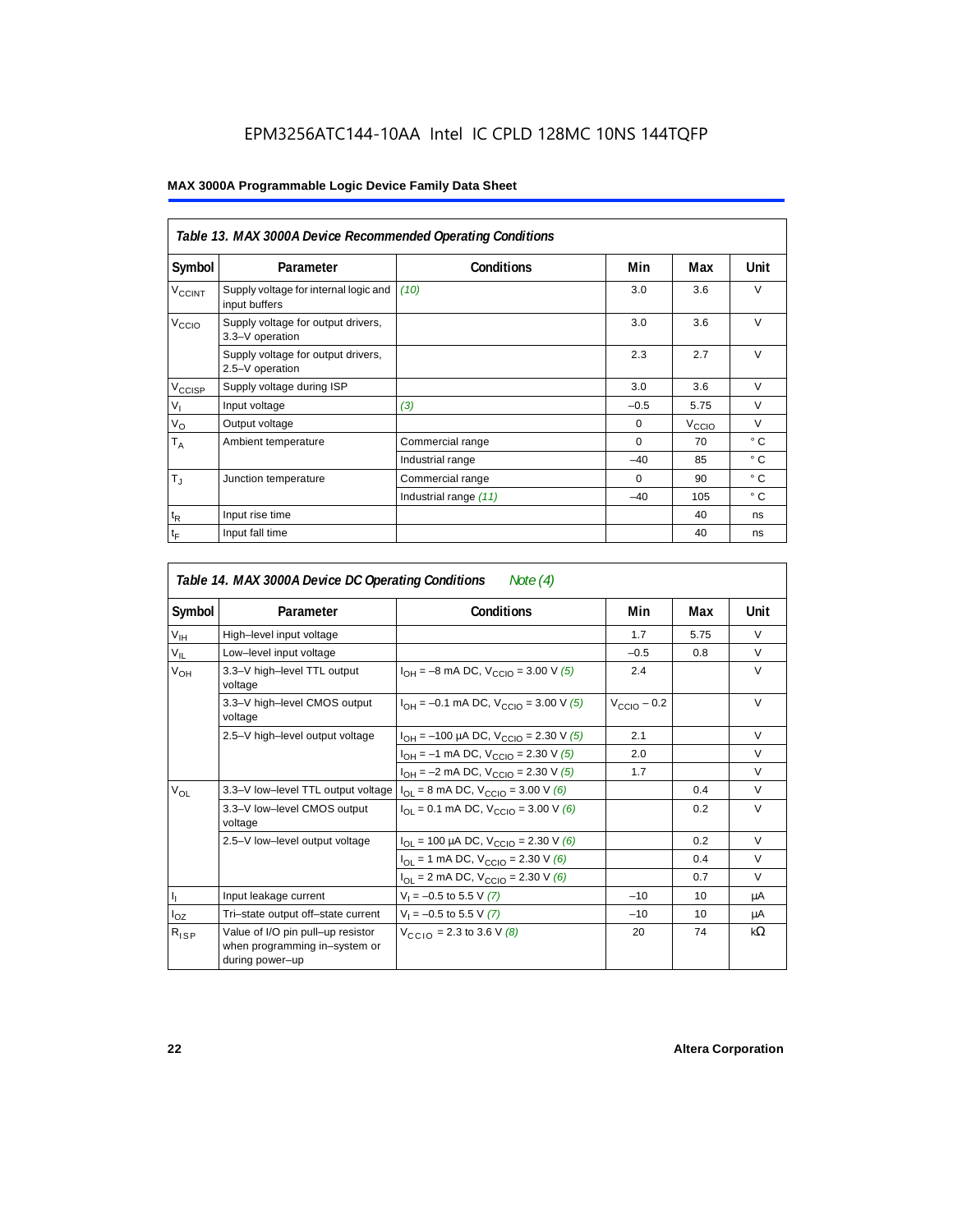|          | Table 15. MAX 3000A Device Capacitance<br>Note $(9)$ |                                              |  |   |    |  |  |  |  |
|----------|------------------------------------------------------|----------------------------------------------|--|---|----|--|--|--|--|
| Symbol   | Parameter                                            | Min<br>Conditions<br>Max                     |  |   |    |  |  |  |  |
| $C_{IN}$ | Input pin capacitance                                | $V_{IN} = 0 V$ , f = 1.0 MHz                 |  | 8 | рF |  |  |  |  |
| $C_{VO}$ | I/O pin capacitance                                  | $V_{\text{OUT}} = 0 \text{ V}$ , f = 1.0 MHz |  | 8 | рF |  |  |  |  |

#### *Notes to tables:*

(1) See the *[Operating Requirements for Altera Devices Data Sheet](http://www.altera.com/literature/ds/dsoprq.pdf)*.

(2) Minimum DC input voltage is –0.5 V. During transitions, the inputs may undershoot to –2.0 V or overshoot to 5.75 V for input currents less than 100 mA and periods shorter than 20 ns.

(3) All pins, including dedicated inputs, I/O pins, and JTAG pins, may be driven before  $V_{\rm CCINT}$  and  $V_{\rm CCD}$  are powered.

- (4) These values are specified under the recommended operating conditions, as shown in Table 13 on page 22.
- (5) The parameter is measured with 50% of the outputs each sourcing the specified current. The  $I<sub>OH</sub>$  parameter refers to high–level TTL or CMOS output current.
- (6) The parameter is measured with 50% of the outputs each sinking the specified current. The  $I_{OL}$  parameter refers to low–level TTL, PCI, or CMOS output current.
- (7) This value is specified during normal device operation. During power-up, the maximum leakage current is  $\pm 300$   $\mu$ A.
- (8) This pull–up exists while devices are programmed in–system and in unprogrammed devices during power–up.
- (9) Capacitance is measured at  $25^{\circ}$  C and is sample–tested only. The  $OE1$  pin (high–voltage pin during programming) has a maximum capacitance of 20 pF.
- (10) The POR time for all MAX 3000A devices does not exceed 100  $\mu$ s. The sufficient V<sub>CCINT</sub> voltage level for POR is 3.0 V. The device is fully initialized within the POR time after  $V_{\text{CCINT}}$  reaches the sufficient POR voltage level.
- (11) These devices support in-system programming for –40° to 100° C. For in-system programming support between –40° and 0° C, contact Altera Applications.

### Figure 9 shows the typical output drive characteristics of MAX 3000A devices.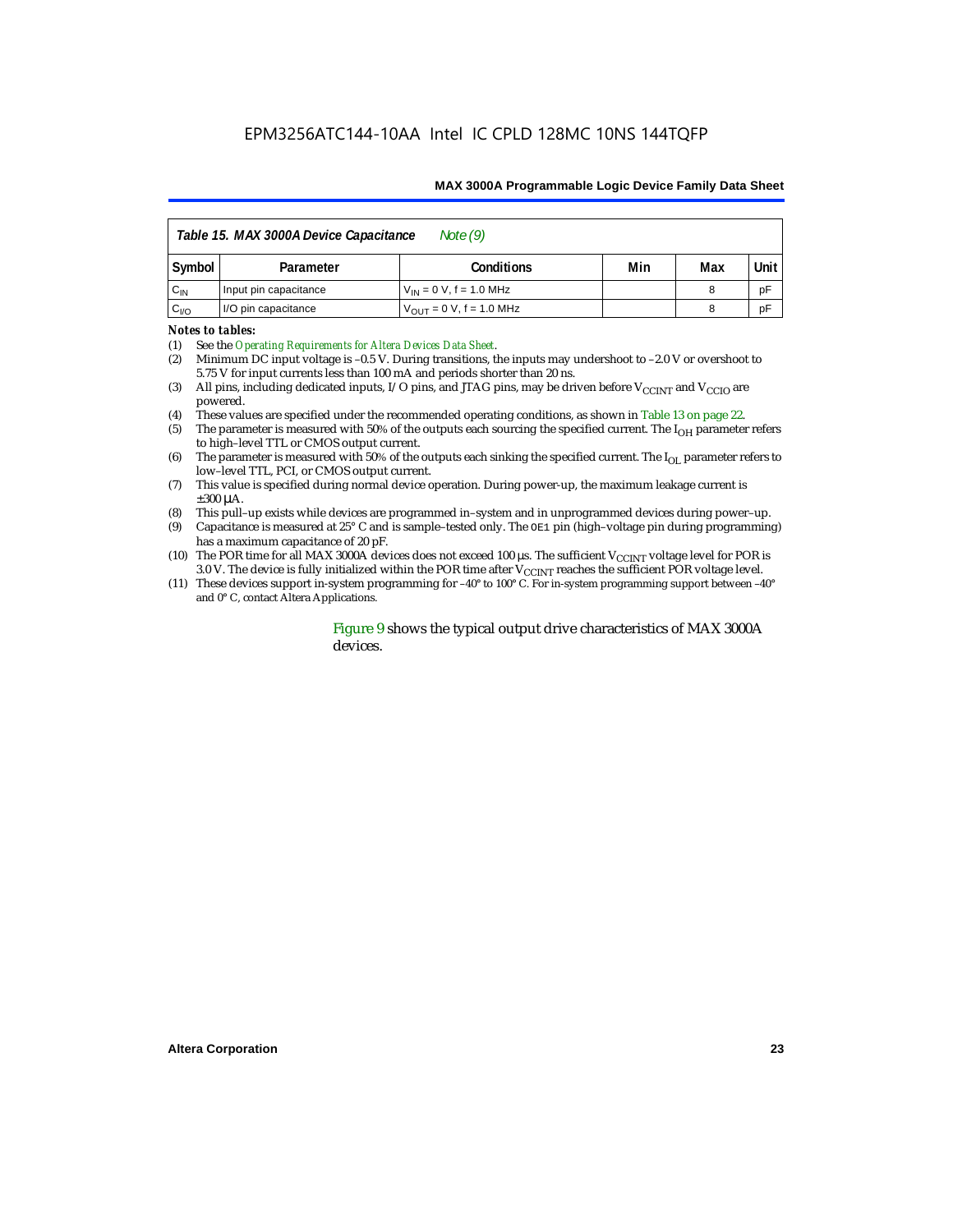



### **Power Sequencing & Hot–Socketing**

Because MAX 3000A devices can be used in a mixed–voltage environment, they have been designed specifically to tolerate any possible power–up sequence. The  $V_{CCIO}$  and  $V_{CCINT}$  power planes can be powered in any order.

Signals can be driven into MAX 3000A devices before and during power-up without damaging the device. In addition, MAX 3000A devices do not drive out during power-up. Once operating conditions are reached, MAX 3000A devices operate as specified by the user.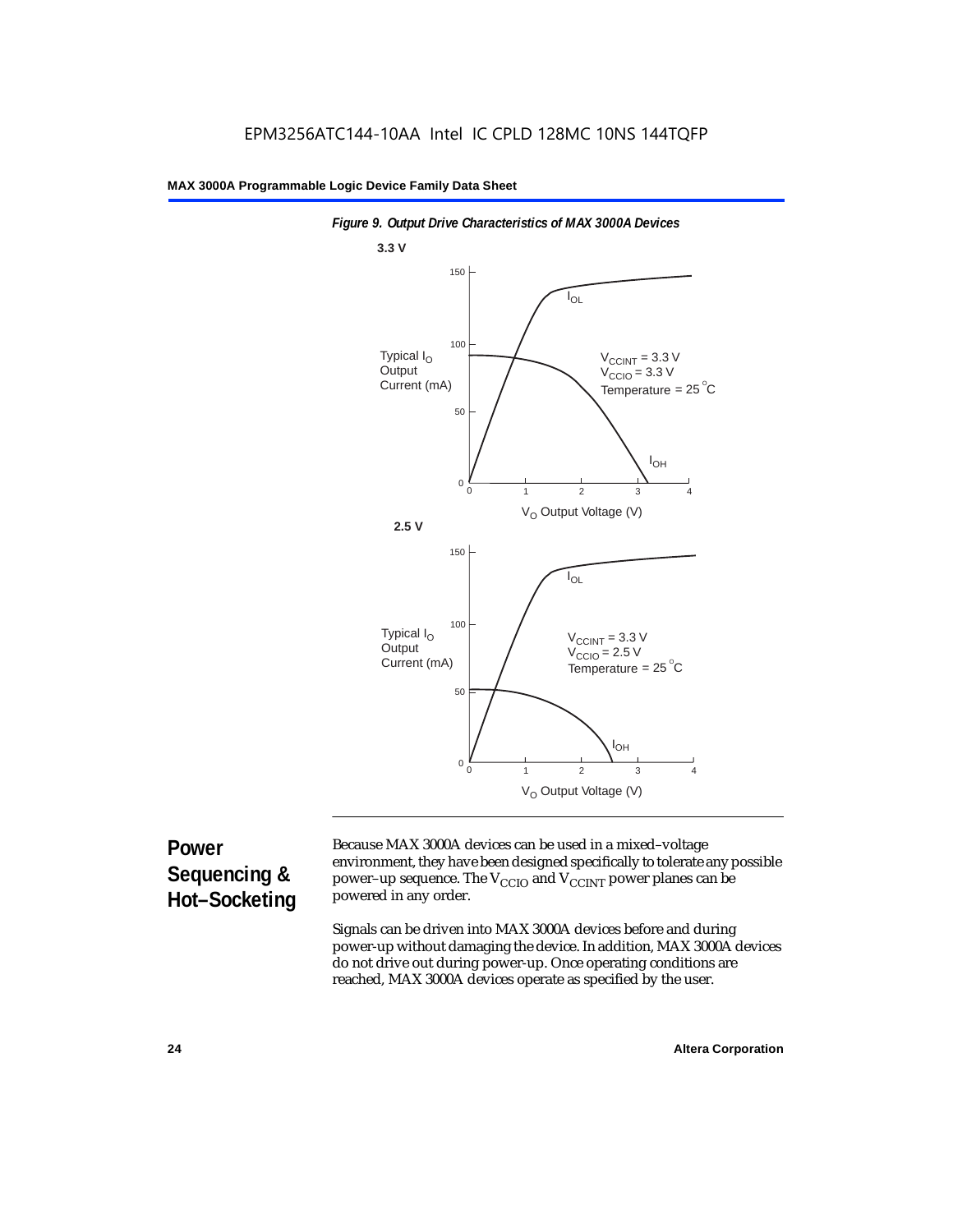**Timing Model** MAX 3000A device timing can be analyzed with the Altera software, with a variety of popular industry–standard EDA simulators and timing analyzers, or with the timing model shown in Figure 10. MAX 3000A devices have predictable internal delays that enable the designer to determine the worst–case timing of any design. The software provides timing simulation, point–to–point delay prediction, and detailed timing analysis for device–wide performance evaluation.



*Figure 10. MAX 3000A Timing Model*

The timing characteristics of any signal path can be derived from the timing model and parameters of a particular device. External timing parameters, which represent pin–to–pin timing delays, can be calculated as the sum of internal parameters. Figure 11 shows the timing relationship between internal and external delay parameters.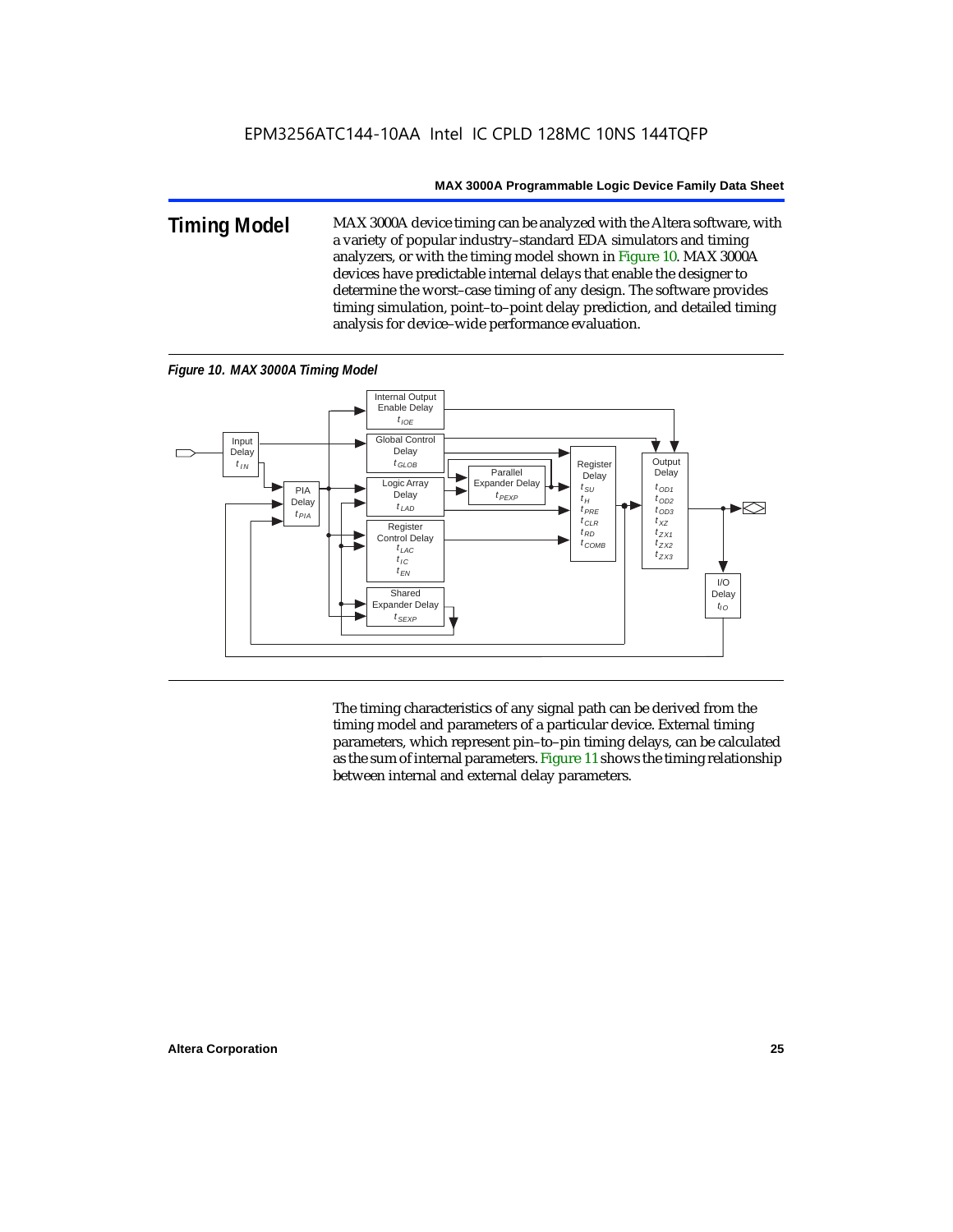### *Figure 11. MAX 3000A Switching Waveforms*

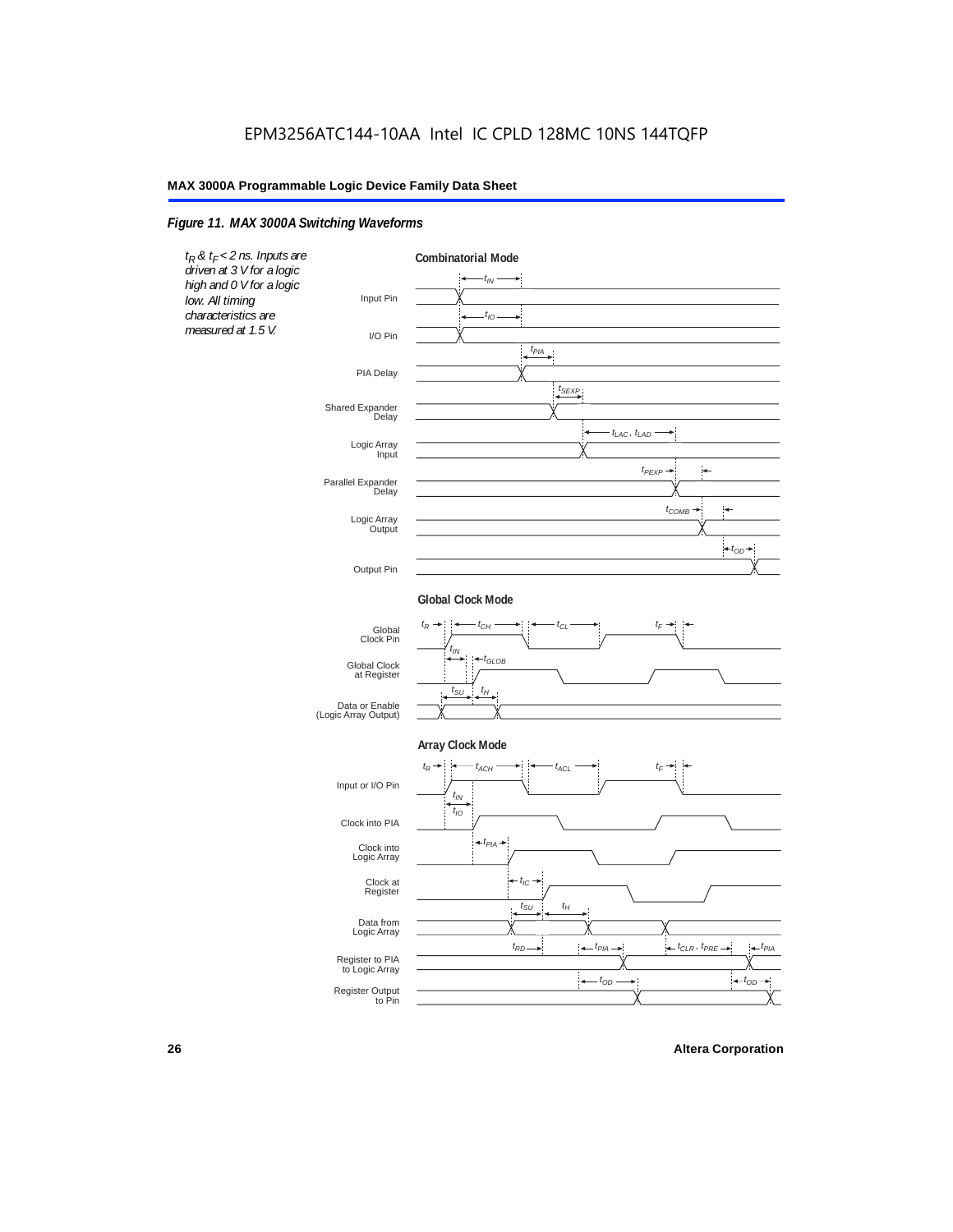### Tables 16 through 23 show EPM3032A, EPM3064A, EPM3128A, EPM3256A, and EPM3512A timing information.

|                  | Table 16. EPM3032A External Timing Parameters |                     |       | Note $(1)$         |       |      |       |       |            |
|------------------|-----------------------------------------------|---------------------|-------|--------------------|-------|------|-------|-------|------------|
| Symbol           | Parameter                                     | <b>Conditions</b>   |       | <b>Speed Grade</b> |       |      |       |       | Unit       |
|                  |                                               |                     | $-4$  |                    |       | $-7$ |       | $-10$ |            |
|                  |                                               |                     | Min   | Max                | Min   | Max  | Min   | Max   |            |
| t <sub>PD1</sub> | Input to non-<br>registered output            | $C1 = 35 pF$<br>(2) |       | 4.5                |       | 7.5  |       | 10    | ns         |
| $t_{PD2}$        | I/O input to non-<br>registered output        | $C1 = 35 pF$<br>(2) |       | 4.5                |       | 7.5  |       | 10    | ns         |
| $t_{\text{SU}}$  | Global clock setup<br>time                    | (2)                 | 2.9   |                    | 4.7   |      | 6.3   |       | ns         |
| $t_H$            | Global clock hold time                        | (2)                 | 0.0   |                    | 0.0   |      | 0.0   |       | ns         |
| $t_{CO1}$        | Global clock to output<br>delay               | $C1 = 35 pF$        | 1.0   | 3.0                | 1.0   | 5.0  | 1.0   | 6.7   | ns         |
| $t_{CH}$         | Global clock high time                        |                     | 2.0   |                    | 3.0   |      | 4.0   |       | ns         |
| $t_{CL}$         | Global clock low time                         |                     | 2.0   |                    | 3.0   |      | 4.0   |       | ns         |
| $t_{ASU}$        | Array clock setup time                        | (2)                 | 1.6   |                    | 2.5   |      | 3.6   |       | ns         |
| $t_{AH}$         | Array clock hold time                         | (2)                 | 0.3   |                    | 0.5   |      | 0.5   |       | ns         |
| $t_{ACO1}$       | Array clock to output<br>delay                | $C1 = 35 pF$<br>(2) | 1.0   | 4.3                | 1.0   | 7.2  | 1.0   | 9.4   | ns         |
| $t_{ACH}$        | Array clock high time                         |                     | 2.0   |                    | 3.0   |      | 4.0   |       | ns         |
| $t_{\sf ACL}$    | Array clock low time                          |                     | 2.0   |                    | 3.0   |      | 4.0   |       | ns         |
| tcppw            | Minimum pulse width<br>for clear and preset   | (3)                 | 2.0   |                    | 3.0   |      | 4.0   |       | ns         |
| $t_{\text{CNT}}$ | Minimum global clock<br>period                | (2)                 |       | 4.4                |       | 7.2  |       | 9.7   | ns         |
| $f_{CNT}$        | Maximum internal<br>global clock frequency    | (2), (4)            | 227.3 |                    | 138.9 |      | 103.1 |       | <b>MHz</b> |
| $t_{ACNT}$       | Minimum array clock<br>period                 | (2)                 |       | 4.4                |       | 7.2  |       | 9.7   | ns         |
| <b>fACNT</b>     | Maximum internal<br>array clock frequency     | (2), (4)            | 227.3 |                    | 138.9 |      | 103.1 |       | <b>MHz</b> |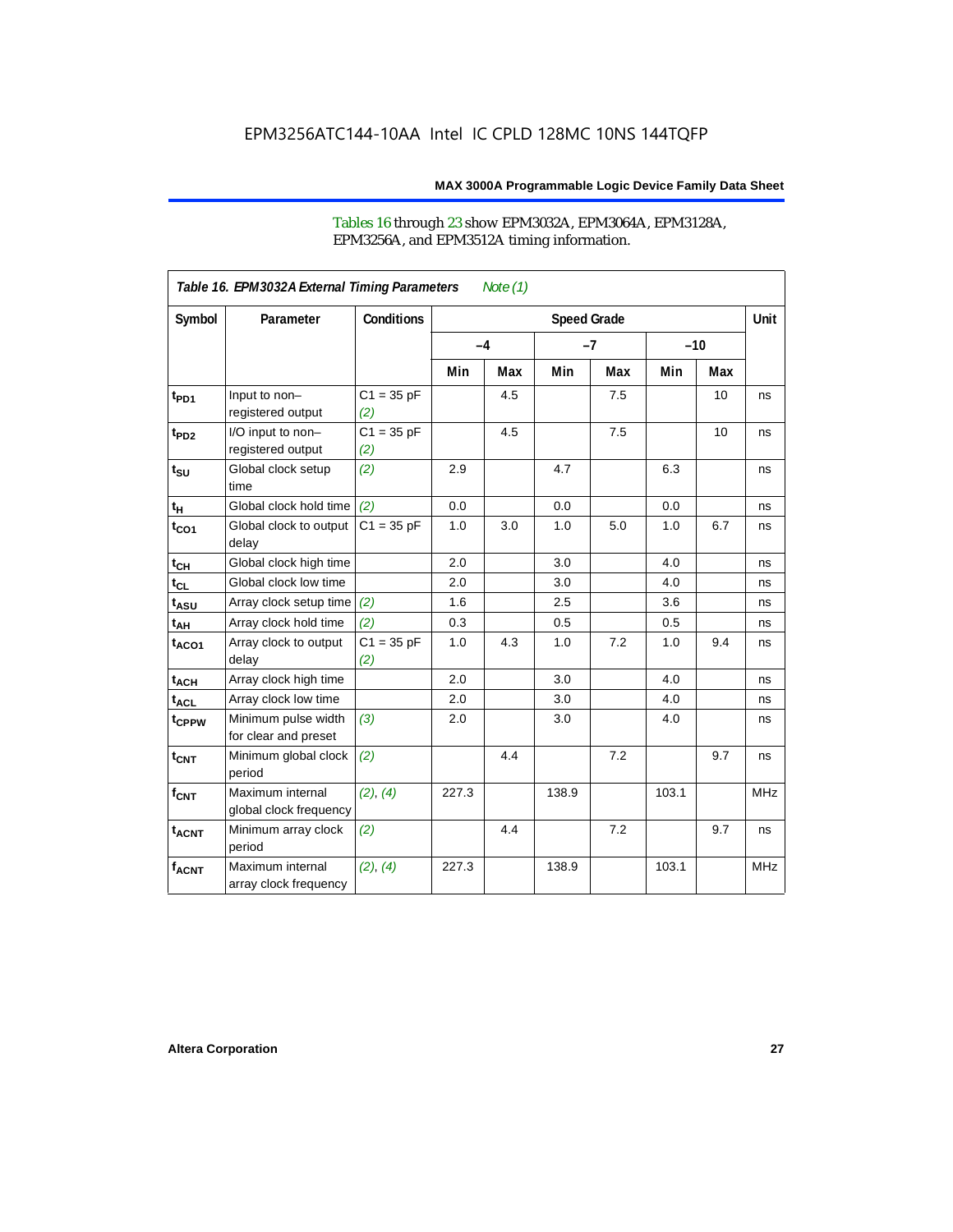|                   | Table 17. EPM3032A Internal Timing Parameters (Part 1 of 2)<br>Note $(1)$                                    |              |     |     |     |                    |     |       |      |  |
|-------------------|--------------------------------------------------------------------------------------------------------------|--------------|-----|-----|-----|--------------------|-----|-------|------|--|
| Symbol            | Parameter                                                                                                    | Conditions   |     |     |     | <b>Speed Grade</b> |     |       | Unit |  |
|                   |                                                                                                              |              | -4  |     |     | -7                 |     | $-10$ |      |  |
|                   |                                                                                                              |              | Min | Max | Min | Max                | Min | Max   |      |  |
| $t_{IN}$          | Input pad and buffer delay                                                                                   |              |     | 0.7 |     | 1.2                |     | 1.5   | ns   |  |
| $t_{IO}$          | I/O input pad and buffer<br>delay                                                                            |              |     | 0.7 |     | 1.2                |     | 1.5   | ns   |  |
| $t_{SEXP}$        | Shared expander delay                                                                                        |              |     | 1.9 |     | 3.1                |     | 4.0   | ns   |  |
| $t_{PEXP}$        | Parallel expander delay                                                                                      |              |     | 0.5 |     | 0.8                |     | 1.0   | ns   |  |
| $t_{LAD}$         | Logic array delay                                                                                            |              |     | 1.5 |     | 2.5                |     | 3.3   | ns   |  |
| $t_{LAC}$         | Logic control array delay                                                                                    |              |     | 0.6 |     | 1.0                |     | 1.2   | ns   |  |
| $t_{IOE}$         | Internal output enable delay                                                                                 |              |     | 0.0 |     | 0.0                |     | 0.0   | ns   |  |
| $t_{OD1}$         | Output buffer and pad<br>delay, slow slew rate $=$ off<br>$V_{\text{CCIO}} = 3.3 \text{ V}$                  | $C1 = 35 pF$ |     | 0.8 |     | 1.3                |     | 1.8   | ns   |  |
| $t_{OD2}$         | Output buffer and pad<br>delay, slow slew rate $=$ off<br>$V_{\text{CCIO}} = 2.5 V$                          | $C1 = 35 pF$ |     | 1.3 |     | 1.8                |     | 2.3   | ns   |  |
| $t_{OD3}$         | Output buffer and pad<br>delay, slow slew rate $=$ on<br>$V_{\text{CCIO}} = 2.5 \text{ V or } 3.3 \text{ V}$ | $C1 = 35 pF$ |     | 5.8 |     | 6.3                |     | 6.8   | ns   |  |
| $t_{ZX1}$         | Output buffer enable delay,<br>slow slew rate $=$ off<br>$V_{\text{CCIO}} = 3.3 \text{ V}$                   | $C1 = 35 pF$ |     | 4.0 |     | 4.0                |     | 5.0   | ns   |  |
| $t_{ZX2}$         | Output buffer enable delay,<br>slow slew rate $=$ off<br>$V_{\text{CCIO}} = 2.5 V$                           | $C1 = 35 pF$ |     | 4.5 |     | 4.5                |     | 5.5   | ns   |  |
| $t_{ZX3}$         | Output buffer enable delay,<br>slow slew rate = on<br>$V_{\text{CCIO}} = 2.5 \text{ V or } 3.3 \text{ V}$    | $C1 = 35 pF$ |     | 9.0 |     | 9.0                |     | 10.0  | ns   |  |
| $t_{XZ}$          | Output buffer disable delay                                                                                  | $C1 = 5$ pF  |     | 4.0 |     | 4.0                |     | 5.0   | ns   |  |
| $t_{\text{SU}}$   | Register setup time                                                                                          |              | 1.3 |     | 2.0 |                    | 2.8 |       | ns   |  |
| $t_H$             | Register hold time                                                                                           |              | 0.6 |     | 1.0 |                    | 1.3 |       | ns   |  |
| $t_{RD}$          | Register delay                                                                                               |              |     | 0.7 |     | 1.2                |     | 1.5   | ns   |  |
| $t_{\text{COMB}}$ | Combinatorial delay                                                                                          |              |     | 0.6 |     | 1.0                |     | 1.3   | ns   |  |
| $t_{IC}$          | Array clock delay                                                                                            |              |     | 1.2 |     | 2.0                |     | 2.5   | ns   |  |
| $t_{EN}$          | Register enable time                                                                                         |              |     | 0.6 |     | 1.0                |     | 1.2   | ns   |  |
| $t_{GLOB}$        | Global control delay                                                                                         |              |     | 0.8 |     | 1.3                |     | 1.9   | ns   |  |
| $t_{PRE}$         | Register preset time                                                                                         |              |     | 1.2 |     | 1.9                |     | 2.6   | ns   |  |
| $t_{\sf CLR}$     | Register clear time                                                                                          |              |     | 1.2 |     | 1.9                |     | 2.6   | ns   |  |
| $t_{PIA}$         | PIA delay                                                                                                    | (2)          |     | 0.9 |     | 1.5                |     | 2.1   | ns   |  |

**28 Altera Corporation**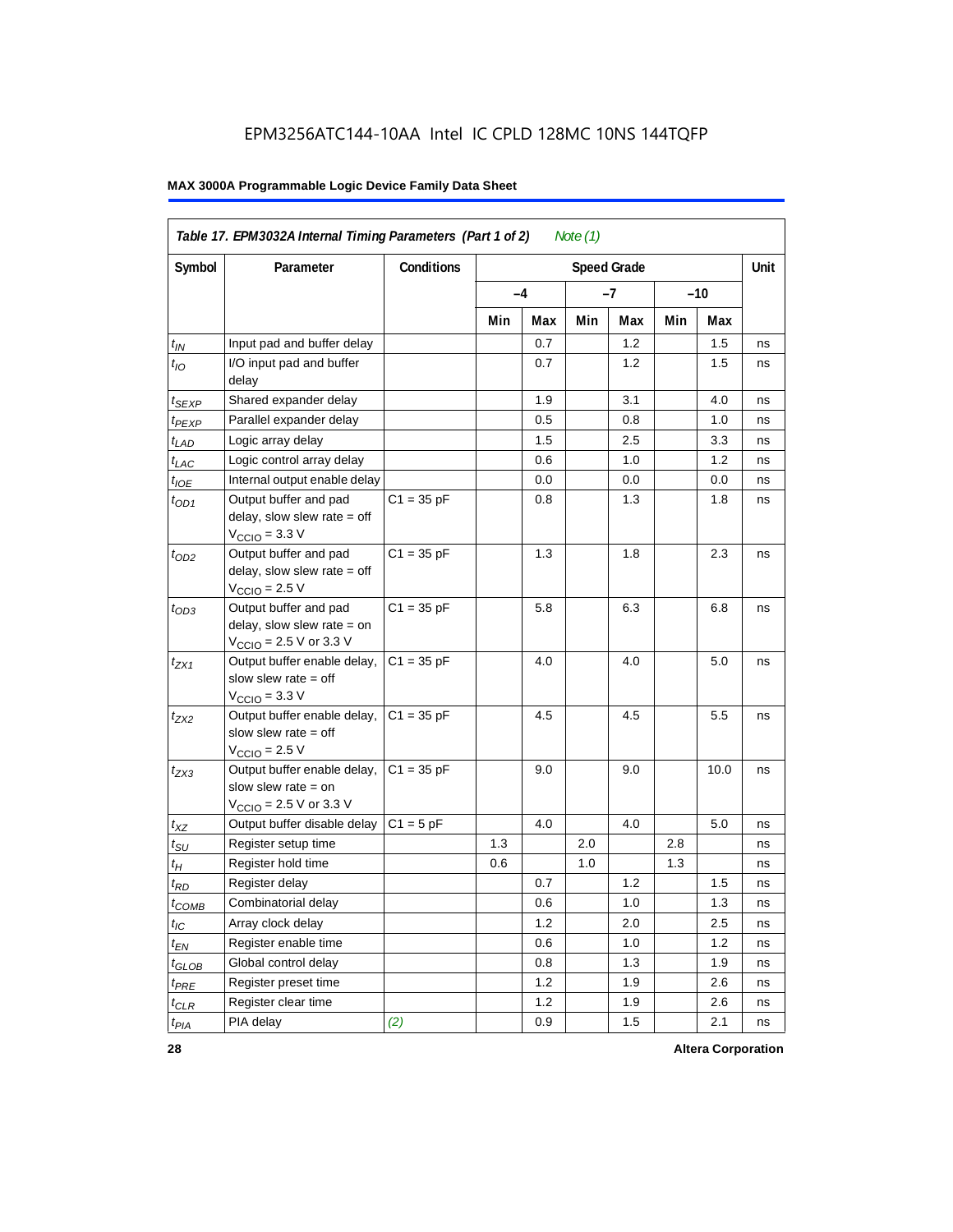| Table 17. EPM3032A Internal Timing Parameters (Part 2 of 2)<br>Note $(1)$ |                 |                   |     |                    |     |     |     |     |       |  |  |
|---------------------------------------------------------------------------|-----------------|-------------------|-----|--------------------|-----|-----|-----|-----|-------|--|--|
| Symbol                                                                    | Parameter       | <b>Conditions</b> |     | <b>Speed Grade</b> |     |     |     |     |       |  |  |
|                                                                           |                 |                   | -4  |                    |     |     |     |     | $-10$ |  |  |
|                                                                           |                 |                   | Min | Max                | Min | Max | Min | Max |       |  |  |
| $t_{LPA}$                                                                 | Low-power adder | (5)               |     | 2.5                |     | 4.0 |     | 5.0 | ns    |  |  |

|                   | Table 18. EPM3064A External Timing Parameters<br>Note $(1)$ |                    |       |     |       |                    |       |      |            |  |
|-------------------|-------------------------------------------------------------|--------------------|-------|-----|-------|--------------------|-------|------|------------|--|
| Symbol            | Parameter                                                   | <b>Conditions</b>  |       |     |       | <b>Speed Grade</b> |       |      | Unit       |  |
|                   |                                                             |                    | $-4$  |     | $-7$  |                    | $-10$ |      |            |  |
|                   |                                                             |                    | Min   | Max | Min   | Max                | Min   | Max  |            |  |
| t <sub>PD1</sub>  | Input to non-registered<br>output                           | $C1 = 35$ pF $(2)$ |       | 4.5 |       | 7.5                |       | 10.0 | ns         |  |
| $t_{PD2}$         | I/O input to non-registered<br>output                       | $C1 = 35$ pF $(2)$ |       | 4.5 |       | 7.5                |       | 10.0 | ns         |  |
| $t_{\text{SU}}$   | Global clock setup time                                     | (2)                | 2.8   |     | 4.7   |                    | 6.2   |      | ns         |  |
| $t_H$             | Global clock hold time                                      | (2)                | 0.0   |     | 0.0   |                    | 0.0   |      | ns         |  |
| $t_{CO1}$         | Global clock to output delay                                | $C1 = 35 pF$       | 1.0   | 3.1 | 1.0   | 5.1                | 1.0   | 7.0  | ns         |  |
| $t_{CH}$          | Global clock high time                                      |                    | 2.0   |     | 3.0   |                    | 4.0   |      | ns         |  |
| $t_{CL}$          | Global clock low time                                       |                    | 2.0   |     | 3.0   |                    | 4.0   |      | ns         |  |
| t <sub>ASU</sub>  | Array clock setup time                                      | (2)                | 1.6   |     | 2.6   |                    | 3.6   |      | ns         |  |
| t <sub>АН</sub>   | Array clock hold time                                       | (2)                | 0.3   |     | 0.4   |                    | 0.6   |      | ns         |  |
| t <sub>ACO1</sub> | Array clock to output delay                                 | $C1 = 35$ pF $(2)$ | 1.0   | 4.3 | 1.0   | 7.2                | 1.0   | 9.6  | ns         |  |
| $t_{ACH}$         | Array clock high time                                       |                    | 2.0   |     | 3.0   |                    | 4.0   |      | ns         |  |
| t <sub>ACL</sub>  | Array clock low time                                        |                    | 2.0   |     | 3.0   |                    | 4.0   |      | ns         |  |
| t <sub>CPPW</sub> | Minimum pulse width for<br>clear and preset                 | (3)                | 2.0   |     | 3.0   |                    | 4.0   |      | ns         |  |
| $t_{CNT}$         | Minimum global clock<br>period                              | (2)                |       | 4.5 |       | 7.4                |       | 10.0 | ns         |  |
| $f_{CNT}$         | Maximum internal global<br>clock frequency                  | (2), (4)           | 222.2 |     | 135.1 |                    | 100.0 |      | <b>MHz</b> |  |
| $t_{ACNT}$        | Minimum array clock period                                  | (2)                |       | 4.5 |       | 7.4                |       | 10.0 | ns         |  |
| <b>fACNT</b>      | Maximum internal array<br>clock frequency                   | (2), (4)           | 222.2 |     | 135.1 |                    | 100.0 |      | <b>MHz</b> |  |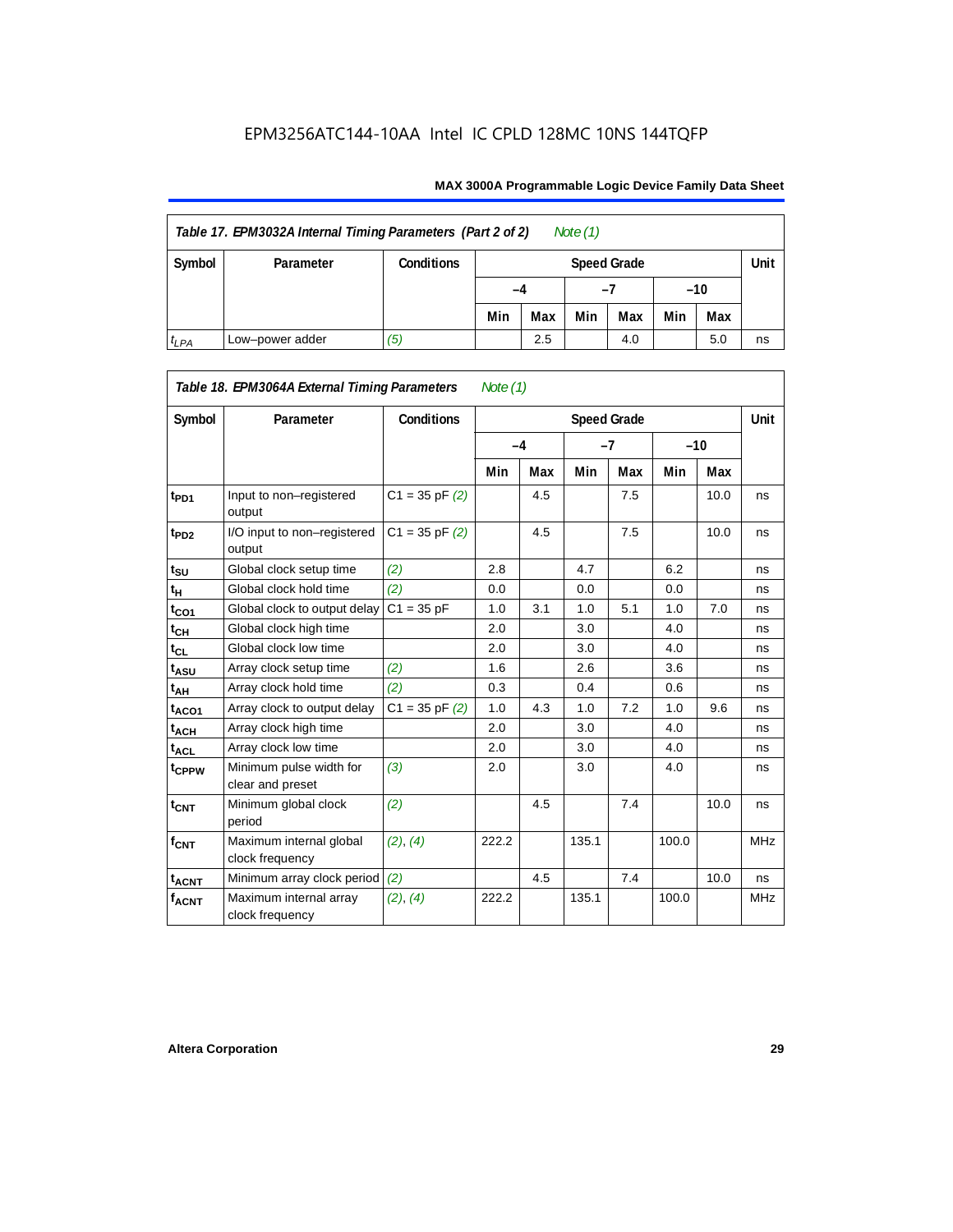| Table 19. EPM3064A Internal Timing Parameters (Part 1 of 2)<br>Note $(1)$ |                                                                                                              |                   |     |      |     |                    |     |       |      |  |
|---------------------------------------------------------------------------|--------------------------------------------------------------------------------------------------------------|-------------------|-----|------|-----|--------------------|-----|-------|------|--|
| Symbol                                                                    | Parameter                                                                                                    | <b>Conditions</b> |     |      |     | <b>Speed Grade</b> |     |       | Unit |  |
|                                                                           |                                                                                                              |                   |     | $-4$ |     | -7                 |     | $-10$ |      |  |
|                                                                           |                                                                                                              |                   | Min | Max  | Min | Max                | Min | Max   |      |  |
| $t_{IN}$                                                                  | Input pad and buffer delay                                                                                   |                   |     | 0.6  |     | 1.1                |     | 1.4   | ns   |  |
| $t_{IO}$                                                                  | I/O input pad and buffer<br>delay                                                                            |                   |     | 0.6  |     | 1.1                |     | 1.4   | ns   |  |
| $t_{SEXP}$                                                                | Shared expander delay                                                                                        |                   |     | 1.8  |     | 3.0                |     | 3.9   | ns   |  |
| t <sub>PEXP</sub>                                                         | Parallel expander delay                                                                                      |                   |     | 0.4  |     | 0.7                |     | 0.9   | ns   |  |
| $t_{LAD}$                                                                 | Logic array delay                                                                                            |                   |     | 1.5  |     | 2.5                |     | 3.2   | ns   |  |
| $t_{LAC}$                                                                 | Logic control array delay                                                                                    |                   |     | 0.6  |     | 1.0                |     | 1.2   | ns   |  |
| $t_{IOE}$                                                                 | Internal output enable delay                                                                                 |                   |     | 0.0  |     | 0.0                |     | 0.0   | ns   |  |
| $t_{OD1}$                                                                 | Output buffer and pad<br>delay, slow slew rate $=$ off<br>$V_{\text{CCIO}} = 3.3 \text{ V}$                  | $C1 = 35 pF$      |     | 0.8  |     | 1.3                |     | 1.8   | ns   |  |
| $t_{OD2}$                                                                 | Output buffer and pad<br>delay, slow slew rate $=$ off<br>$V_{\rm CClO}$ = 2.5 V                             | $C1 = 35 pF$      |     | 1.3  |     | 1.8                |     | 2.3   | ns   |  |
| $t_{OD3}$                                                                 | Output buffer and pad<br>delay, slow slew rate $=$ on<br>$V_{\text{CCIO}} = 2.5 \text{ V or } 3.3 \text{ V}$ | $C1 = 35 pF$      |     | 5.8  |     | 6.3                |     | 6.8   | ns   |  |
| $t_{ZX1}$                                                                 | Output buffer enable delay,<br>slow slew rate $=$ off<br>$VCCO = 3.3 V$                                      | $C1 = 35 pF$      |     | 4.0  |     | 4.0                |     | 5.0   | ns   |  |
| $t_{7X2}$                                                                 | Output buffer enable delay,<br>slow slew rate $=$ off<br>$VCCIO = 2.5 V$                                     | $C1 = 35 pF$      |     | 4.5  |     | 4.5                |     | 5.5   | ns   |  |
| $t_{ZX3}$                                                                 | Output buffer enable delay,<br>slow slew rate $=$ on<br>$V_{\text{CCIO}} = 2.5 \text{ V or } 3.3 \text{ V}$  | $C1 = 35 pF$      |     | 9.0  |     | 9.0                |     | 10.0  | ns   |  |
| $t_{XZ}$                                                                  | Output buffer disable delay                                                                                  | $C1 = 5$ pF       |     | 4.0  |     | 4.0                |     | 5.0   | ns   |  |
| $t_{\rm SU}$                                                              | Register setup time                                                                                          |                   | 1.3 |      | 2.0 |                    | 2.9 |       | ns   |  |
| $t_H$                                                                     | Register hold time                                                                                           |                   | 0.6 |      | 1.0 |                    | 1.3 |       | ns   |  |
| $t_{RD}$                                                                  | Register delay                                                                                               |                   |     | 0.7  |     | 1.2                |     | 1.6   | ns   |  |
| $t_{COMB}$                                                                | Combinatorial delay                                                                                          |                   |     | 0.6  |     | 0.9                |     | 1.3   | ns   |  |
| $t_{IC}$                                                                  | Array clock delay                                                                                            |                   |     | 1.2  |     | 1.9                |     | 2.5   | ns   |  |
| $t_{EN}$                                                                  | Register enable time                                                                                         |                   |     | 0.6  |     | 1.0                |     | 1.2   | ns   |  |
| $t_{\scriptstyle\text{GLOB}}$                                             | Global control delay                                                                                         |                   |     | 1.0  |     | 1.5                |     | 2.2   | ns   |  |
| $t_{PRE}$                                                                 | Register preset time                                                                                         |                   |     | 1.3  |     | 2.1                |     | 2.9   | ns   |  |
| $t_{CLR}$                                                                 | Register clear time                                                                                          |                   |     | 1.3  |     | 2.1                |     | 2.9   | ns   |  |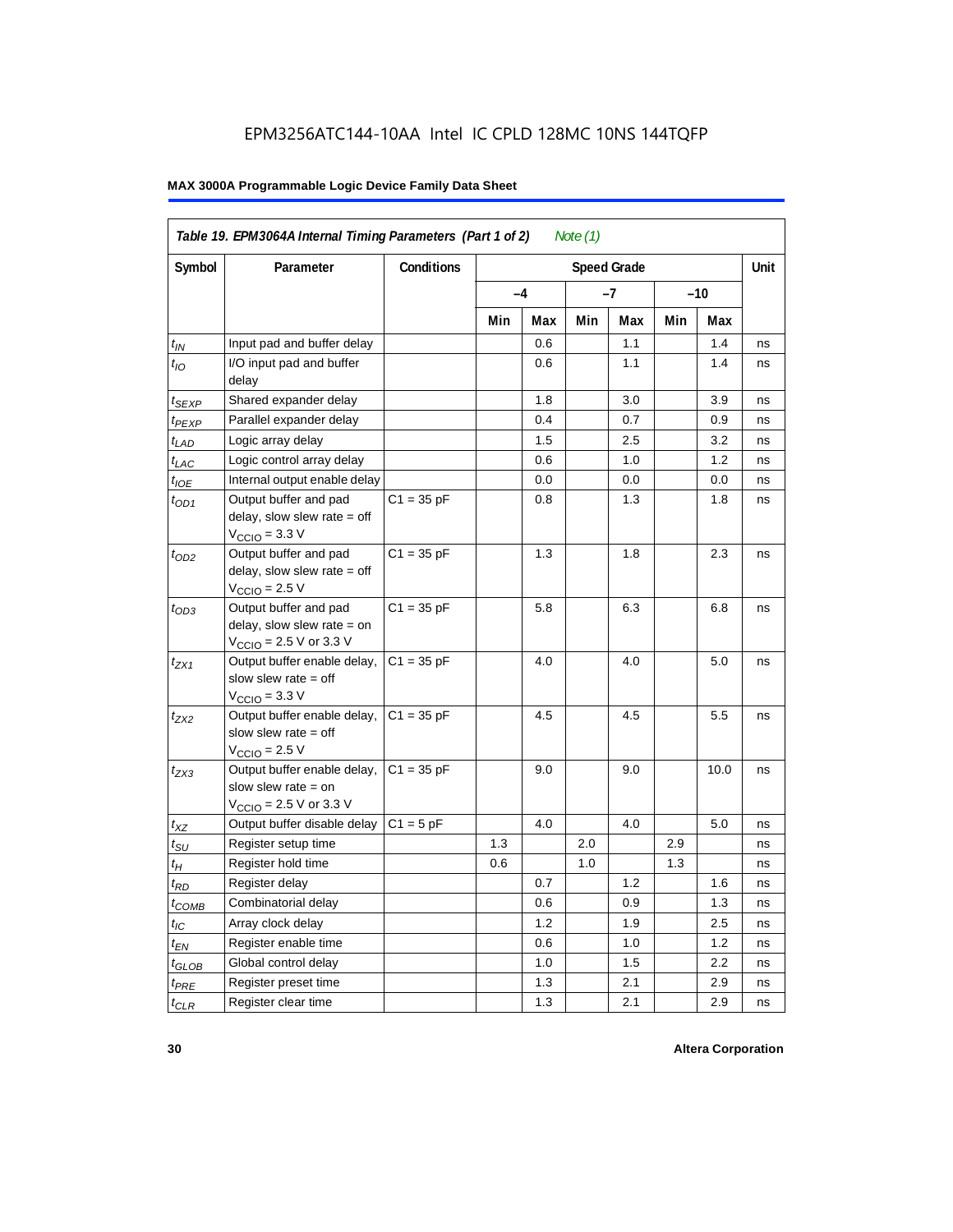| Note $(1)$<br>Table 19. EPM3064A Internal Timing Parameters (Part 2 of 2) |                 |                   |                            |     |     |     |       |     |    |  |
|---------------------------------------------------------------------------|-----------------|-------------------|----------------------------|-----|-----|-----|-------|-----|----|--|
| Symbol                                                                    | Parameter       | <b>Conditions</b> | Unit<br><b>Speed Grade</b> |     |     |     |       |     |    |  |
|                                                                           |                 |                   | -4                         |     |     |     | $-10$ |     |    |  |
|                                                                           |                 |                   | Min                        | Max | Min | Max | Min   | Max |    |  |
| $t_{PIA}$                                                                 | PIA delay       | (2)               |                            | 1.0 |     | 1.7 |       | 2.3 | ns |  |
| $t_{LPA}$                                                                 | Low-power adder | (5)               |                            | 3.5 |     | 4.0 |       | 5.0 | ns |  |

*Table 20. EPM3128A External Timing Parameters Note (1)*

| Symbol            | Parameter                                   | <b>Conditions</b>   |       |     | <b>Speed Grade</b> |      |      |                 | Unit       |
|-------------------|---------------------------------------------|---------------------|-------|-----|--------------------|------|------|-----------------|------------|
|                   |                                             |                     | $-5$  |     |                    | $-7$ |      | $-10$           |            |
|                   |                                             |                     | Min   | Max | Min                | Max  | Min  | Max             |            |
| t <sub>PD1</sub>  | Input to non-<br>registered output          | $C1 = 35 pF$<br>(2) |       | 5.0 |                    | 7.5  |      | 10 <sup>1</sup> | ns         |
| $t_{PD2}$         | I/O input to non-<br>registered output      | $C1 = 35 pF$<br>(2) |       | 5.0 |                    | 7.5  |      | 10              | ns         |
| $t_{\text{SU}}$   | Global clock setup<br>time                  | (2)                 | 3.3   |     | 4.9                |      | 6.6  |                 | ns         |
| $t_H$             | Global clock hold time                      | (2)                 | 0.0   |     | 0.0                |      | 0.0  |                 | ns         |
| $t_{CO1}$         | Global clock to output<br>delay             | $C1 = 35 pF$        | 1.0   | 3.4 | 1.0                | 5.0  | 1.0  | 6.6             | ns         |
| $t_{CH}$          | Global clock high time                      |                     | 2.0   |     | 3.0                |      | 4.0  |                 | ns         |
| $t_{CL}$          | Global clock low time                       |                     | 2.0   |     | 3.0                |      | 4.0  |                 | ns         |
| t <sub>ASU</sub>  | Array clock setup time                      | (2)                 | 1.8   |     | 2.8                |      | 3.8  |                 | ns         |
| t <sub>АН</sub>   | Array clock hold time                       | (2)                 | 0.2   |     | 0.3                |      | 0.4  |                 | ns         |
| $t_{ACO1}$        | Array clock to output<br>delay              | $C1 = 35 pF$<br>(2) | 1.0   | 4.9 | 1.0                | 7.1  | 1.0  | 9.4             | ns         |
| $t_{ACH}$         | Array clock high time                       |                     | 2.0   |     | 3.0                |      | 4.0  |                 | ns         |
| t <sub>ACL</sub>  | Array clock low time                        |                     | 2.0   |     | 3.0                |      | 4.0  |                 | ns         |
| t <sub>CPPW</sub> | Minimum pulse width<br>for clear and preset | (3)                 | 2.0   |     | 3.0                |      | 4.0  |                 | ns         |
| $t_{\text{CNT}}$  | Minimum global clock<br>period              | (2)                 |       | 5.2 |                    | 7.7  |      | 10.2            | ns         |
| f <sub>CNT</sub>  | Maximum internal<br>global clock frequency  | (2), (4)            | 192.3 |     | 129.9              |      | 98.0 |                 | <b>MHz</b> |
| $t_{ACNT}$        | Minimum array clock<br>period               | (2)                 |       | 5.2 |                    | 7.7  |      | 10.2            | ns         |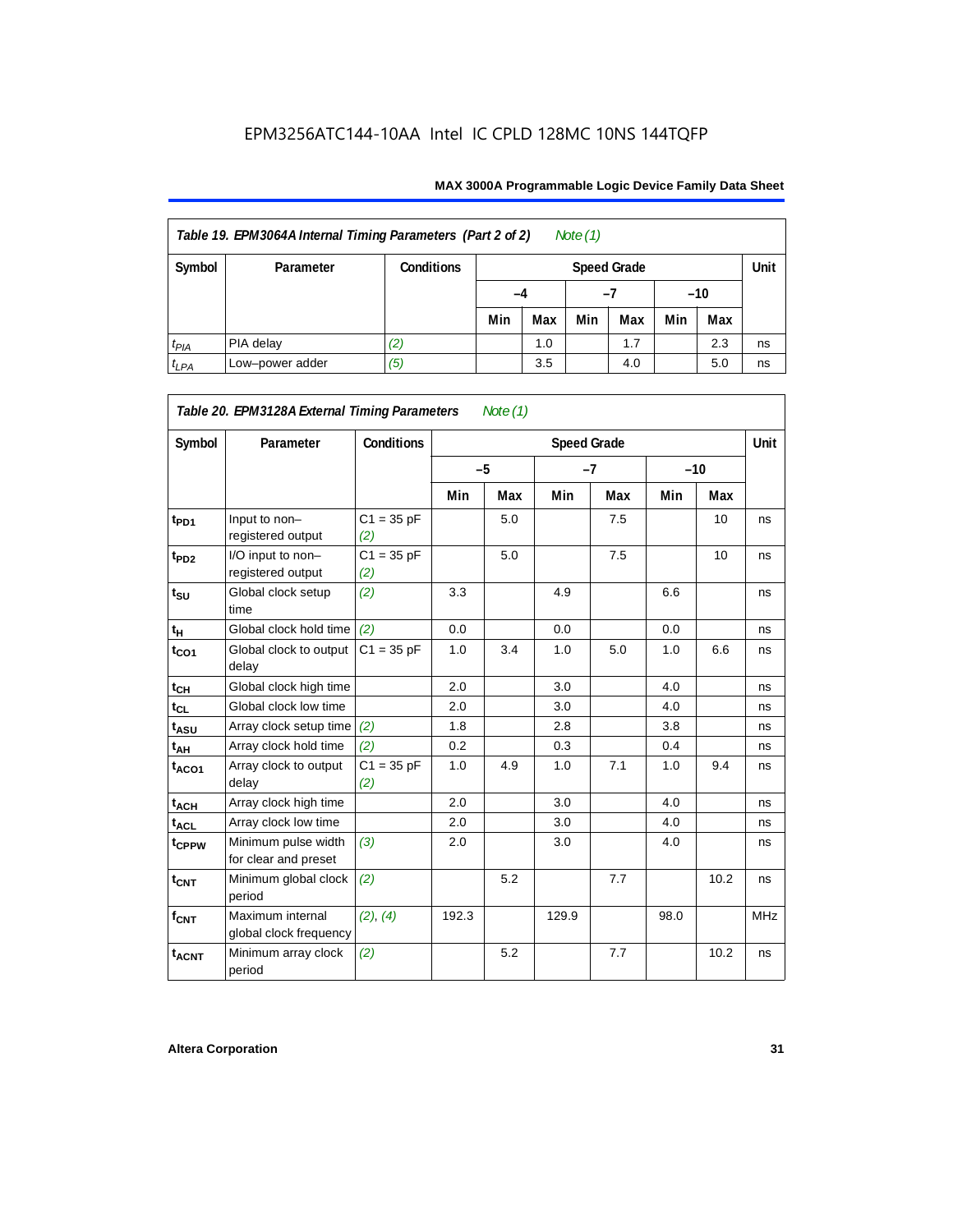| Table 20. EPM3128A External Timing Parameters<br>Note $(1)$                                     |           |                   |                            |                                 |  |  |  |  |            |  |
|-------------------------------------------------------------------------------------------------|-----------|-------------------|----------------------------|---------------------------------|--|--|--|--|------------|--|
| Symbol                                                                                          | Parameter | <b>Conditions</b> | Unit<br><b>Speed Grade</b> |                                 |  |  |  |  |            |  |
|                                                                                                 |           |                   |                            | $-10$<br>-5<br>-7               |  |  |  |  |            |  |
|                                                                                                 |           |                   | Min                        | Max<br>Min<br>Max<br>Min<br>Max |  |  |  |  |            |  |
| Maximum internal<br>(2), (4)<br><b>fACNT</b><br>192.3<br>129.9<br>98.0<br>array clock frequency |           |                   |                            |                                 |  |  |  |  | <b>MHz</b> |  |

| Table 21. EPM3128A Internal Timing Parameters (Part 1 of 2)<br>Note $(1)$ |                                                                                                             |                   |     |      |     |                    |     |       |      |  |
|---------------------------------------------------------------------------|-------------------------------------------------------------------------------------------------------------|-------------------|-----|------|-----|--------------------|-----|-------|------|--|
| Symbol                                                                    | Parameter                                                                                                   | <b>Conditions</b> |     |      |     | <b>Speed Grade</b> |     |       | Unit |  |
|                                                                           |                                                                                                             |                   |     | $-5$ |     | $-7$               |     | $-10$ |      |  |
|                                                                           |                                                                                                             |                   | Min | Max  | Min | Max                | Min | Max   |      |  |
| $t_{IN}$                                                                  | Input pad and buffer delay                                                                                  |                   |     | 0.7  |     | 1.0                |     | 1.4   | ns   |  |
| $t_{IO}$                                                                  | I/O input pad and buffer<br>delay                                                                           |                   |     | 0.7  |     | 1.0                |     | 1.4   | ns   |  |
| $t_{SEXP}$                                                                | Shared expander delay                                                                                       |                   |     | 2.0  |     | 2.9                |     | 3.8   | ns   |  |
| $t_{PEXP}$                                                                | Parallel expander delay                                                                                     |                   |     | 0.4  |     | 0.7                |     | 0.9   | ns   |  |
| $t_{LAD}$                                                                 | Logic array delay                                                                                           |                   |     | 1.6  |     | 2.4                |     | 3.1   | ns   |  |
| $t_{LAC}$                                                                 | Logic control array delay                                                                                   |                   |     | 0.7  |     | 1.0                |     | 1.3   | ns   |  |
| $t_{IOE}$                                                                 | Internal output enable delay                                                                                |                   |     | 0.0  |     | 0.0                |     | 0.0   | ns   |  |
| $t_{OD1}$                                                                 | Output buffer and pad<br>delay, slow slew rate $=$ off<br>$VCCIO = 3.3 V$                                   | $C1 = 35 pF$      |     | 0.8  |     | 1.2                |     | 1.6   | ns   |  |
| $t_{OD2}$                                                                 | Output buffer and pad<br>delay, slow slew rate $=$ off<br>$VCCIO = 2.5 V$                                   | $C1 = 35 pF$      |     | 1.3  |     | 1.7                |     | 2.1   | ns   |  |
| $t_{OD3}$                                                                 | Output buffer and pad<br>delay, slow slew rate $=$ on<br>$V_{\text{CCIO}}$ = 2.5 V or 3.3 V                 | $C1 = 35 pF$      |     | 5.8  |     | 6.2                |     | 6.6   | ns   |  |
| $t_{ZX1}$                                                                 | Output buffer enable delay,<br>slow slew rate $=$ off<br>$V_{\text{CCIO}} = 3.3 \text{ V}$                  | $C1 = 35 pF$      |     | 4.0  |     | 4.0                |     | 5.0   | ns   |  |
| $t_{ZX2}$                                                                 | Output buffer enable delay,<br>slow slew rate $=$ off<br>$V_{\text{CCIO}} = 2.5 V$                          | $C1 = 35 pF$      |     | 4.5  |     | 4.5                |     | 5.5   | ns   |  |
| $t_{ZX3}$                                                                 | Output buffer enable delay,<br>slow slew rate $=$ on<br>$V_{\text{CCIO}} = 2.5 \text{ V or } 3.3 \text{ V}$ | $C1 = 35 pF$      |     | 9.0  |     | 9.0                |     | 10.0  | ns   |  |
| $t_{XZ}$                                                                  | Output buffer disable delay                                                                                 | $C1 = 5pF$        |     | 4.0  |     | 4.0                |     | 5.0   | ns   |  |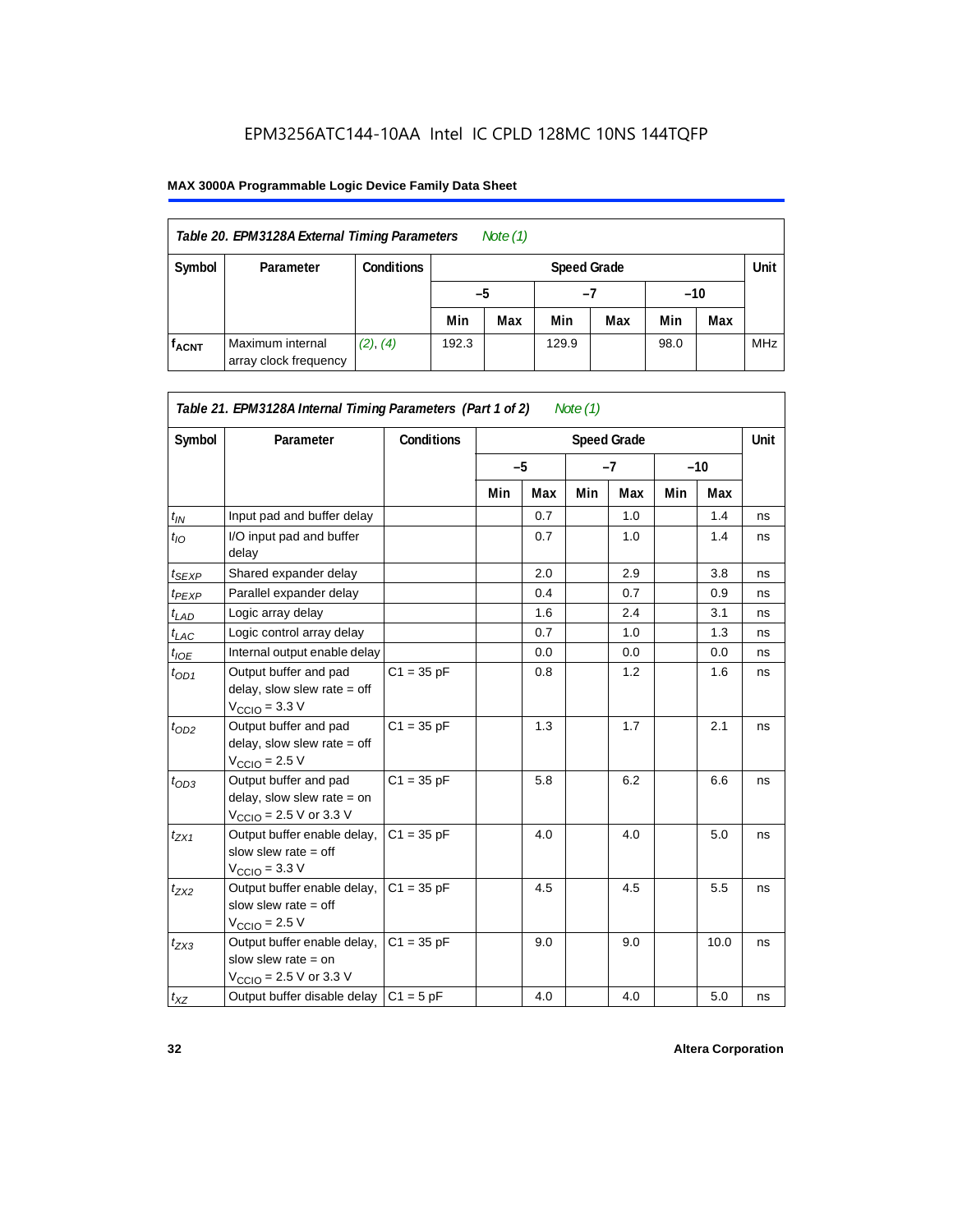| Table 21. EPM3128A Internal Timing Parameters (Part 2 of 2)<br>Note $(1)$ |                      |                   |                    |      |     |      |     |       |    |
|---------------------------------------------------------------------------|----------------------|-------------------|--------------------|------|-----|------|-----|-------|----|
| Symbol                                                                    | Parameter            | <b>Conditions</b> | <b>Speed Grade</b> |      |     |      |     |       |    |
|                                                                           |                      |                   |                    | $-5$ |     | $-7$ |     | $-10$ |    |
|                                                                           |                      |                   | Min                | Max  | Min | Max  | Min | Max   |    |
| $t_{\text{SU}}$                                                           | Register setup time  |                   | 1.4                |      | 2.1 |      | 2.9 |       | ns |
| $t_H\,$                                                                   | Register hold time   |                   | 0.6                |      | 1.0 |      | 1.3 |       | ns |
| $t_{RD}$                                                                  | Register delay       |                   |                    | 0.8  |     | 1.2  |     | 1.6   | ns |
| $t_{COMB}$                                                                | Combinatorial delay  |                   |                    | 0.5  |     | 0.9  |     | 1.3   | ns |
| $t_{IC}$                                                                  | Array clock delay    |                   |                    | 1.2  |     | 1.7  |     | 2.2   | ns |
| $t_{EN}$                                                                  | Register enable time |                   |                    | 0.7  |     | 1.0  |     | 1.3   | ns |
| $t_{GLOB}$                                                                | Global control delay |                   |                    | 1.1  |     | 1.6  |     | 2.0   | ns |
| $t_{PRE}$                                                                 | Register preset time |                   |                    | 1.4  |     | 2.0  |     | 2.7   | ns |
| $t_{\text{CLR}}$                                                          | Register clear time  |                   |                    | 1.4  |     | 2.0  |     | 2.7   | ns |
| $t_{PIA}$                                                                 | PIA delay            | (2)               |                    | 1.4  |     | 2.0  |     | 2.6   | ns |
| $t_{LPA}$                                                                 | Low-power adder      | (5)               |                    | 4.0  |     | 4.0  |     | 5.0   | ns |

*Table 22. EPM3256A External Timing Parameters Note (1)*

| Symbol            | Parameter                                   | <b>Conditions</b>  |     | <b>Speed Grade</b> |     |       | Unit |
|-------------------|---------------------------------------------|--------------------|-----|--------------------|-----|-------|------|
|                   |                                             |                    |     | $-7$               |     | $-10$ |      |
|                   |                                             |                    | Min | Max                | Min | Max   |      |
| t <sub>PD1</sub>  | Input to non-registered<br>output           | $C1 = 35$ pF $(2)$ |     | 7.5                |     | 10    | ns   |
| $t_{PD2}$         | I/O input to non-registered<br>output       | $C1 = 35$ pF $(2)$ |     | 7.5                |     | 10    | ns   |
| $t_{\text{SU}}$   | Global clock setup time                     | (2)                | 5.2 |                    | 6.9 |       | ns   |
| t <sub>H</sub>    | Global clock hold time                      | (2)                | 0.0 |                    | 0.0 |       | ns   |
| $t_{CO1}$         | Global clock to output<br>delay             | $C1 = 35 pF$       | 1.0 | 4.8                | 1.0 | 6.4   | ns   |
| $t_{CH}$          | Global clock high time                      |                    | 3.0 |                    | 4.0 |       | ns   |
| $t_{CL}$          | Global clock low time                       |                    | 3.0 |                    | 4.0 |       | ns   |
| t <sub>ASU</sub>  | Array clock setup time                      | (2)                | 2.7 |                    | 3.6 |       | ns   |
| t <sub>АН</sub>   | Array clock hold time                       | (2)                | 0.3 |                    | 0.5 |       | ns   |
| t <sub>ACO1</sub> | Array clock to output delay                 | $C1 = 35$ pF $(2)$ | 1.0 | 7.3                | 1.0 | 9.7   | ns   |
| $t_{\sf ACH}$     | Array clock high time                       |                    | 3.0 |                    | 4.0 |       | ns   |
| $t_{\sf ACL}$     | Array clock low time                        |                    | 3.0 |                    | 4.0 |       | ns   |
| t <sub>CPPW</sub> | Minimum pulse width for<br>clear and preset | $(3)$              | 3.0 |                    | 4.0 |       | ns   |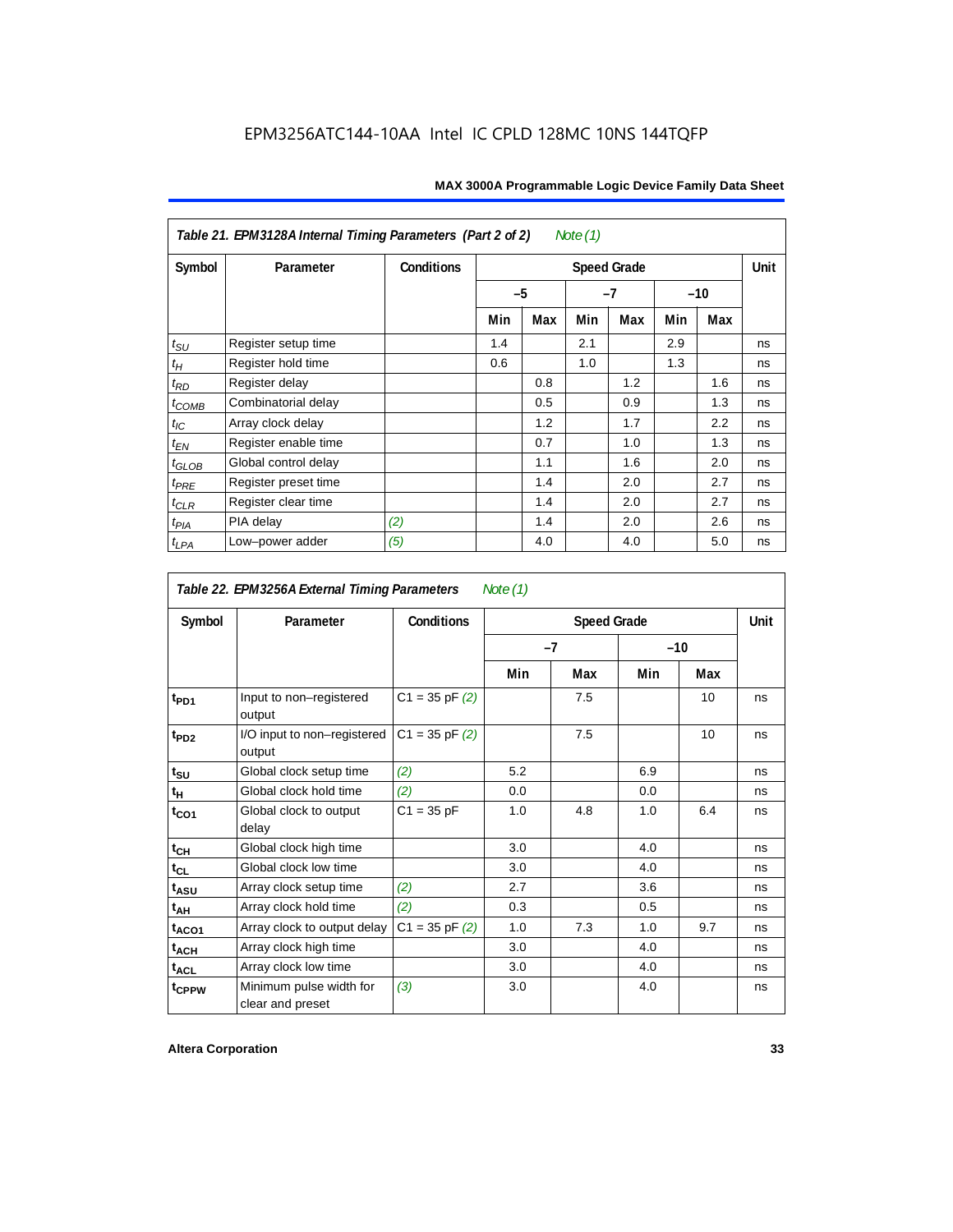| Table 22. EPM3256A External Timing Parameters<br>Note (1) |                                            |                   |       |     |       |      |            |  |  |  |
|-----------------------------------------------------------|--------------------------------------------|-------------------|-------|-----|-------|------|------------|--|--|--|
| Symbol                                                    | Parameter                                  | <b>Conditions</b> |       |     | Unit  |      |            |  |  |  |
|                                                           |                                            |                   | $-7$  |     | $-10$ |      |            |  |  |  |
|                                                           |                                            |                   | Min   | Max | Min   | Max  |            |  |  |  |
| $t_{CNT}$                                                 | Minimum global clock<br>period             | (2)               |       | 7.9 |       | 10.5 | ns         |  |  |  |
| $f_{CNT}$                                                 | Maximum internal global<br>clock frequency | (2), (4)          | 126.6 |     | 95.2  |      | <b>MHz</b> |  |  |  |
| <b>t<sub>ACNT</sub></b>                                   | Minimum array clock<br>period              | (2)               |       | 7.9 |       | 10.5 | ns         |  |  |  |
| <b>fACNT</b>                                              | Maximum internal array<br>clock frequency  | (2), (4)          | 126.6 |     | 95.2  |      | <b>MHz</b> |  |  |  |

| Table 23. EPM3256A Internal Timing Parameters (Part 1 of 2)<br>Note $(1)$ |                                                                                                              |              |     |      |                    |     |      |  |  |  |
|---------------------------------------------------------------------------|--------------------------------------------------------------------------------------------------------------|--------------|-----|------|--------------------|-----|------|--|--|--|
| Symbol                                                                    | Parameter                                                                                                    | Conditions   |     |      | <b>Speed Grade</b> |     | Unit |  |  |  |
|                                                                           |                                                                                                              |              |     | $-7$ | $-10$              |     |      |  |  |  |
|                                                                           |                                                                                                              |              | Min | Max  | Min                | Max |      |  |  |  |
| $t_{IN}$                                                                  | Input pad and buffer delay                                                                                   |              |     | 0.9  |                    | 1.2 | ns   |  |  |  |
| $t_{IO}$                                                                  | I/O input pad and buffer delay                                                                               |              |     | 0.9  |                    | 1.2 | ns   |  |  |  |
| $t_{SEXP}$                                                                | Shared expander delay                                                                                        |              |     | 2.8  |                    | 3.7 | ns   |  |  |  |
| t <sub>PEXP</sub>                                                         | Parallel expander delay                                                                                      |              |     | 0.5  |                    | 0.6 | ns   |  |  |  |
| $t_{LAD}$                                                                 | Logic array delay                                                                                            |              |     | 2.2  |                    | 2.8 | ns   |  |  |  |
| $t_{LAC}$                                                                 | Logic control array delay                                                                                    |              |     | 1.0  |                    | 1.3 | ns   |  |  |  |
| $t_{IOE}$                                                                 | Internal output enable delay                                                                                 |              |     | 0.0  |                    | 0.0 | ns   |  |  |  |
| $t_{OD1}$                                                                 | Output buffer and pad delay,<br>slow slew rate $=$ off<br>$V_{\text{CCIO}} = 3.3 \text{ V}$                  | $C1 = 35 pF$ |     | 1.2  |                    | 1.6 | ns   |  |  |  |
| $t_{OD2}$                                                                 | Output buffer and pad delay,<br>slow slew rate $=$ off<br>$V_{\text{CCIO}} = 2.5 V$                          | $C1 = 35 pF$ |     | 1.7  |                    | 2.1 | ns   |  |  |  |
| $t_{OD3}$                                                                 | Output buffer and pad delay,<br>slow slew rate $=$ on<br>$V_{\text{CCIO}} = 2.5 \text{ V or } 3.3 \text{ V}$ | $C1 = 35 pF$ |     | 6.2  |                    | 6.6 | ns   |  |  |  |
| $t_{ZX1}$                                                                 | Output buffer enable delay, slow<br>slew rate = off $V_{\text{CCIO}} = 3.3$ V                                | $C1 = 35 pF$ |     | 4.0  |                    | 5.0 | ns   |  |  |  |
| $t_{ZX2}$                                                                 | Output buffer enable delay, slow<br>slew rate = off $V_{\text{CCIO}} = 2.5$ V                                | $C1 = 35 pF$ |     | 4.5  |                    | 5.5 | ns   |  |  |  |

1

 $\Gamma$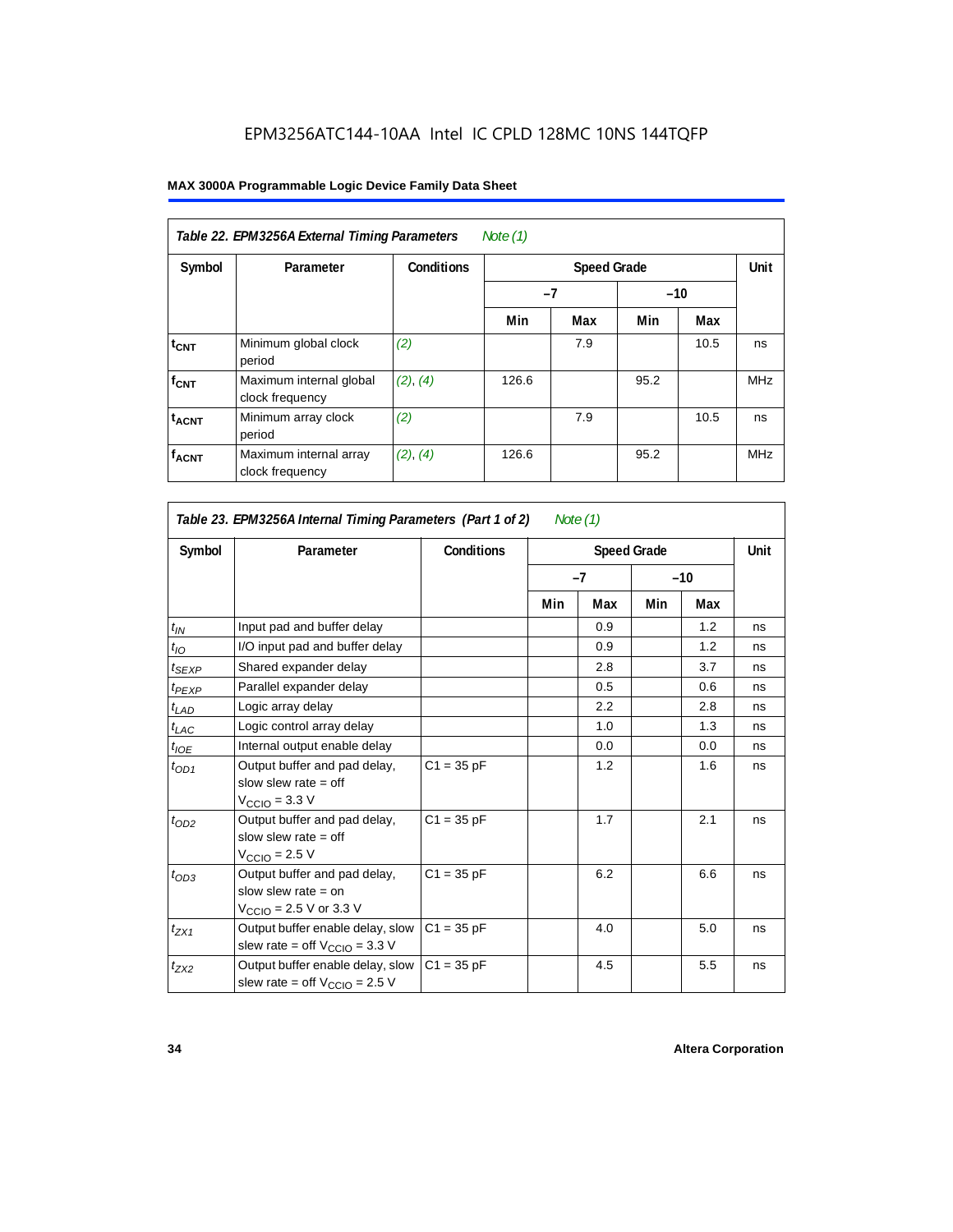|                               | Table 23. EPM3256A Internal Timing Parameters (Part 2 of 2)<br>Note $(1)$                                   |                   |     |               |                    |      |             |  |  |  |  |
|-------------------------------|-------------------------------------------------------------------------------------------------------------|-------------------|-----|---------------|--------------------|------|-------------|--|--|--|--|
| Symbol                        | Parameter                                                                                                   | <b>Conditions</b> |     |               | <b>Speed Grade</b> |      | <b>Unit</b> |  |  |  |  |
|                               |                                                                                                             |                   |     | $-7$<br>$-10$ |                    |      |             |  |  |  |  |
|                               |                                                                                                             |                   | Min | Max           | Min                | Max  |             |  |  |  |  |
| $t_{ZX3}$                     | Output buffer enable delay, slow<br>slew rate $=$ on<br>$V_{\text{CCIO}} = 2.5 \text{ V or } 3.3 \text{ V}$ | $C1 = 35 pF$      |     | 9.0           |                    | 10.0 | ns          |  |  |  |  |
| $t_{XZ}$                      | Output buffer disable delay                                                                                 | $C1 = 5pF$        |     | 4.0           |                    | 5.0  | ns          |  |  |  |  |
| $t_{\text{SU}}$               | Register setup time                                                                                         |                   | 2.1 |               | 2.9                |      | ns          |  |  |  |  |
| $t_H$                         | Register hold time                                                                                          |                   | 0.9 |               | 1.2                |      | ns          |  |  |  |  |
| $t_{RD}$                      | Register delay                                                                                              |                   |     | 1.2           |                    | 1.6  | ns          |  |  |  |  |
| $t_{COMB}$                    | Combinatorial delay                                                                                         |                   |     | 0.8           |                    | 1.2  | ns          |  |  |  |  |
| $t_{IC}$                      | Array clock delay                                                                                           |                   |     | 1.6           |                    | 2.1  | ns          |  |  |  |  |
| $t_{EN}$                      | Register enable time                                                                                        |                   |     | 1.0           |                    | 1.3  | ns          |  |  |  |  |
| $t_{\scriptstyle\text{GLOB}}$ | Global control delay                                                                                        |                   |     | 1.5           |                    | 2.0  | ns          |  |  |  |  |
| $t_{PRE}$                     | Register preset time                                                                                        |                   |     | 2.3           |                    | 3.0  | ns          |  |  |  |  |
| $t_{\text{CLR}}$              | Register clear time                                                                                         |                   |     | 2.3           |                    | 3.0  | ns          |  |  |  |  |
| t <sub>PIA</sub>              | PIA delay                                                                                                   | (2)               |     | 2.4           |                    | 3.2  | ns          |  |  |  |  |
| $t_{LPA}$                     | Low-power adder                                                                                             | (5)               |     | 4.0           |                    | 5.0  | ns          |  |  |  |  |

*Table 24. EPM3512A External Timing Parameters Note (1)*

| Symbol           | Parameter                                | <b>Conditions</b>  |     |      | Unit |      |    |
|------------------|------------------------------------------|--------------------|-----|------|------|------|----|
|                  |                                          |                    |     | $-7$ | -10  |      |    |
|                  |                                          |                    | Min | Max  | Min  | Max  |    |
| $t_{PD1}$        | Input to non-registered output           | $C1 = 35$ pF $(2)$ |     | 7.5  |      | 10.0 | ns |
| t <sub>PD2</sub> | I/O input to non-registered<br>output    | $C1 = 35$ pF $(2)$ |     | 7.5  |      | 10.0 | ns |
| $t_{\text{SU}}$  | Global clock setup time                  | (2)                | 5.6 |      | 7.6  |      | ns |
| $t_H$            | Global clock hold time                   | (2)                | 0.0 |      | 0.0  |      | ns |
| t <sub>FSU</sub> | Global clock setup time of fast<br>input |                    | 3.0 |      | 3.0  |      | ns |
| $t_{FH}$         | Global clock hold time of fast<br>input  |                    | 0.0 |      | 0.0  |      | ns |
| $t_{CO1}$        | Global clock to output delay             | $C1 = 35 pF$       | 1.0 | 4.7  | 1.0  | 6.3  | ns |
| $t_{CH}$         | Global clock high time                   |                    | 3.0 |      | 4.0  |      | ns |
| $t_{CL}$         | Global clock low time                    |                    | 3.0 |      | 4.0  |      | ns |
| $t_{ASU}$        | Array clock setup time                   | (2)                | 2.5 |      | 3.5  |      | ns |
| $t_{AH}$         | Array clock hold time                    | (2)                | 0.2 |      | 0.3  |      | ns |

**Altera Corporation 35**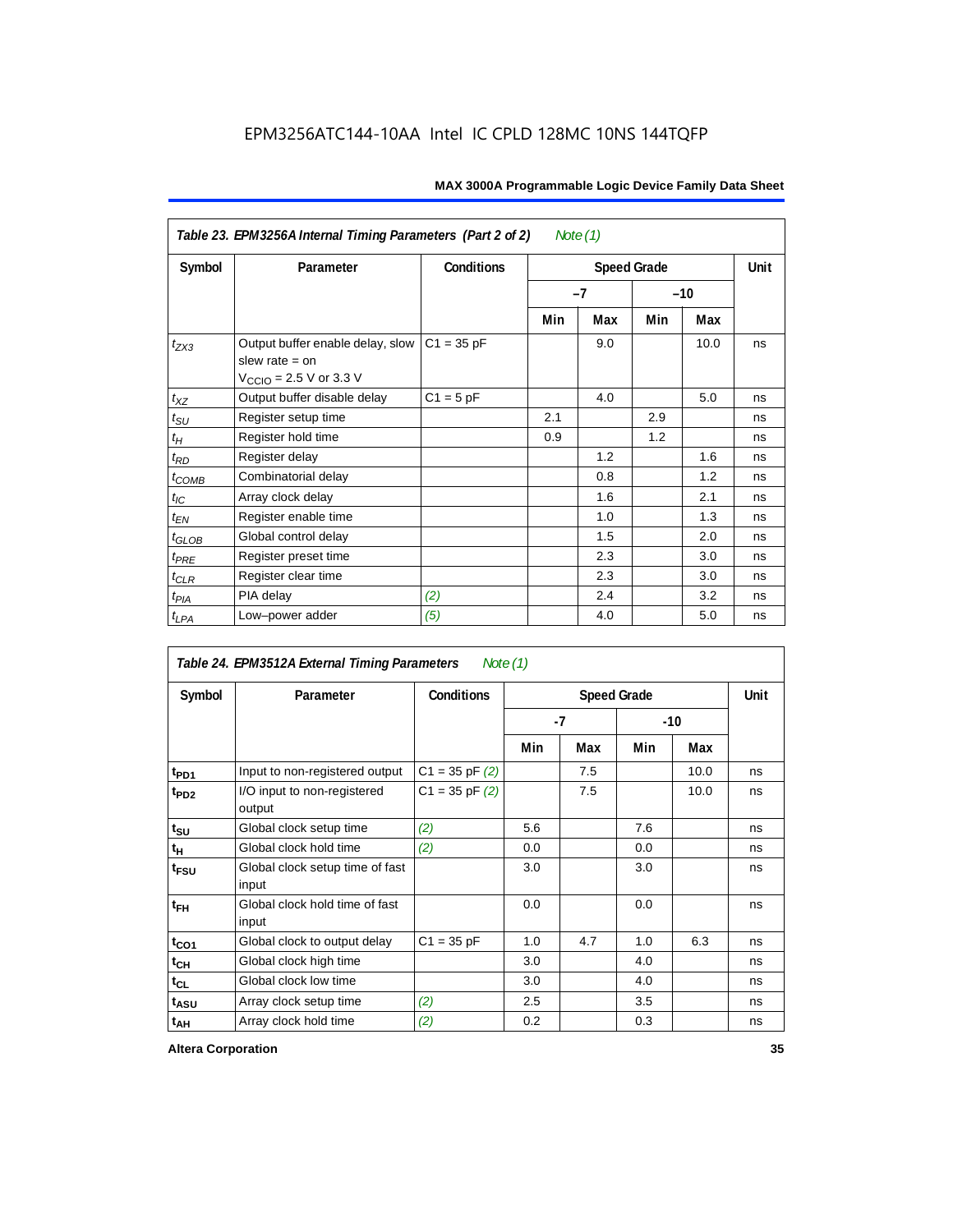| MAX 3000A Programmable Logic Device Family Data Sheet |  |  |
|-------------------------------------------------------|--|--|
|-------------------------------------------------------|--|--|

| Table 24. EPM3512A External Timing Parameters<br>Note (1) |                                             |                   |                    |      |      |       |            |
|-----------------------------------------------------------|---------------------------------------------|-------------------|--------------------|------|------|-------|------------|
| Symbol                                                    | Parameter                                   | <b>Conditions</b> | <b>Speed Grade</b> |      |      | Unit  |            |
|                                                           |                                             |                   |                    | $-7$ |      | $-10$ |            |
|                                                           |                                             |                   | Min                | Max  | Min  | Max   |            |
| t <sub>ACO1</sub>                                         | Array clock to output delay                 | $C1 = 35 pF(2)$   | 1.0                | 7.8  | 1.0  | 10.4  | ns         |
| $t_{ACH}$                                                 | Array clock high time                       |                   | 3.0                |      | 4.0  |       | ns         |
| <b>t<sub>ACL</sub></b>                                    | Array clock low time                        |                   | 3.0                |      | 4.0  |       | ns         |
| t <sub>CPPW</sub>                                         | Minimum pulse width for clear<br>and preset | (3)               | 3.0                |      | 4.0  |       | ns         |
| $t_{CNT}$                                                 | Minimum global clock period                 | (2)               |                    | 8.6  |      | 11.5  | ns         |
| f <sub>CNT</sub>                                          | Maximum internal global clock<br>frequency  | (2), (4)          | 116.3              |      | 87.0 |       | <b>MHz</b> |
| $t_{ACNT}$                                                | Minimum array clock period                  | (2)               |                    | 8.6  |      | 11.5  | ns         |
| <b>f<sub>ACNT</sub></b>                                   | Maximum internal array clock<br>frequency   | (2), (4)          | 116.3              |      | 87.0 |       | <b>MHz</b> |

| Table 25. EPM3512A Internal Timing Parameters (Part 1 of 2) |  | Note (1) |
|-------------------------------------------------------------|--|----------|
|-------------------------------------------------------------|--|----------|

| Symbol        | Parameter                                                                                                    | <b>Conditions</b> |     | Unit |     |       |    |
|---------------|--------------------------------------------------------------------------------------------------------------|-------------------|-----|------|-----|-------|----|
|               |                                                                                                              |                   |     | -7   |     | $-10$ |    |
|               |                                                                                                              |                   | Min | Max  | Min | Max   |    |
| $t_{IN}$      | Input pad and buffer delay                                                                                   |                   |     | 0.7  |     | 0.9   | ns |
| $t_{IO}$      | I/O input pad and buffer delay                                                                               |                   |     | 0.7  |     | 0.9   | ns |
| $t_{\sf FIN}$ | Fast input delay                                                                                             |                   |     | 3.1  |     | 3.6   | ns |
| $t_{SEXP}$    | Shared expander delay                                                                                        |                   |     | 2.7  |     | 3.5   | ns |
| $t_{PEXP}$    | Parallel expander delay                                                                                      |                   |     | 0.4  |     | 0.5   | ns |
| $t_{LAD}$     | Logic array delay                                                                                            |                   |     | 2.2  |     | 2.8   | ns |
| $t_{LAC}$     | Logic control array delay                                                                                    |                   |     | 1.0  |     | 1.3   | ns |
| $t_{IOE}$     | Internal output enable delay                                                                                 |                   |     | 0.0  |     | 0.0   | ns |
| $t_{OD1}$     | Output buffer and pad delay,<br>slow slew rate $=$ off<br>$VCCIO = 3.3 V$                                    | $C1 = 35 pF$      |     | 1.0  |     | 1.5   | ns |
| $t_{OD2}$     | Output buffer and pad delay,<br>slow slew rate $=$ off<br>$V_{\text{CCIO}} = 2.5 V$                          | $C1 = 35 pF$      |     | 1.5  |     | 2.0   | ns |
| $t_{OD3}$     | Output buffer and pad delay,<br>slow slew rate $=$ on<br>$V_{\text{CCIO}} = 2.5 \text{ V or } 3.3 \text{ V}$ | $C1 = 35 pF$      |     | 6.0  |     | 6.5   | ns |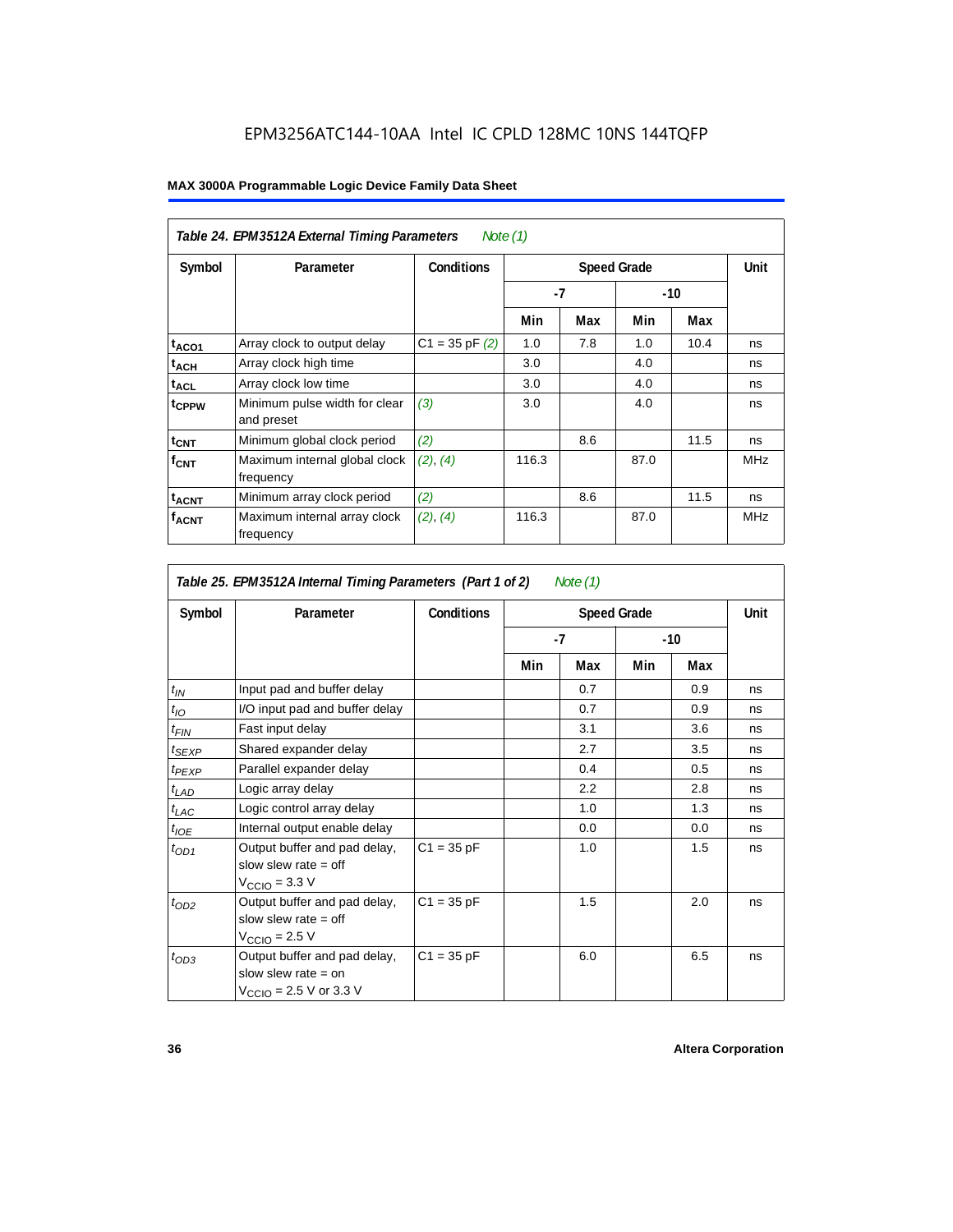| Table 25. EPM3512A Internal Timing Parameters (Part 2 of 2)<br>Note $(1)$ |                                                                                            |                                         |     |      |      |       |    |
|---------------------------------------------------------------------------|--------------------------------------------------------------------------------------------|-----------------------------------------|-----|------|------|-------|----|
| Symbol                                                                    | Parameter                                                                                  | <b>Conditions</b><br><b>Speed Grade</b> |     |      | Unit |       |    |
|                                                                           |                                                                                            |                                         |     | $-7$ |      | $-10$ |    |
|                                                                           |                                                                                            |                                         | Min | Max  | Min  | Max   |    |
| $t_{ZX1}$                                                                 | Output buffer enable delay,<br>slow slew rate $=$ off<br>$V_{\text{CCIO}} = 3.3 \text{ V}$ | $C1 = 35 pF$                            |     | 4.0  |      | 5.0   | ns |
| $t_{ZX2}$                                                                 | Output buffer enable delay,<br>slow slew rate $=$ off<br>$V_{\text{CCIO}} = 2.5 V$         | $C1 = 35 pF$                            |     | 4.5  |      | 5.5   | ns |
| $t_{ZX3}$                                                                 | Output buffer enable delay,<br>slow slew rate $=$ on<br>$V_{\text{CCIO}} = 3.3 \text{ V}$  | $C1 = 35 pF$                            |     | 9.0  |      | 10.0  | ns |
| $t_{XZ}$                                                                  | Output buffer disable delay                                                                | $C1 = 5 pF$                             |     | 4.0  |      | 5.0   | ns |
| $t_{\text{SU}}$                                                           | Register setup time                                                                        |                                         | 2.1 |      | 3.0  |       | ns |
| $t_H$                                                                     | Register hold time                                                                         |                                         | 0.6 |      | 0.8  |       | ns |
| $t_{FSU}$                                                                 | Register setup time of fast input                                                          |                                         | 1.6 |      | 1.6  |       | ns |
| $t_{FH}$                                                                  | Register hold time of fast input                                                           |                                         | 1.4 |      | 1.4  |       | ns |
| $t_{RD}$                                                                  | Register delay                                                                             |                                         |     | 1.3  |      | 1.7   | ns |
| $t_{COMB}$                                                                | Combinatorial delay                                                                        |                                         |     | 0.6  |      | 0.8   | ns |
| $t_{IC}$                                                                  | Array clock delay                                                                          |                                         |     | 1.8  |      | 2.3   | ns |
| $t_{EN}$                                                                  | Register enable time                                                                       |                                         |     | 1.0  |      | 1.3   | ns |
| $t_{\scriptstyle\text{GLOB}}$                                             | Global control delay                                                                       |                                         |     | 1.7  |      | 2.2   | ns |
| $t_{PRE}$                                                                 | Register preset time                                                                       |                                         |     | 1.0  |      | 1.4   | ns |
| $t_{\text{CLR}}$                                                          | Register clear time                                                                        |                                         |     | 1.0  |      | 1.4   | ns |
| $t_{PIA}$                                                                 | PIA delay                                                                                  | (2)                                     |     | 3.0  |      | 4.0   | ns |
| $t_{LPA}$                                                                 | Low-power adder                                                                            | (5)                                     |     | 4.5  |      | 5.0   | ns |

#### *Notes to tables:*

(1) These values are specified under the recommended operating conditions, as shown in Table 13 on page 22. See Figure 11 on page 26 for more information on switching waveforms.

(2) These values are specified for a PIA fan–out of one LAB (16 macrocells). For each additional LAB fan–out in these devices, add an additional 0.1 ns to the PIA timing value.

(3) This minimum pulse width for preset and clear applies for both global clear and array controls. The *tLPA* parameter must be added to this minimum width if the clear or reset signal incorporates the  $t_{LAD}$  parameter into the signal path.

(4) These parameters are measured with a 16–bit loadable, enabled, up/down counter programmed into each LAB.

(5) The  $t_{LPA}$  parameter must be added to the  $t_{LAD}$ ,  $t_{LAC}$ ,  $t_{IC}$ ,  $t_{EN}$ ,  $t_{SEXP}$ ,  $t_{ACL}$ , and  $t_{CPPW}$  parameters for macrocells running in low–power mode.

**Power Consumption** Supply power (P) versus frequency ( $f_{MAX}$ , in MHz) for MAX 3000A devices is calculated with the following equation: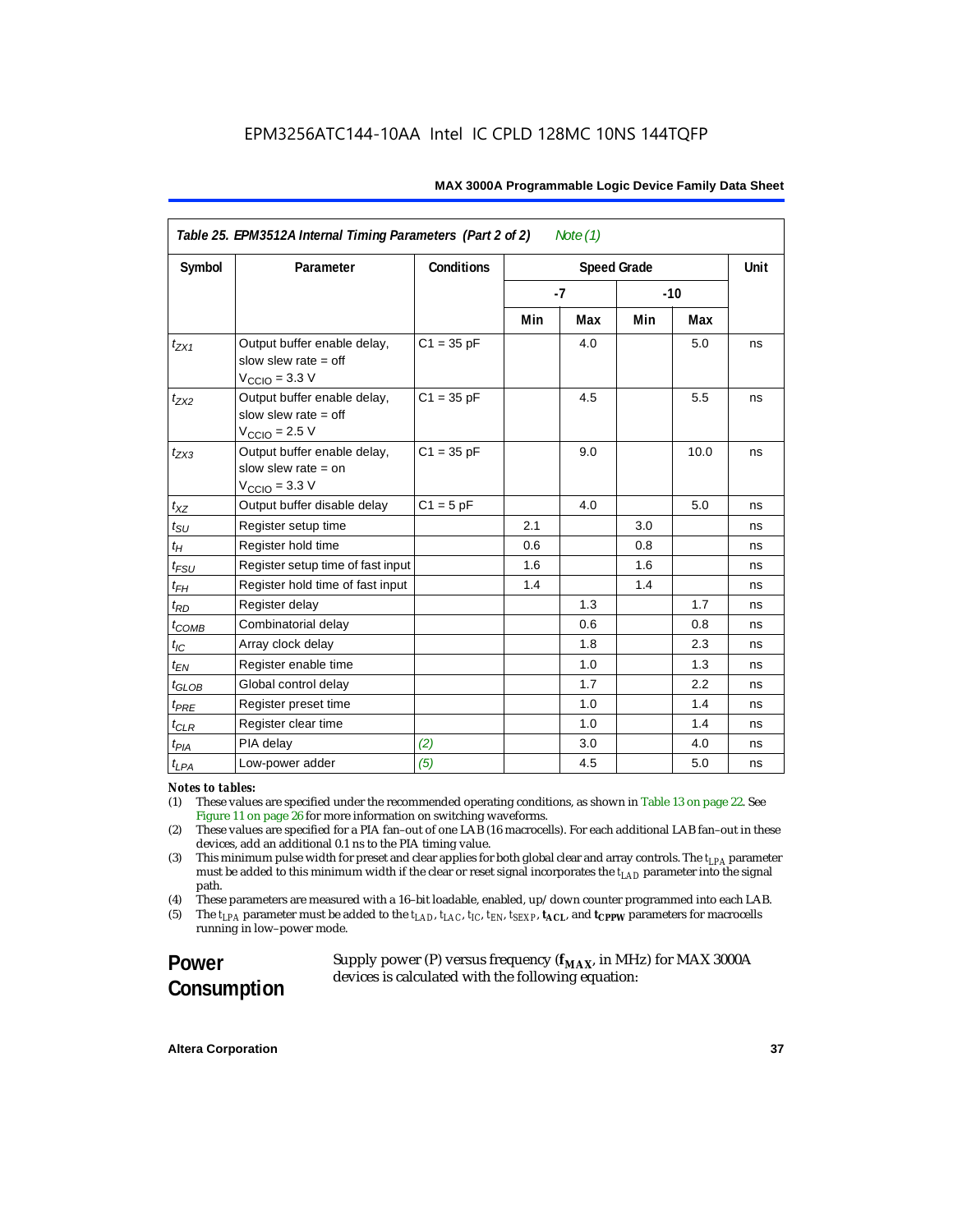$P = P_{INT} + P_{IO} = I_{CCINT} \times V_{CC} + P_{IO}$ 

The  $P_{IO}$  value, which depends on the device output load characteristics and switching frequency, can be calculated using the guidelines given in *[Application Note 74 \(Evaluating Power for Altera Devices\)](http://www.altera.com/literature/an/an074.pdf)*.

The I<sub>CCINT</sub> value depends on the switching frequency and the application logic. The  $I_{CCTNT}$  value is calculated with the following equation:

 $I_{\text{CCINT}} =$ 

$$
(A\times MC_{TON})+[B\times (MC_{DEV}-MC_{TON})]+(C\times MC_{USED}\times f_{MAX}\times tog_{LC})
$$

The parameters in the  $I_{CCTNT}$  equation are:

| $MC_{TON}$        | Number of macrocells with the Turbo Bit™ option turned<br>on, as reported in the Quartus II or MAX+PLUS II Report |
|-------------------|-------------------------------------------------------------------------------------------------------------------|
|                   | File (.rpt)                                                                                                       |
| MC <sub>DFV</sub> | = Number of macrocells in the device                                                                              |
| $MC_{USED}$       | = Total number of macrocells in the design, as reported in                                                        |
|                   | the RPT File                                                                                                      |
| $f_{MAX}$         | = Highest clock frequency to the device                                                                           |
| $tog_{LC}$        | = Average percentage of logic cells toggling at each clock                                                        |
|                   | (typically 12.5%)                                                                                                 |
| A, B, C           | $=$ Constants (shown in Table 26)                                                                                 |

| Table 26. MAX 3000A I <sub>CC</sub> Equation Constants |      |      |       |  |
|--------------------------------------------------------|------|------|-------|--|
| <b>Device</b>                                          | А    | B    |       |  |
| EPM3032A                                               | 0.71 | 0.30 | 0.014 |  |
| <b>EPM3064A</b>                                        | 0.71 | 0.30 | 0.014 |  |
| <b>EPM3128A</b>                                        | 0.71 | 0.30 | 0.014 |  |
| <b>EPM3256A</b>                                        | 0.71 | 0.30 | 0.014 |  |
| <b>EPM3512A</b>                                        | 0.71 | 0.30 | 0.014 |  |

The  $I_{\text{CCINT}}$  calculation provides an  $I_{\text{CC}}$  estimate based on typical conditions using a pattern of a 16–bit, loadable, enabled, up/down counter in each LAB with no output load. Actual  $I_{CC}$  should be verified during operation because this measurement is sensitive to the actual pattern in the device and the environmental operating conditions.

Figures 12 and 13 show the typical supply current versus frequency for MAX 3000A devices.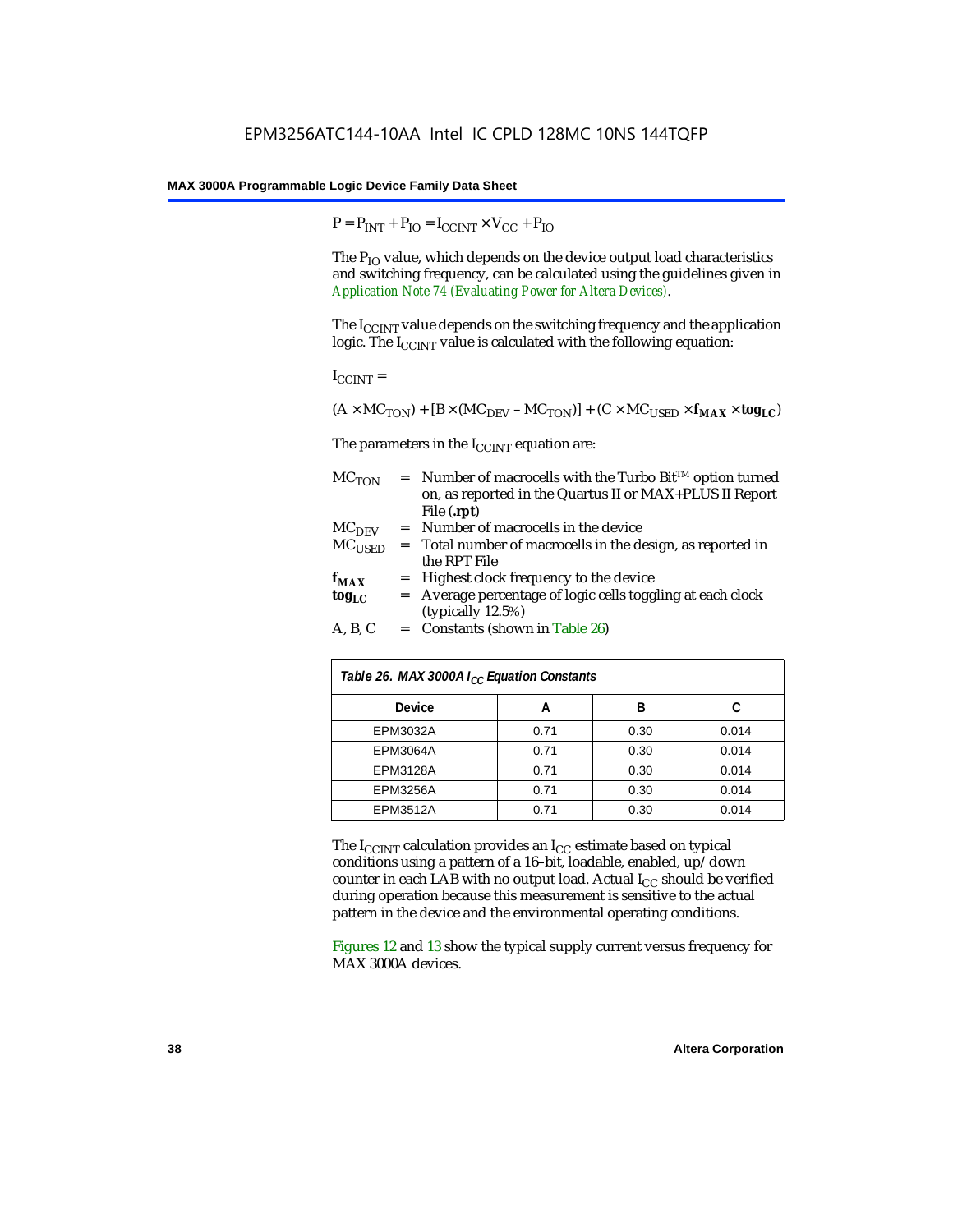



250

0

60

20

40

Frequency (MHz)

50 100 150 200

*Low Power*

108.7 MHz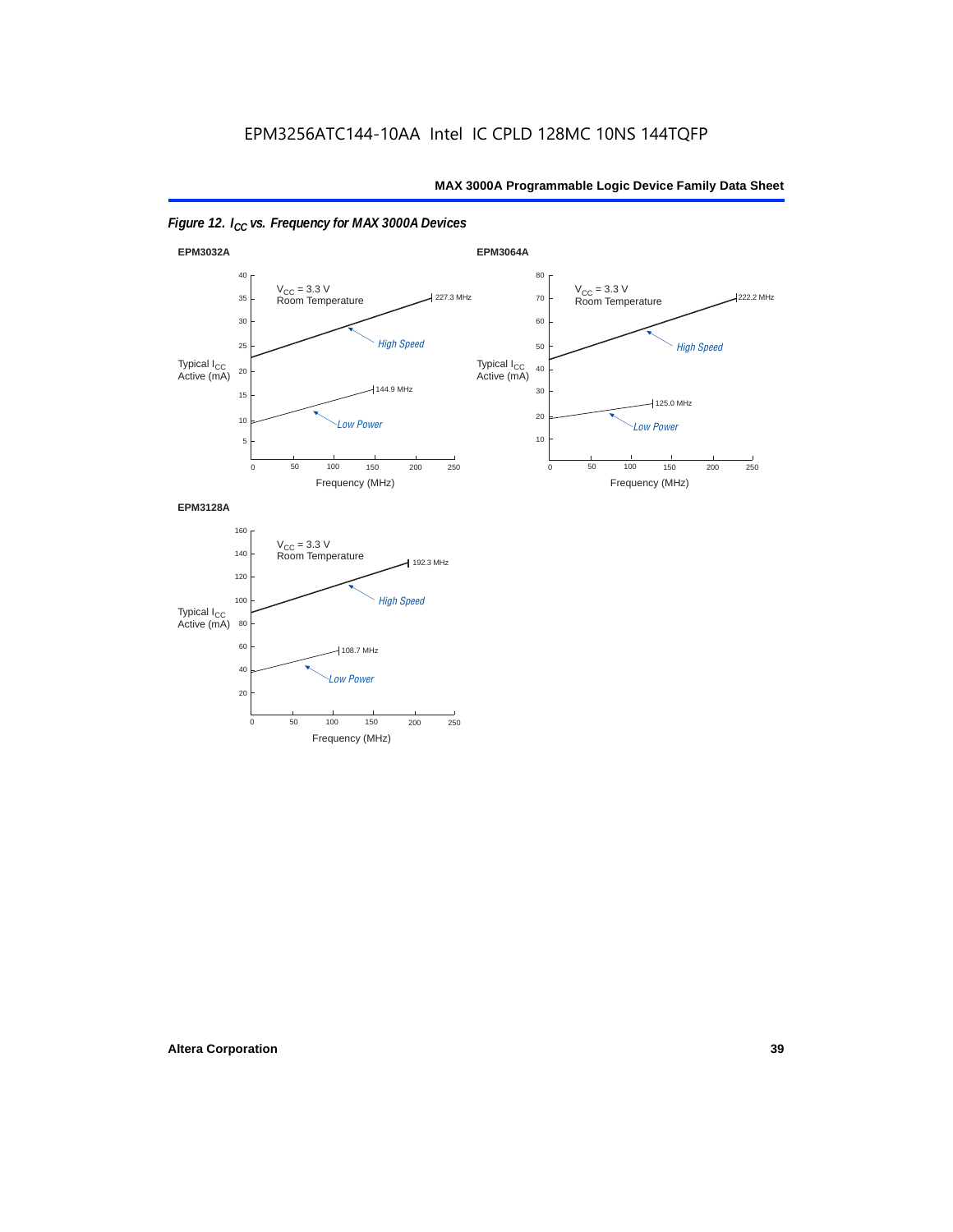

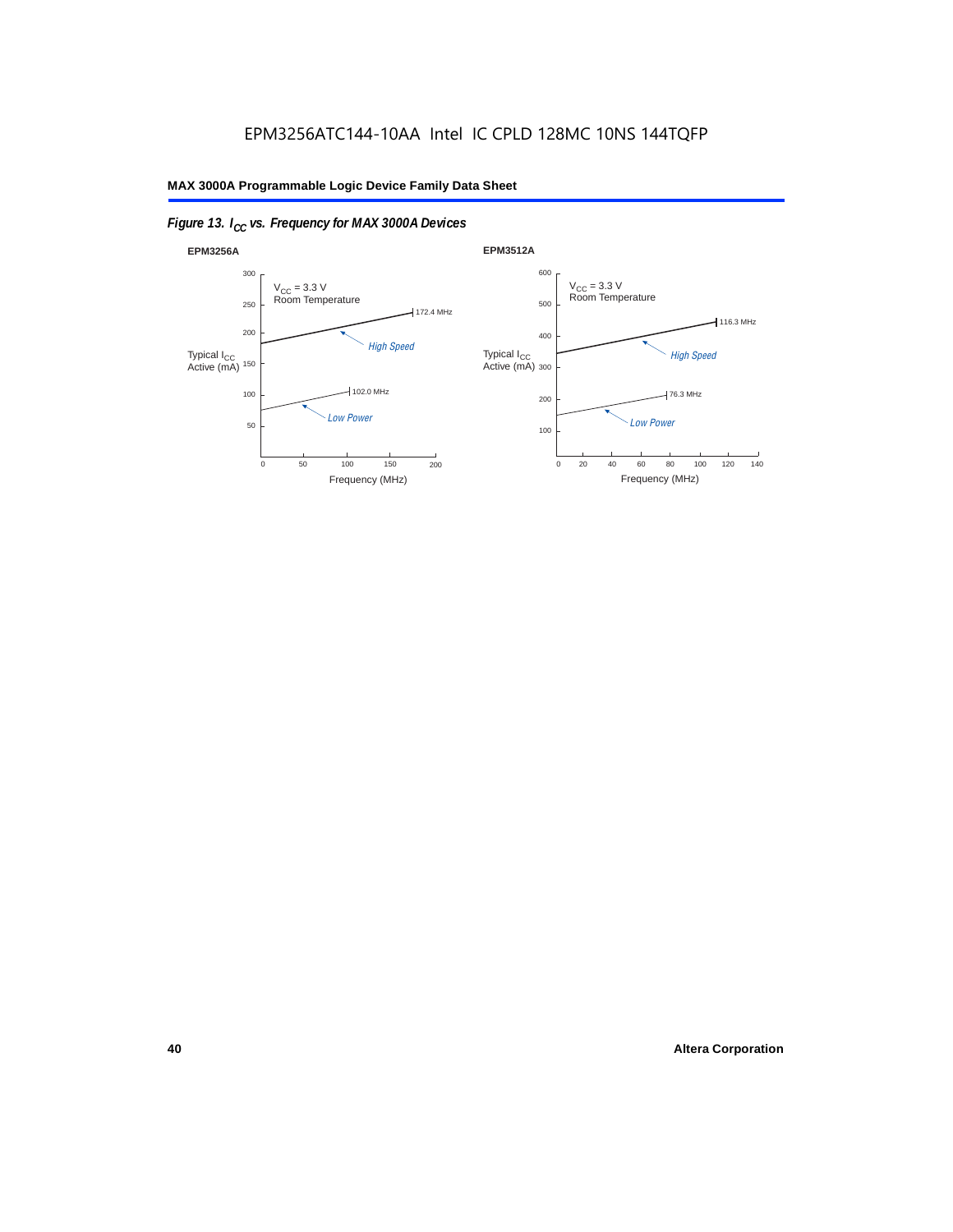### **Device Pin–Outs**

See the Altera web site (**http://www.altera.com**) or the *Altera Digital Library* for pin–out information.

Figures 14 through 18 show the package pin–out diagrams for MAX 3000A devices.



*Package outlines not drawn to scale.*

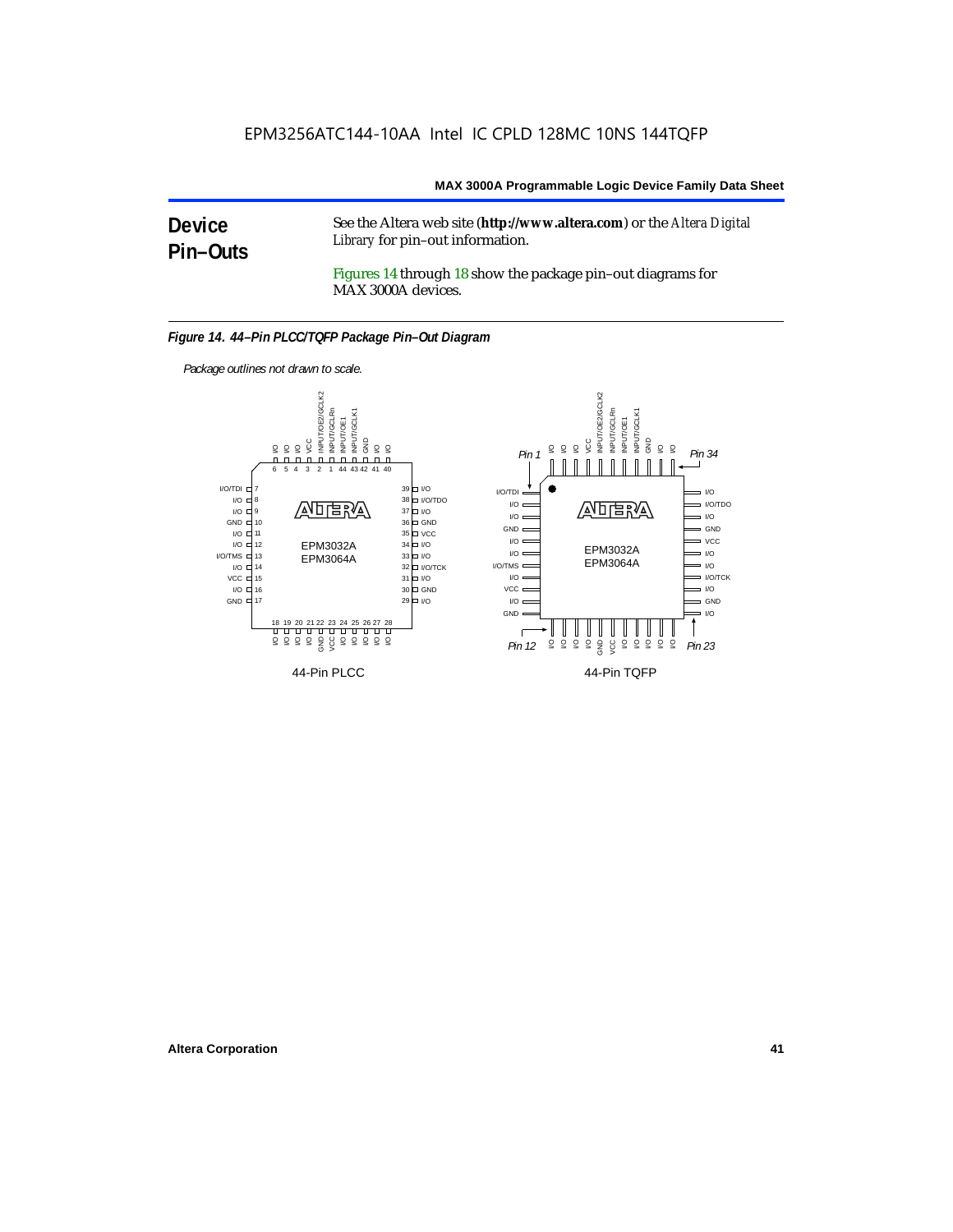### *Figure 15. 100–Pin TQFP Package Pin–Out Diagram*

*Package outline not drawn to scale.*



*Figure 16. 144–Pin TQFP Package Pin–Out Diagram*

*Package outline not drawn to scale*.

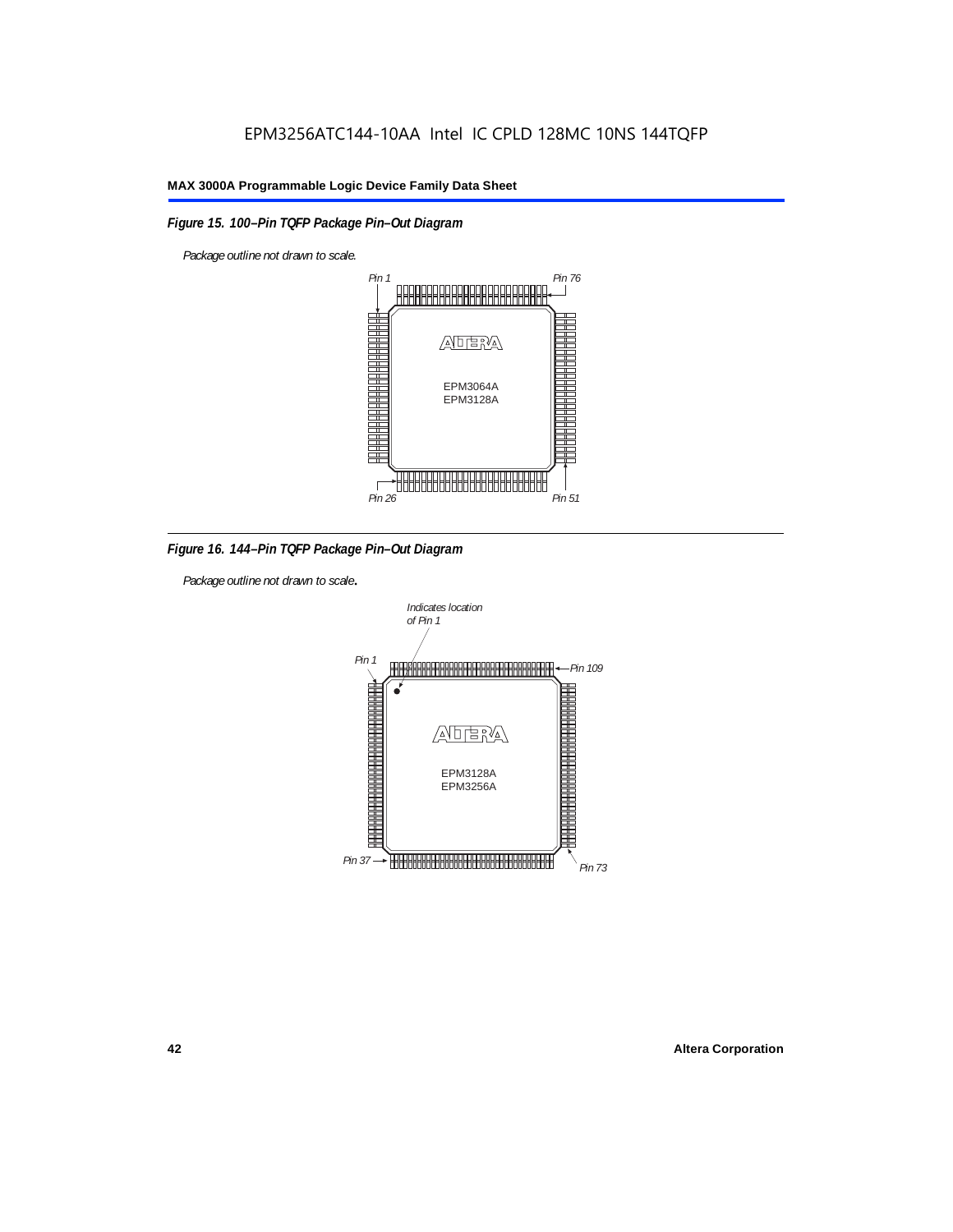### *Figure 17. 208–Pin PQFP Package Pin–Out Diagram*

*Package outline not drawn to scale*.

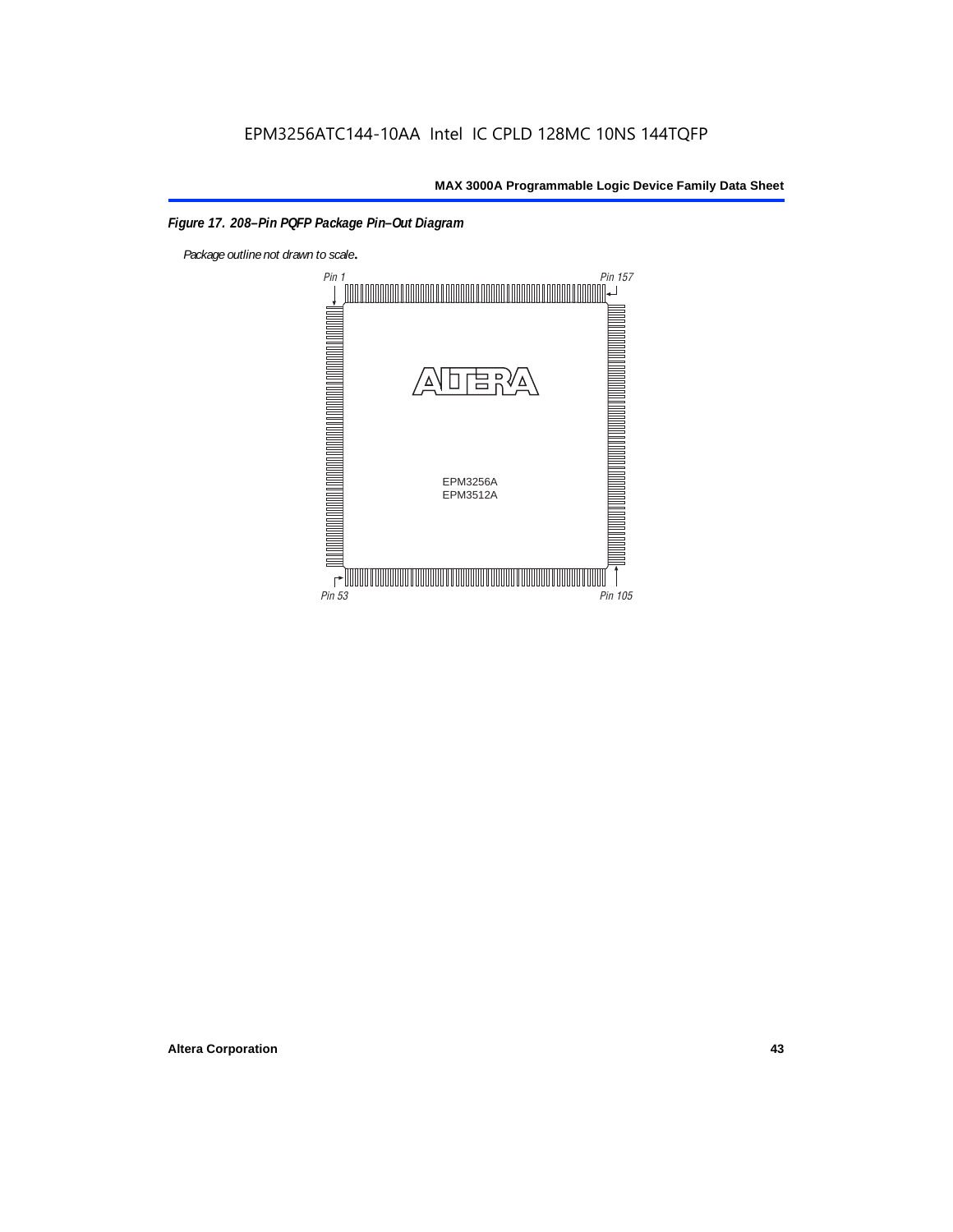### *Figure 18. 256-Pin FineLine BGA Package Pin-Out Diagram*

*Package outline not drawn to scale*.



### **Revision History**

The information contained in the *MAX 3000A Programmable Logic Device Data Sheet* version 3.4 supersedes information published in previous versions. The following changes were made in the *MAX 3000A Programmable Logic Device Data Sheet* version 3.4:

### **Version 3.4**

The following changes were made in the *MAX 3000A Programmable Logic Device Data Sheet* version 3.4:

Updated Table 1.

### **Version 3.3**

The following changes were made in the *MAX 3000A Programmable Logic Device Data Sheet* version 3.3:

- Updated Tables 3, 13, and 26.
- Added Tables 4 through 6.
- Updated Figures 12 and 13.
- Added "Programming Sequence" on page 13 and "Programming Times" on page 13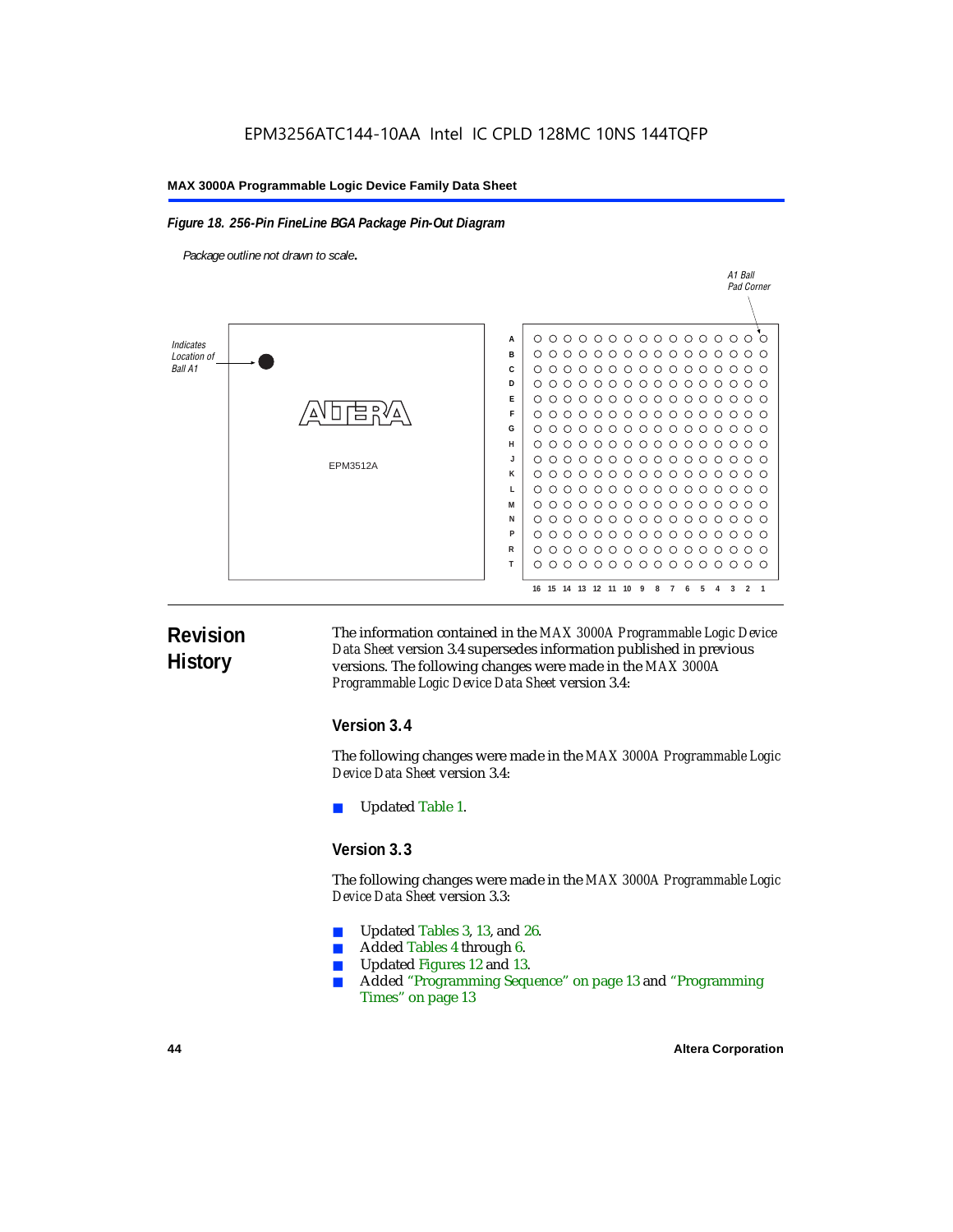### **Version 3.2**

The following change were made in the *MAX 3000A Programmable Logic Device Data Sheet* version 3.2:

■ Updated the EPM3512  $I_{CC}$  versus frequency graph in Figure 13.

### **Version 3.1**

The following changes were made in the *MAX 3000A Programmable Logic Device Data Sheet* version 3.1:

- Updated timing information in Table 1 for the EPM3256A device.
- Updated *Note (10)* of Table 15.

### **Version 3.0**

The following changes were made in the *MAX 3000A Programmable Logic Device Data Sheet* version 3.0:

- Added EPM3512A device.
- Updated Tables 2 and 3.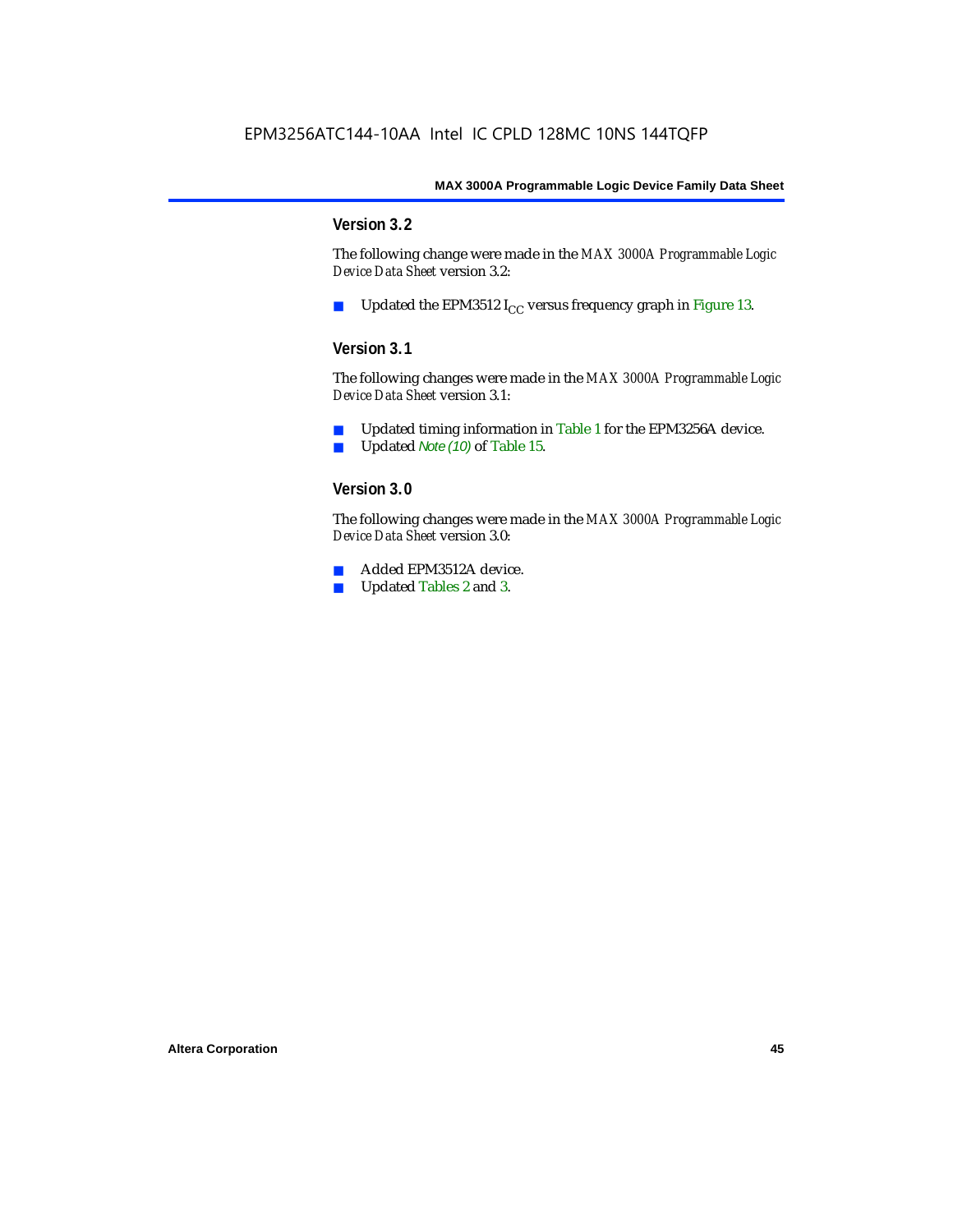

101 Innovation Drive San Jose, CA 95134 (408) 544-7000 http://www.altera.com Applications Hotline: (800) 800-EPLD Customer Marketing: (408) 544-7104 Literature Services: lit\_req@altera.com

Copyright © 2003 Altera Corporation. All rights reserved. Altera, The Programmable Solutions Company, the stylized Altera logo, specific device designations, and all other words and logos that are identified as trademarks and/or service marks are, unless noted otherwise, the trademarks and service marks of Altera Corporation in the U.S. and other countries. All other product or service names are the property of their respective holders. Altera products are protected under numerous U.S. and foreign patents and pending applications, maskwork rights, and copyrights. Altera warrants performance of its semiconductor products to current specifications in accordance with Altera's standard warranty, but reserves the right **TSAI** to make changes to any products and services at any time without notice. Altera assumes no responsibility or liability arising out of the application or use of any information, product, or service described herein except as expressly agreed to in writing by Altera Corporation.

Altera customers are advised to obtain the latest version of device specifications before relying on any published information and before placing orders for products or services



**46 Altera Corporation**